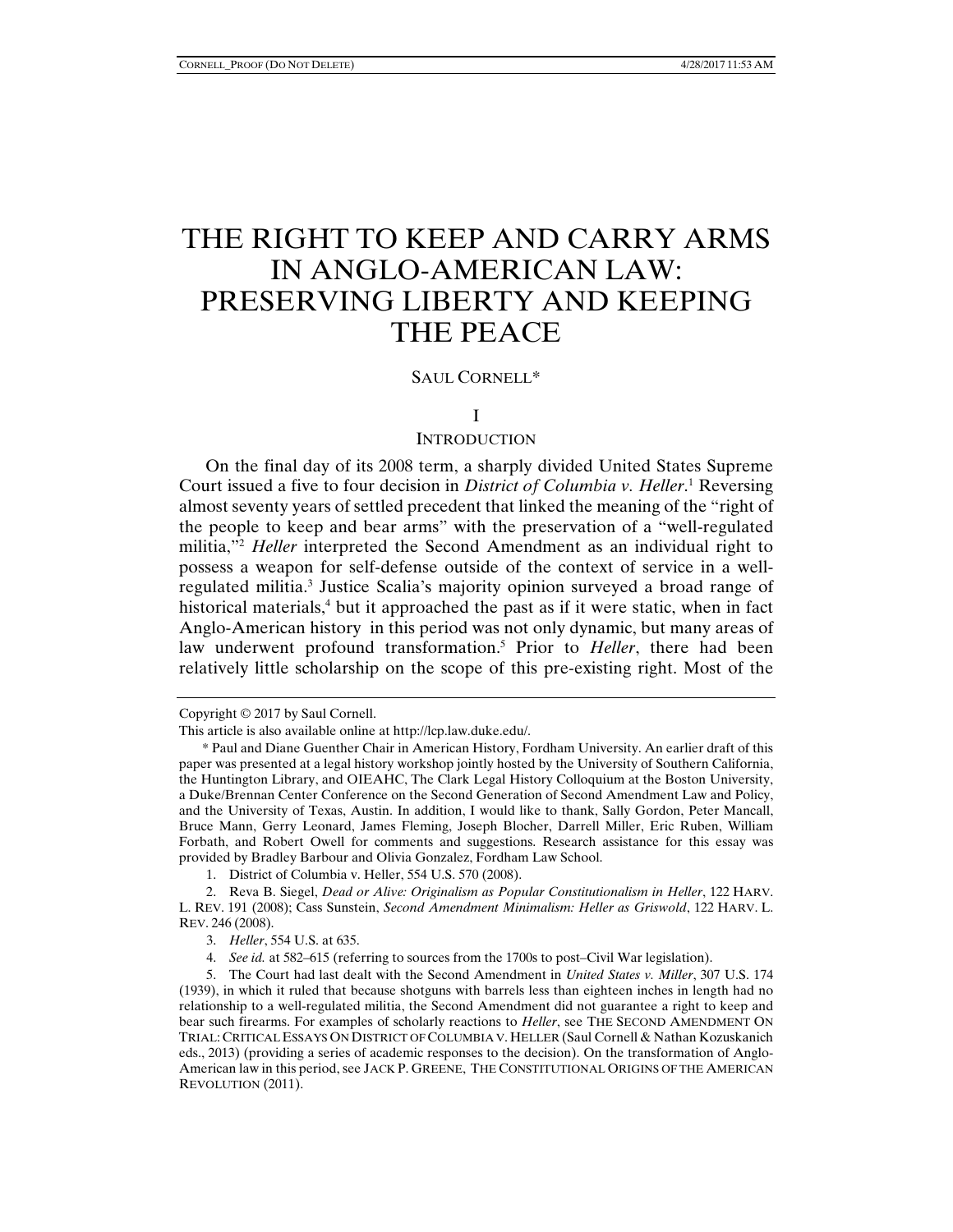legal scholarship on the Second Amendment prior to *Heller* simply ignored the problem of historical change entirely.<sup>6</sup> Yet, during the interval between 1688 and the next century and a half, Anglo-American law underwent profound transformation, which had far reaching consequences for law, including the meaning of the right to keep and bear arms.<sup>7</sup> Recognizing the importance of change over time, the essence of any truly historical account, is not simply important to correct the historical record, *Heller's* holding makes history central to the future of Second Amendment jurisprudence. "Although we do not undertake an exhaustive historical analysis today of the full scope of the Second Amendment," the majority wrote "nothing in our opinion should be taken to cast doubt on longstanding prohibitions."8 Thus, according to *Heller*, establishing a legitimate historical pedigree for gun regulation has become one key to determining if a restriction is presumptively lawful under *Heller*'s framework. This article analyzes a neglected area of Second Amendment scholarship: the role of common law restrictions on the scope of keeping and bearing arms in the period between the Glorious Revolution (1688) and the Early American Republic (1800–1835).

## II

# *HELLER*'S HISTORICAL PARADOX

Although *Heller* posited a static pre-existing English right that had become fixed by the time of the Glorious Revolution, the half century following the Glorious Revolution witnessed a number of important changes in the way the law addressed arms. At the dawn of the eighteenth century the scope of the right to have arms and the meaning of self-defense under English law was quite narrow. Indeed, it would be more accurate to describe the right of self-defense as an exemption from prosecution, not a positive rights claim in the modern sense.<sup>9</sup> The English Declaration of Rights affirmed the right of Protestants to have arms suitable to their condition, as the law allowed, but it did not sanction the use of deadly force in most circumstances and did not even imply a right to own a gun in most situations.10 What the law did do was acknowledge that one could not be prosecuted for homicide in self-defense. To effectuate this claim, one might use whatever weapons one was legally entitled to possess. The right to keep and use arms was limited by class and religion and subject to extensive Parliamentary

 <sup>6.</sup> *See* Sanford Levinson, *United States: Assessing* Heller, 7 INT'L J. CONST. L. 316 (2009) at 326; Sunstein, *supra* note 2.

 <sup>7.</sup> *Heller*, 554 U.S. 570. *Heller* relied on the work of English historian Joyce Lee Malcolm, JOYCE LEE MALCOLM, TO KEEP AND BEAR ARMS: THE ORIGINS OF AN ANGLO-AMERICAN RIGHT (1996). For critiques of Malcolm's history, see LOIS SCHWOERER, GUN CULTURE IN EARLY MODERN ENGLAND 169 (2016); Patrick J. Charles, *The Faces of the Second Amendment Outside the Home, Take Two: How We Got Here and Why it Matters*, 64 CLEV. ST. L. REV. 373 (2016).

 <sup>8.</sup> *Heller*, 554 U.S. at 592, 626.

 <sup>9.</sup> Daryl A. H. Miller, *Self-Defense, Defense of Others, and the State*, 80 LAW & CONTEMP. PROBS., no. 2, 2017, at 89–90.

 <sup>10.</sup> *Infra* Part III.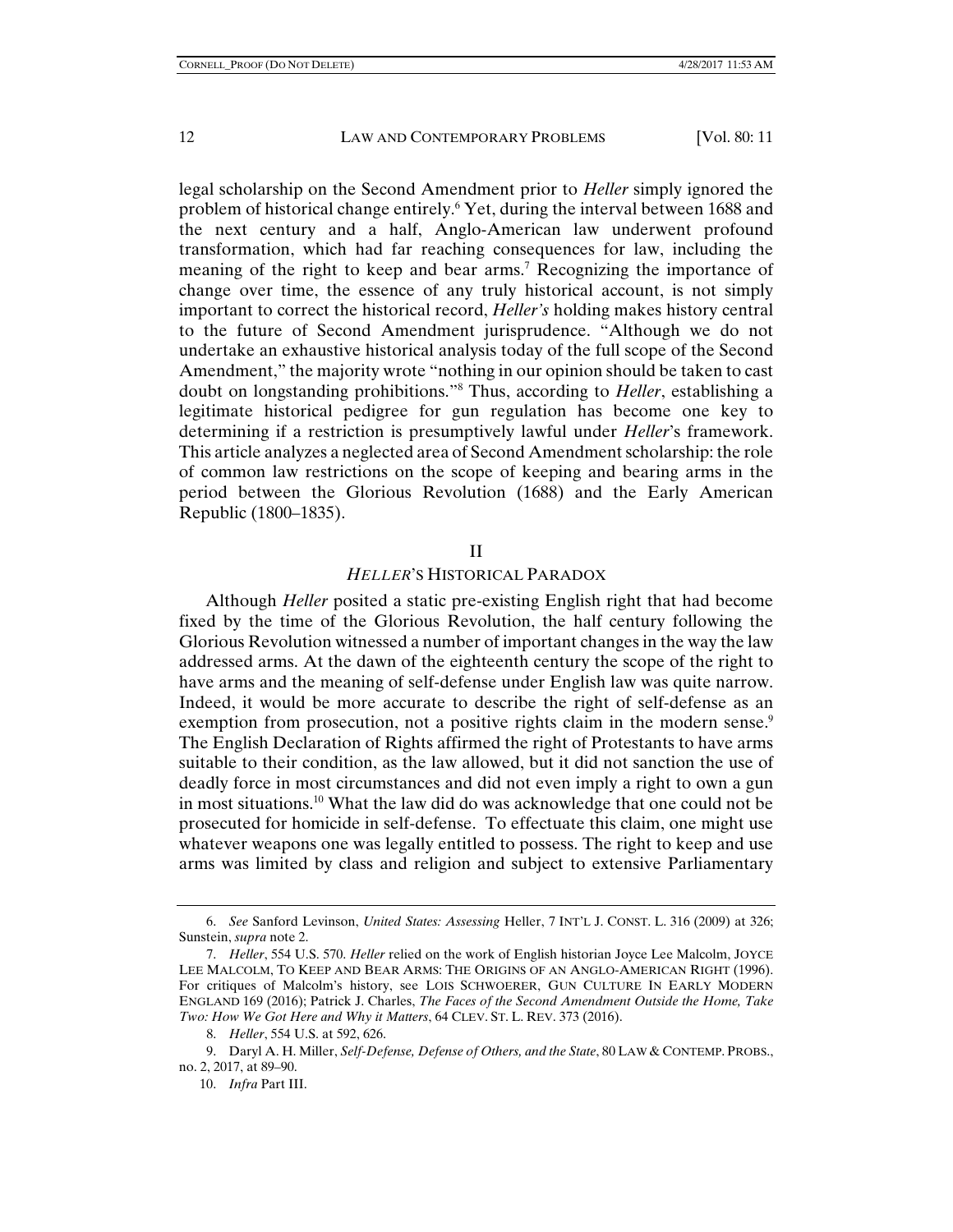regulation. Over the course of the next half century, English courts used common law methods of legal interpretation and expanded the scope of this right, eventually recognizing that ownership of a gun in the home for reasons of selfdefense was legal. Although *Heller* mistakenly attributed this legal proposition to the English Declaration of Rights of  $1688$ ,<sup>11</sup> the right of self-defense had evolved under common law in the half century following the Glorious Revolution.

The scope of the right to carry arms in public, by contrast, remained narrowly defined and limited to a range of specific situations defined by common law and statute. In particular, the right to travel armed for reasons of self-defense was always balanced against the need to preserve the King's Peace. The preservation of the peace trumped the right to have arms in most circumstances.<sup>12</sup>

The American Revolution may have republicanized this legal tradition, but it did not break with it immediately in a number of key areas. Even after the adoption of new state constitutions, some of which affirmed the right to keep and bear arms, the scope of the right was still shaped by the common law tradition, including the necessity of preserving the peace. In the decades after the American Revolution, what had been a single English common law tradition splintered, producing different regional regulatory regimes. By the middle of the antebellum era in parts of the slave South a permissive regime regarding the open carry of arms gained traction. In other parts of the South, civic republican ideas continued to constrain the scope of the right. Finally, starting in New England and spreading across the nation a more restrictive view of public carry evolved.

The primary bodies of sources consulted for this study are the popular legal guidebooks written for justices of the peace that proliferated in the 150 years following the Glorious Revolution.<sup>13</sup> These texts provide some of the best accounts of popular understandings of Anglo-American legal principles in this period.14 Written for justices of the peace, constables, and coroners, these guides were addressed to an audience with no formal legal training.<sup>15</sup> Their authors summarized the common understanding of the law and often included boilerplate examples of common legal writs and other useful documents.<sup>16</sup> In many parts of the Anglo-American world, including rural England and the settler societies of the Atlantic world, there were relatively few persons formally trained in the law, so it is hardly surprising that this genre of legal texts became extremely popular.<sup>17</sup>

 <sup>11.</sup> *Heller*, 554 U.S. at 593.

 <sup>12.</sup> *Infra* Part VI.

 <sup>13.</sup> *See* Larry M. Boyer, *The Justice of the Peace in England and America from 1506 to 1776: A Bibliographic History*, 34 Q.J.LIBR. CONG. 315 (1977) (discussing the importance of popular guide books in England and America).

 <sup>14.</sup> *Id*.

 <sup>15.</sup> *Id*.

 <sup>16.</sup> *Id*.

 <sup>17.</sup> *See* John A. Conley, *Doing it by the Book: Justice of the Peace Manuals and English Law in Eighteenth Century America*, 6 J. LEGAL HIST. 257 (1985). For an illustration of how these texts shaped legal culture in the colonies, see Alfred Brophy, *"For the Preservation of the King's Peace and Justice":*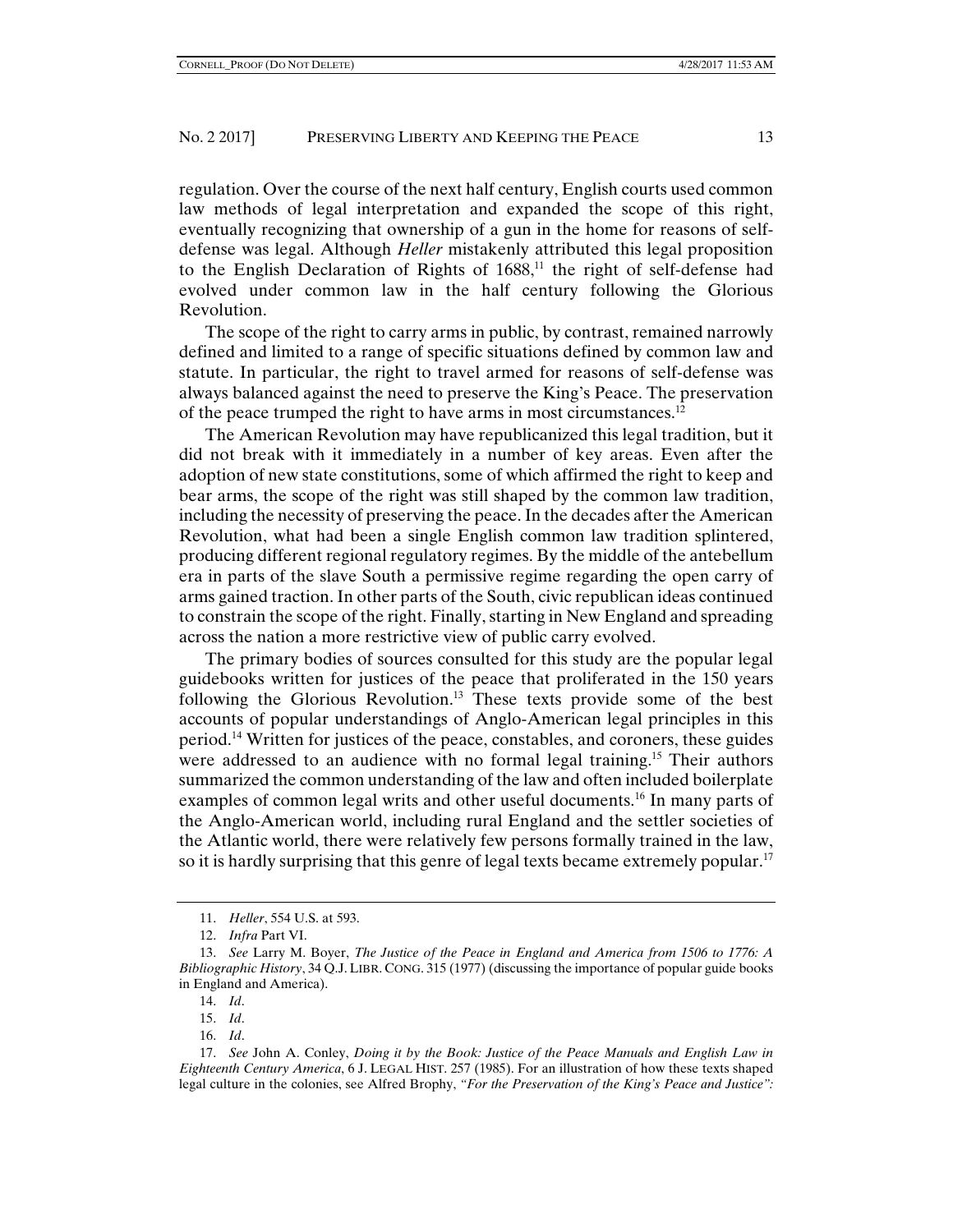The popularity of these texts also reflects the important role that justices of the peace played in keeping the peace in Anglo-American communities on both sides of the Atlantic. Many of these texts went through multiple editions over the course of the next century and a half, making them an excellent source for tracking the changing meaning of legal concepts over time.18 The proliferation of these books did not cease after the American Revolution. Indeed, the need for them multiplied because each state in the new American Republic had to grapple with its own unique relationship to the evolution of the common law. By the middle of the antebellum era, the common English legal heritage had become differentiated into distinctive regional legal cultures.19 Although popular legal guidebooks have occasionally been cited in recent Second Amendment scholarship, the use of these texts has been highly selective and impressionistic.<sup>20</sup> Looking at these sources in a more systematic fashion reveals a process of change far more complex than previous accounts have suggested. $21$ 

An understanding of the evolving nature of the right to keep and carry arms is not only essential to implementing *Heller*'s historical framework, but it may also offer insight into how to resolve some of the contradictions and jurisprudential problems created by the opinion.<sup>22</sup> In his dissent, Justice Breyer suggested a balancing model that Justice Scalia dismissed as incompatible with the original understanding of the right to keep and bear arms. But it turns out that Breyer and Scalia's divergent approaches may not have been legally incompatible in the Founding era.23 Something analogous to a balancing exercise was fundamental to the way Anglo-American law dealt with arms throughout this period.<sup>24</sup> The liberty interest associated with the right to arms was always balanced against the concept of the peace.<sup>25</sup> If an individual's exercise of this right threatened the peace, individuals could be disarmed, imprisoned, and forced to provide a peace bond.26 The American Revolution republicanized the concept of the King's Peace by transmuting it into the people's peace, but the Revolution

21. *See infra* Bibliography (listing the texts consulted for this essay).

 22. Allen Rostron, *Justice Breyer's Triumph in the Third Battle over the Second Amendment*, 80 GEO. WASH. L. REV. 703 (2012) (explaining that lower courts have been applying a form of intermediate scrutiny that entails some aspects of balancing).

 23. *See* District of Columbia v. Heller, 554 U.S. 570, 689–90 (2008) (Breyer, J., dissenting) (calling for use of a balancing test and arguing that "there simply is no untouchable constitutional right to keep loaded handguns in the house in crime-ridden urban areas.").

26. *Infra* Part VI.

*Community and English Law in Sussex County, Pennsylvania, 1682–1696*, 40 AM. J. LEGAL HIST. 167 (1996).

 <sup>18.</sup> *See infra* Parts IV–VII.

 <sup>19.</sup> *Infra* Part IX.

 <sup>20.</sup> Eugene Volokh, *The First and Second Amendments*, 109 COLUM. L. REV. SIDEBAR 97, 101 (2009). *See also* David Kopel, *The First Century of Right to Arms Litigation*, 14 GEO. J.L. & PUB. POL'Y (2016) (using justice of the peace manuals in an impressionistic manner and reading them anachronistically by failing to recognize that early modern English criminal law had no modern mens rea requirement for establishing criminal intent); *cf*. GUYORA BINDER, CRIMINAL LAW 139–42 (2016).

 <sup>24.</sup> *Infra* Part VI.

 <sup>25.</sup> *Infra* Part VI.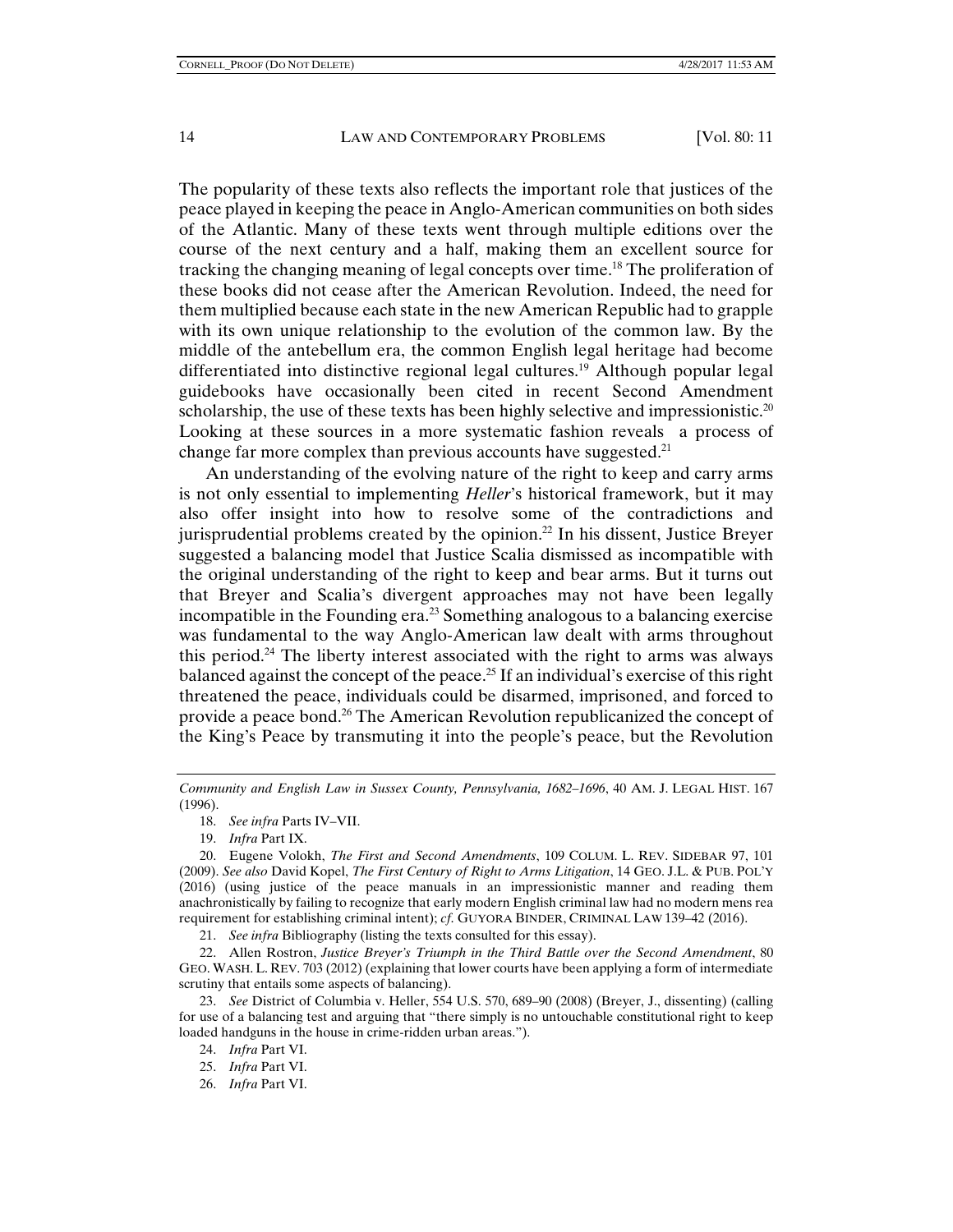did not repudiate the centrality of the balancing process used to determine if armed travel violated the peace.<sup>27</sup>

#### III

## ARMS SUITABLE TO THEIR CONDITION AND AS ALLOWED BY LAW

The English Declaration of Rights (1688) affirmed: "[t]hat the subjects which are Protestants may have arms for their defence suitable to their conditions and as allowed by law."28 Although Blackstone described this as the fifth auxiliary right, a protection of English liberty, his discussion underscores the limited nature of this claim, which he described as "a public allowance, under due restrictions, of the natural right of resistance and self-preservation, when the sanctions of society and laws are found insufficient to restrain the violence of oppression."29 Blackstone's elaboration of the right makes it clear that its inclusion in the Declaration of Rights did not limit Parliament's authority over arms in any way.<sup>30</sup> In fact, the formulation of the right reasserted Parliament's plenary power to legislate on matters pertaining to arms and, when necessary, restrict this right in a manner consistent with its nearly unlimited powers to protect the peace and promote public safety.<sup>31</sup> Perhaps the best illustration of how the scope of this right was understood in the period immediately after the Glorious Revolution is Parliament's debate over a revision to the Game Laws in 1692. The game laws, which regulated hunting, had imposed stiff penalties on the possession of guns for those who failed to meet the property requirements imposed by the acts. The House of Commons considered and rejected by a two to one majority a rider to the act that would have allowed "any Protestant to keep a Musquet in his House, notwithstanding this or any other act."32 The reaction of the House of Lords was no less negative, it quashed the idea as too radical because it tended to "arm the mob." $33$ 

30. *Id.* 

 31. On Parliamentary power in this period, see DAVID J. LIEBERMAN, THE PROVINCE OF LEGISLATION DETERMINED (1989).

 <sup>27.</sup> *See* LAURA F. EDWARDS, THE PEOPLE AND THEIR PEACE: LEGAL CULTURE AND THE TRANSFORMATION OF INEQUALITY IN THE POST-REVOLUTIONARY SOUTH (2009) (examining the evolution of post-Revolution judicial systems and their focus on maintaining peace).

 <sup>28. 1</sup> W. & M. 2, ch. 2 (1689).

 <sup>29. 1</sup> WILLIAM BLACKSTONE, COMMENTARIES \*139. Blackstone describes such rights as follows: "But in vain would these rights be declared, ascertained, and protected by the dead letter of the laws, if the constitution had provided no other method to secure their actual enjoyment. It has therefore established certain other auxiliary subordinate rights of the subject, which serve principally as barriers to protect and maintain inviolate the three great and primary rights, of personal security, personal liberty, and private property."

 <sup>32. 10</sup> H.C. JOUR., 1688-93, at 823–24 (1802); BRITISH HISTORY ONLINE, http://www.britishhistory.ac.uk/commons-jrnl/vol10/pp823-824 [https://perma.cc/TPF9-3X97] (last accessed Oct. 17, 2016).

 <sup>33.</sup> *See* Patrick J. Charles, *"Arms for Their Defence"?: An Historical, Legal and Textual Analysis of the English Right to Have Arms and Whether the Second Amendment Should Be Incorporated in*  McDonald v. City of Chicago, 57 CLEV. ST. L. REV. 351, 403 (2009) (noting the lack of a pre-existing right to "having arms"); Lois G. Schwoerer*, To Hold and Bear Arms: The English Perspective*, 76 CHI. KENT L. REV. 27, 35 (2000) (discussing the failed effort to amend the game laws to allow subjects to keep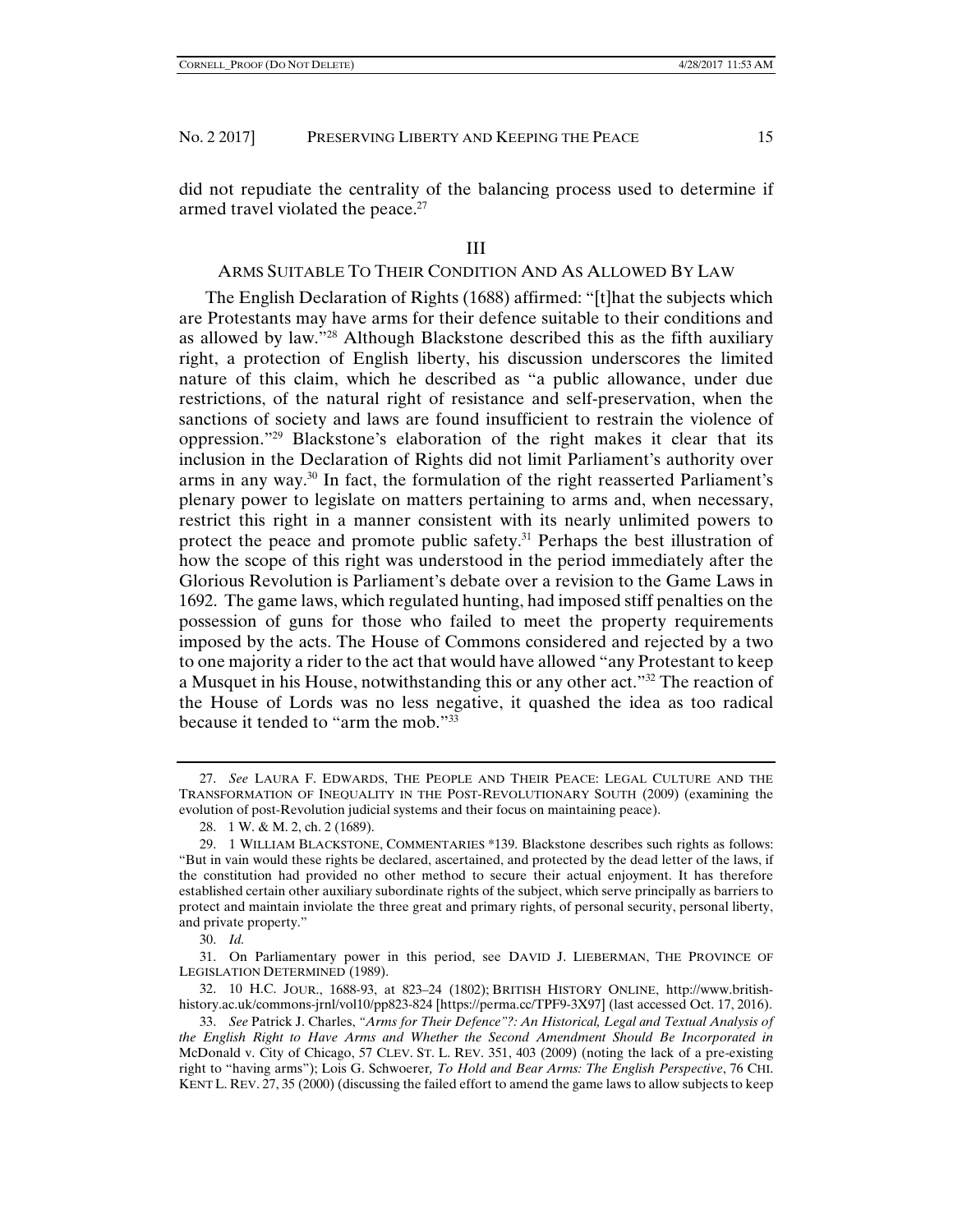The game laws not only limited who might keep arms, they also placed limits on who could travel armed and in what manner.<sup>34</sup> As the game laws make clear, the pre-existing English Right embodied in the Declaration of Rights did not encompass a claim to possess guns if one failed to meet the property requirements imposed by the game acts. $35$  Instead, the Declaration of Rights assumed that the scope of the right of self-defense was extremely narrow, amounting to little more than an exemption from prosecution should one need to defend oneself against a deadly assault.<sup>36</sup> Thus, one might use any weapon legally possessed but not demand any particular weapon to exercise this right. $37$ 

One of the most prolific popularizers of the law in the period after the Glorious Revolution was Giles Jacob, who authored a popular legal dictionary and several general guides to the law.<sup>38</sup> Jacob helped expand popular legal writing as a genre. He summarized the general rule for self-defense concisely: "there must be an unavoidable Necessity for Self-preservation to making killing justifiable." $39$  Individuals were obliged to retreat, not stand their ground. $40$ William Blackstone endorsed this view later in the century, when he wrote:

[T]his right of preventive defence, but in sudden and violent cases; when certain and immediate suffering would be the consequence of waiting for the assistance of the law. Wherefore, to excuse homicide by the plea of self-defence, it must appear that the slayer had no other possible means of escaping from his assailant.<sup>41</sup>

William Hawkins, another influential English legal commentator in the first half of the eighteenth-century, underscored the way in which the exercise of this right was exceedingly sensitive to the time and place in which an assault occurred.

arms).

 <sup>34.</sup> For examples of the various game acts, THE GAME LAW: OR, A COLLECTION OF THE LAWS AND STATUTES MADE FOR THE PRESERVATION OF THE GAME OF THIS KINGDOM 13, 36 (5th ed. 1714).

 <sup>35.</sup> *See* WILLIAM NELSON, THE LAWS OF ENGLAND CONCERNING THE GAME OF HUNTING, HAWKING, FISHING, AND FOWLING, 167–77 (2d ed. 1727),

 <sup>36.</sup> For an elaboration of this point, see Miller, *supra* note 9, at 89–90.

 <sup>37.</sup> Although the maxim that "when the law doth give anything to any man, it giveth also, impliedly, whatsoever is necessary for the taking and enjoying of the same" might seem to apply to specific arms, this rule must be read against the Declaration of Rights' affirmation that subjects were only entitled to "arms suitable to their condition" and the game laws property requirements for owning firearms. For this and other relevant maxims, see THE GROUNDS AND RUDIMENTS OF LAW AND EQUITY 321 (1749).

 <sup>38.</sup> On its role in expanding the genre of popular legal writing, see Julia Rudolph, *That "Blunderbuss of Law": Giles Jacob, Abridgement, and Print Culture*, 37 STUD. EIGHTEENTH CENTURY CULTURE 197 (2008).

 <sup>39.</sup> On the limited scope of self-defense under English law at this moment in history, see GILES JACOB, THE LAWS OF APPEALS AND MURDER 46 (1719). *See also* MATHEW HALE, PLEAS TO THE CROWN (1707); WILLIAM HAWKINS, A TREATISE OF THE PLEAS OF THE CROWN (1716).

 <sup>40. 4</sup> WILLIAM BLACKSTONE, COMMENTARIES \*184. *See also* GILES JACOB, A LAW GRAMMAR; OR RUDIMENTS OF THE LAW: COMPILED FROM THE GROUNDS, PRINCIPLES, MAXIMS, TERMS, WORDS OF ART, RULES, AND MOOT-POINTS OF OUR LAW 22 (1744) (explaining that deadly force was justified in the case of sudden attach where there was no opportunity to retreat).

 <sup>41. 4</sup> BLACKSTONE, *supra* note 40, at \*184.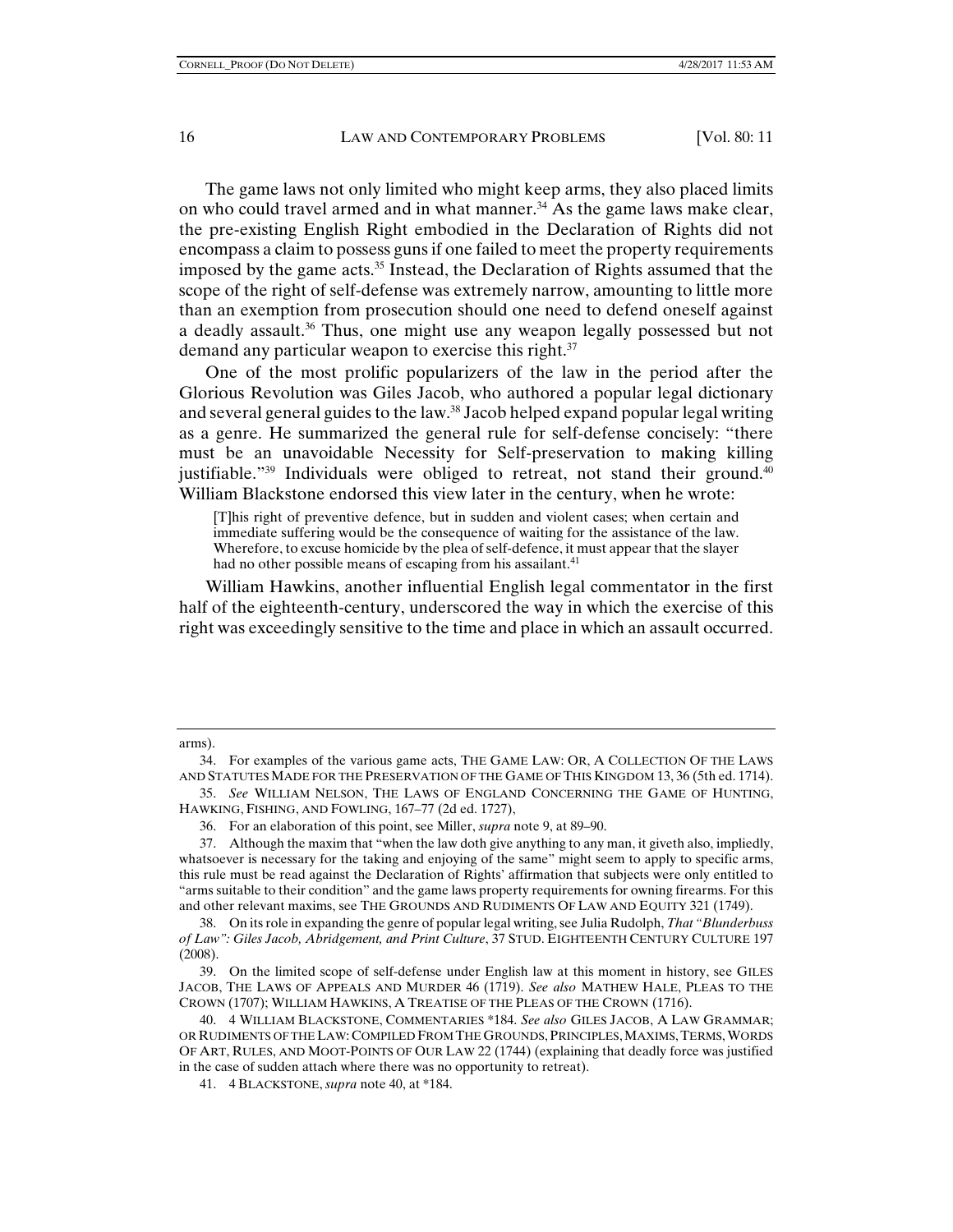In his influential treatise, *Pleas to the Crown*, he wrote:

[I]n all these Cases, there ought to be a Distinction between an Assault in the Highway and an Assault in a Town; for in the first Case it is said, That the Person assaulted may justify killing the other without giving back at all: But that in the second Case, he ought to retreat as far as he can without apparently hazarding his Life, in respect of the Probability of getting Assistance.<sup>42</sup>

Modern rights claims are typically not context dependent, even if they may be subject to reasonable time, place, and manner restrictions.<sup>43</sup> Self-defense under English common law was almost the opposite of a modern rights claim. The right could only be claimed under specific circumstances that were determined by the time, place, and manner of the threat.<sup>44</sup> The burden of proof was on the subject, not the crown, to show that deadly force had been justified because retreat and the opportunity to seek assistance were impossible. Violent confrontation did not justify the use of deadly force. Subjects were required to retreat rather than stand their ground in most circumstances<sup>45</sup>

A different set of rules applied to confrontations in the home where there was no duty to retreat. It was a well-established maxim under common law that there was no duty to retreat from an attack in the home.<sup>46</sup> Yet, even this cherished principle of common law, the castle doctrine, was bounded and context sensitive. Deadly force was not justified in every case of trespass; a mere trespass at night might justify deadly force while a similar act in the day would not.<sup>47</sup>

One of the most important changes in English law regarding self-defense was a slow and gradual recognition that keeping a gun in the home enjoyed some measure of legal protection.<sup>48</sup> At the end of the seventeenth century there was no right to own firearms under English law. The English Declaration of Rights acknowledged that access to firearms could be limited by class and religion. The various game acts specified with great precision the amount of property required to make owning a firearm legal. Gradually, over the course of the eighteenth century, English courts began reinterpreting the game laws using common law methods of interpretation, eventually concluding that that the mere presence of

 <sup>42.</sup> HAWKINS, *supra* note 39, at 73.

 <sup>43.</sup> For a discussion of time, place, and manner restrictions in the context of modern First Amendment doctrine, see Cox v. New Hampshire, 312 U.S. 569 (1941).

 <sup>44.</sup> JACOB, *supra* note 40, at 21–22.

 <sup>45.</sup> HAWKINS, *supra* note 39, at 73.

 <sup>46.</sup> JACOB, *supra* note 39, at 46–48.

 <sup>47.</sup> *Id*.

 <sup>48.</sup> *See* Rex v. Gardner, 93 Eng. Rep. 1056 (K.B. 1739) (holding that simply possessing a gun is permissible because "a gun is necessary for defence of a house, or for a farmer to shoot crows"); Wingfield v. Stratford, 96 Eng. Rep. 787 (K.B. 1752) (reinterpreting the game laws, the King's Bench concluded that they were not supposed "to disarm all the people of England"). Joyce Lee Malcolm erroneously accepts the court's historical conclusion at face value and reads the new conception of gun rights backwards in time to 1688. *See* MALCOLM, *supra* note 7. The court's conclusion is better interpreted as an example of a style of common law legal reasoning that historian John Reid dubs forensic history. *See*  John Phillip Reid, *Law and History*, 27 LOY. L.A. L. REV. 193 (1993). English lawyers essentially constructed a new version of the past to justify legal change, preserving the appearance that the law was fixed.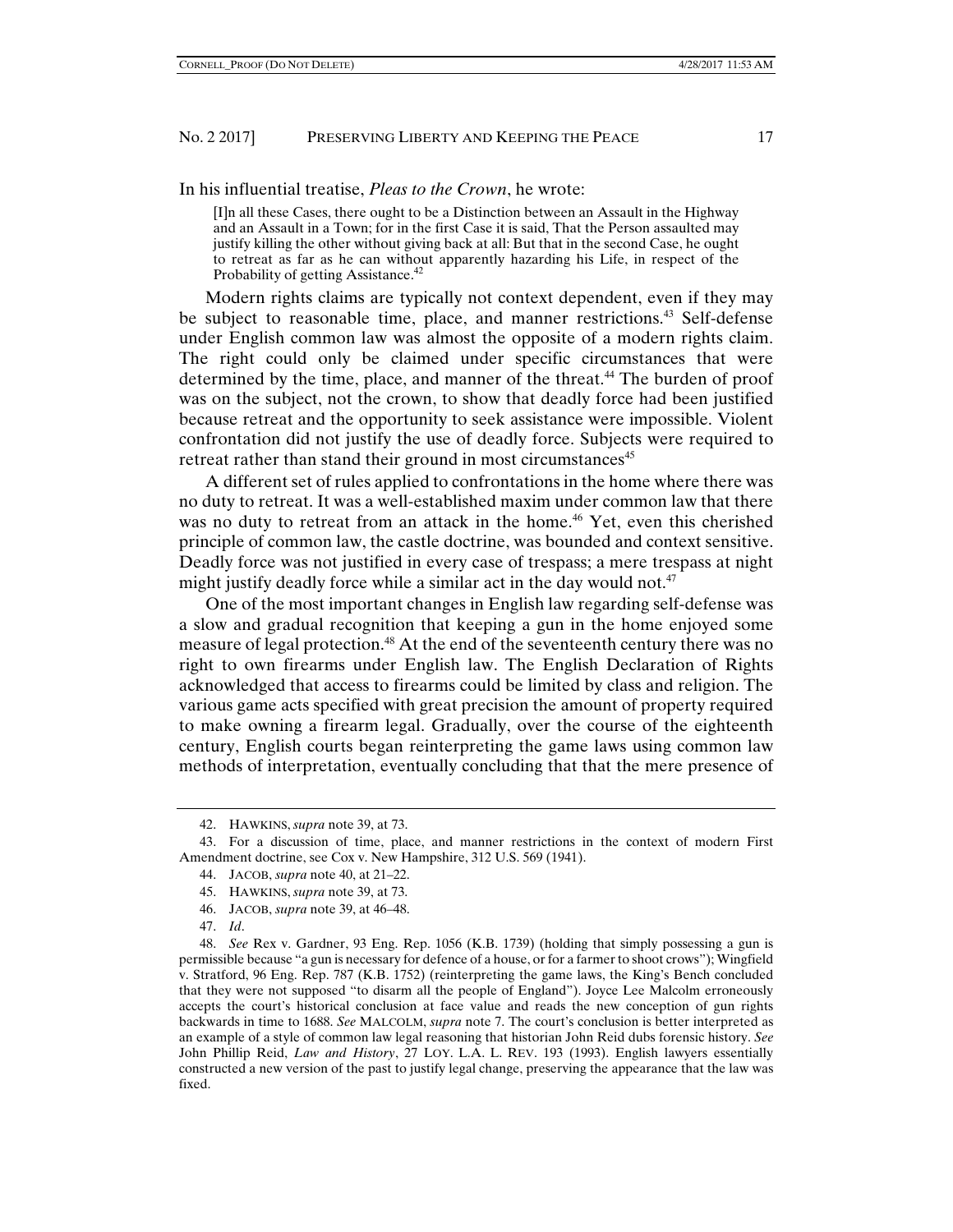a gun in a home was no longer per se evidence of an attempt to illegally take game.49 Further, courts finally acknowledged that there might be other legitimate and legal uses for guns, most notably pest control and home defense.<sup>50</sup> Although English courts articulated this legal doctrine by the end of the 1730s, this new, more robust understanding of the law took some time to permeate English legal culture. Popular guides to the law did not start to reflect the new understanding until the  $1750s$ .<sup>51</sup>

#### IV

# NO MAN, GREAT OR SMALL, SHALL GO OR RIDE ARMED: THE STATUTE OF NORTHAMPTON

One of the most significant constraints on armed travel was the Statute of Northampton (1328) enacted during the reign of Edward III. The act declared that all individuals, regardless of their station, were bound to "bring no force in affray of the peace, nor to go nor ride armed by night nor by day."<sup>52</sup> The statute also provided a means of enforcement. Agents of the King could arrest violators who would be obliged "to forfeit their armour to the King, and their bodies to prison at the King's pleasure." The language of the Statute of Northampton was often included, or paraphrased in the texts of the various Royal Peace Commissions issued by Edward III enjoining localities to keep the peace of the realm. In 1361 Parliament created the office of justice of the peace, and endowed it with broad powers to enforce law and order. 53

The legal authority to enforce the Statute of Northampton became one of the many powers associated with the office of the justice of the peace. Writing over two hundred years after the office of the justice of the peace was created, the influential Elizabethan lawyer William Lambarde underscored this point in his popular legal text *Eirenarcha.* Lambarde's gloss on the Statute of Northampton was also copied nearly verbatim into another legal text he authored, *The Duties of Constables*: "[I]f any person whatsoever shall be so bold, as to go, or ride armed, by night, or by day, in Faires, Markets, or any other places: then any Constable, or any other of the saide Officers, may take such Armour from him,

52. Statute of Northampton, 2 Edw. 3, c. 3 (1328) (Eng.); 20 Rich. 2, c. 1 (1396-97) (Eng.).

 <sup>49.</sup> Bernadette Meyler, *Towards a Common Law Originalism,* 59 STAN. L. REV. 551 (2006).

 <sup>50.</sup> *See Rex*, 93 Eng. Rep. at 1056.

 <sup>51.</sup> The evidence also suggests that changes in case law did not immediately translate into new treatments in the standard guides to the law. *See* RICHARD BURN, THE JUSTICE OF THE PEACE, AND PARISH OFFICER 468 (2d ed. 1756) (demonstrating that there was a lag time between the cases and their incorporation in popular legal guidebooks).

<sup>53.</sup> On the historical origins of the Statute of Northampton, see A. MUSSON & W. M. ORMROD, THE EVOLUTION OF ENGLISH JUSTICE: LAW, POLITICS AND SOCIETY IN THE FOURTEENTH CENTURY (1998) and Anthony Verduyn, *The Politics of Law and Order during the Early Years of Edward III*, 108 ENG. HIST. REV. 842 (1993). On the role of justices of the peace in the maintenance of law in order in early modern England, see STEVE HINDLE, THE STATE AND SOCIAL CHANGE IN EARLY MODERN ENGLAND, 1550–1640 66–93 (2000) and A.J. Musson, *Sub-Keepers and Constables: The Role of Local Officials in Keeping the Peace in Fourteenth-Century England*, 117 ENG. HIST. REV. 1 (2002).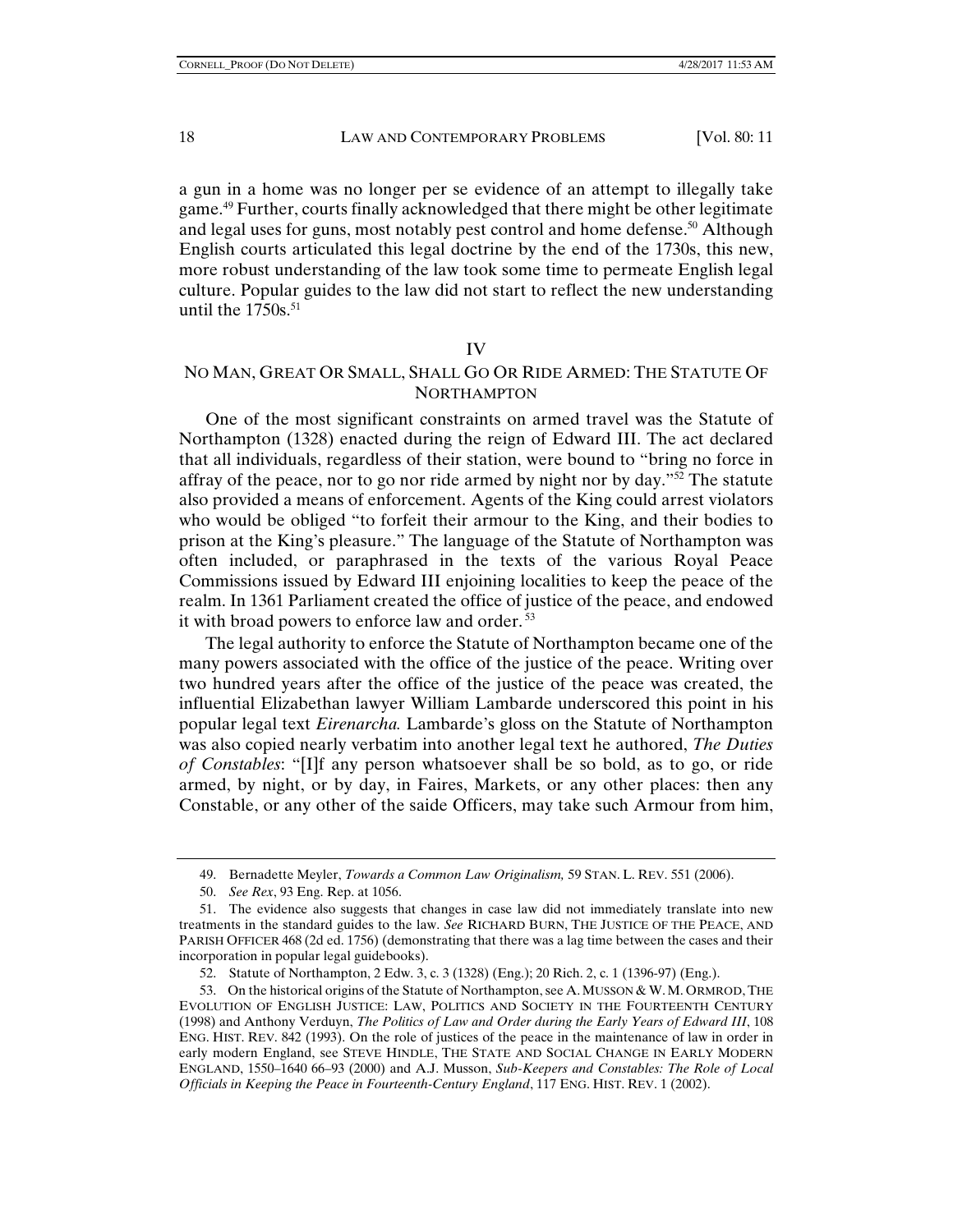for the Queenes use,  $\&$  may also commit him to the Gaole."<sup>54</sup> The text of the Statute of Northampton and glosses on its main provisions were frequently reprinted in both elite and popular legal guides over the next century.<sup>55</sup> Another measure of its pervasiveness may be found in the writings of Whig theorist James Tyrell, who cited it in his influential defense of the Glorious Revolution *Bibliotheca Politica.*56 A conservative Whig, Tyrell sought to defend the Glorious Revolution, but also aimed to blunt the most radical and potentially destabilizing arguments about the right of revolution being bandied about in public debate.<sup>57</sup> Although Tyrrell conceded that there was a limited right "to take up Arms" in response to "illegal Violence," he was emphatic that this did not sanction traveling armed under normal circumstances.58 To substantiate this claim, Tyrell cited the Statute of Northampton, reading it as imposing a broad general prohibition on armed travel. Thus, Tyrell wrote it was a crime "so much as to ride or go arm'd as may appear in the Statute of *Northampton*."59

The City of London enacted its own local ordinance limiting armed travel that drew on the language of the Statute of Northampton. London's prohibition was equally sweeping: "no one, of whatever condition he be, go armed in the said city or in the suburbs, or carry arms by day or night."<sup>60</sup> A decade after the adoption of the English Declaration, the force of this restriction was evidenced by a complaint published in a London paper that reported "that several Persons not Qualified by the Laws of this Realm, to carry Arms, have nevertheless in contempt and Violation of the Law, taken on them to Ride and Go Armed."61

Legal commentators, both in popular justice of the peace manuals and learned treatises, treated the Statute of Northampton as a foundational principle for enforcing the peace.<sup>62</sup> Writing at the close of the eighteenth century, the

58. *See* TYRELL, *supra* note 56, at 639.

59. *Id.*

 62. For a sample of texts making this argument, see JACOB, *supra* note 40, at 426 (citing Hawkins and Blackstone for authority on this proposition and treating the prohibition on traveling armed embodied in the Statute of Northampton separately from the related common law crime of affray);

 <sup>54.</sup> WILLIAM LAMBARDE, THE DUTIES OF CONSTABLES, BORSHOLDERS, TYTHINGMEN, AND SUCH OTHER LOW AND LAY MINISTERS OF THE PEACE 6–14 (1602). On Lambarde's influence, see Wilfrid Prest, *William Lambarde, Elizabethan Law Reform, and Early Stuart Politics*, 34 J. BRIT. STUD. 464 (1995). Lambarde copied this passage verbatim into THE DUTIES OF CONSTABLES (1602)*.* Gun rights scholar Joyce Lee Malcolm erroneously claims that the statute fell into desuetude, see MALCOLM, *supra* note 7. For arguments showing that this was not the case, see Charles, *supra* note 7, at 393.

 <sup>55.</sup> *See* MALCOLM, *supra* note 7, at 104.

 <sup>56.</sup> JAMES TYRELL, BIBLIOTHECA POLITICA: OR AN ENQUIRY INTO THE ANCIENT CONSTITUTION OF THE ENGLISH GOVERNMENT BOTH IN RESPECT TO THE JUST EXTENT OF REGAL POWER, AND THE RIGHTS AND LIBERTIES OF THE SUBJECT 639 (1694).

 <sup>57.</sup> According to historian Martyn Thompson, Tyrell played a key role in popularizing Locke's ideas in the 1690s. Martyn Thompson, *The Reception of Locke's Two Treatises of Government 1690–1705*, 24 POL. STUD. 184 (1976). For a brief but lucid discussion of Tyrell's relevance to early Whig political theory, see Tim Harris, *James II, the Glorious Revolution, and the Destiny of Britain*, 51 HIST. J. 763, 768 (2008).

 <sup>60.</sup> JOHN CARPENTER & RICHARD WHITINGTON, LIBER ALBUS: THE WHITE BOOK OF THE CITY OF LONDON 335 (Henry Thomas Riley trans., 1862).

 <sup>61.</sup> THE POST BOY (London), Dec. 21, 1699, at 1; *see also* SAMUEL BLACKERBY, THE JUSTICE OF PEACE HIS COMPANION 4 (1715).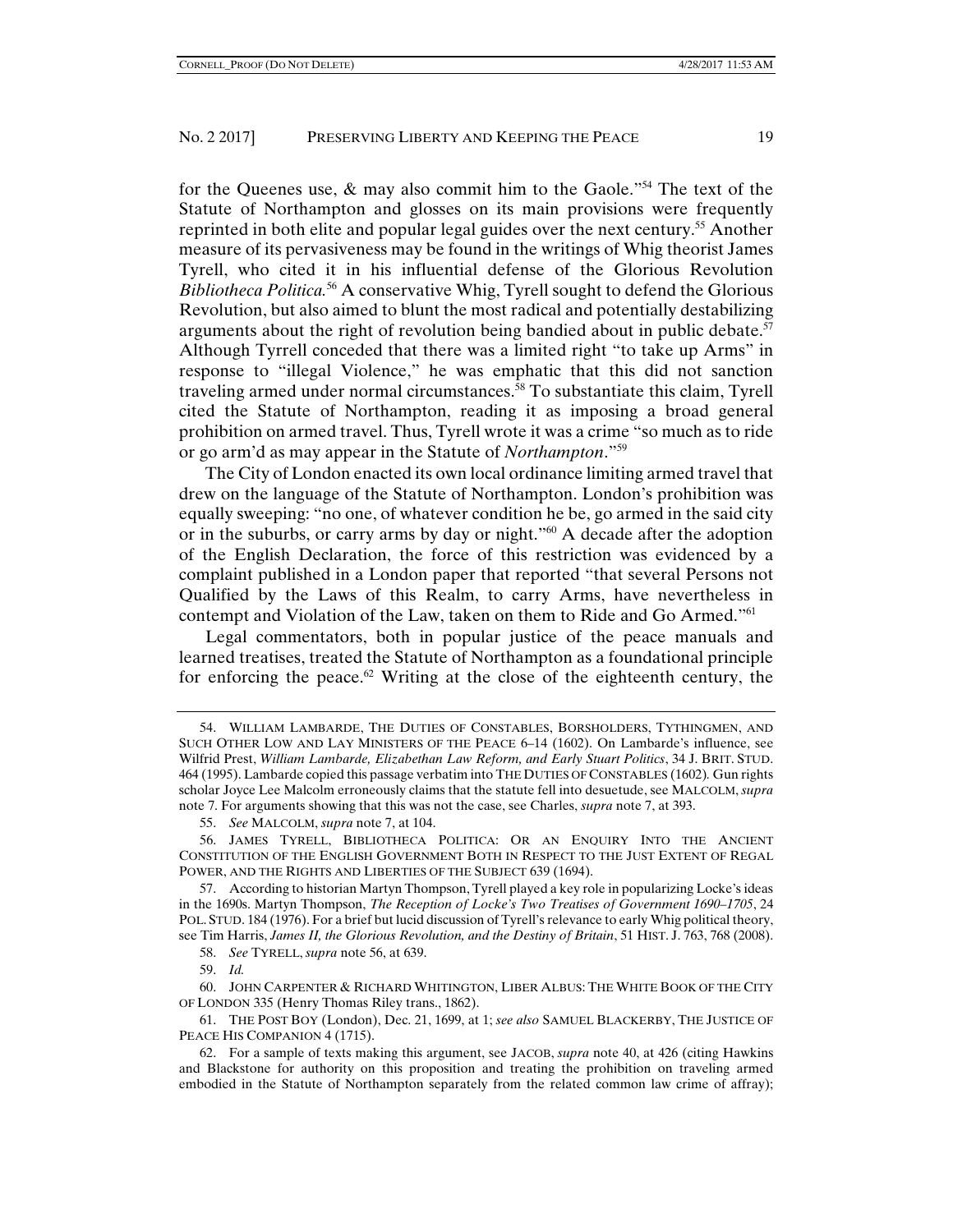author of *The Grammar of English Law*, echoed this account by confidently asserting that "no man, great or small, shall go or ride armed, by night or by day, with dangerous or unusual weapons, terrifying the good people of the land."<sup>63</sup> J.P. Gent's *A New Guide for Constables* (1705) averred that the Statute of Northampton prohibited riding or going "armed offensively" before the "King's Justices" or in "Fairs or Markets."64 Additionally, Joseph Keble, author of another popular guide to the law, warned that if anyone was so "bold as to go or ride Armed, by night or day, in Fairs, Markets, or any other places," constables could disarm him and "commit him to the Goal."65

Another formulation of the prohibition on armed travel described it in terms of traveling with "offensive arms," a category that encompassed but was not restricted to firearms. Although a firearm was always an offensive weapon under English law, other items in certain circumstances could fit this legal definition.<sup>66</sup> The infamous Black Act (1723), which punished poachers, and several of the acts passed against smuggling in the eighteenth-century referred to "firearms and other offensive weapons."67 *The Complete Dictionary of Arts and Sciences* (1764) defined firearms as the quintessential offensive weapons in the eyes of the law: "GUN, fire-arm, a weapon of offense. . . ."68 Defensive weapons were understood in traditional terms, such as shields and armor.<sup>69</sup> Under English law, a gun was always an offensive weapon.<sup>70</sup>

Another common formulation of the prohibition on armed travel described the crime in terms of traveling with "dangerous or unusual weapons."71 Hawkins, in his influential *Pleas to the Crown*, chose a slightly different way to describe the same principle. He noted that the prohibition extended to arming with "dangerous and unusual weapons."72 All of these legal formulations aimed to

LAMBARDE, *supra* note 54, at 6–14.

 <sup>63.</sup> JACOB, *supra* note 40, at 426; *see also* MICHAEL DALTON, THE COUNTRY JUSTICE, CONTAINING THE PRACTICE OF THE JUSTICES OF THE PEACE OUT OF THEIR SESSIONS 30 (1618) (providing a similar account).

 <sup>64.</sup> J.P. GENT, A NEW GUIDE FOR CONSTABLES, HEAD-BOROUGHS, TYTHINGMEN, CHURCHWARDENS 13 (1705) (clearly distinguished between being offensively armed and the crime of affray). *See also*, BURN, *supra* note 51.

 <sup>65.</sup> JOSEPH KEBLE, AN ASSISTANCE TO JUSTICES OF THE PEACE, FOR THE EASIER PERFORMANCE OF THEIR DUTY 147, 224 (1683).

 <sup>66.</sup> JELLINGER SYMONS, EXCISE LAWS ABRIDGED, AND DIGESTED UNDER THEIR PROPER HEADS, IN ALPHABETICAL ORDER (2d ed. 1775); *see also*, E.P. THOMPSON, WHIGS AND HUNTERS: THE ORIGIN OF THE BLACK ACT (1975) (describing Parliament's effort to punish poachers).

 <sup>67.</sup> THOMPSON, *supra* note 66 (describing Parliament's effort to punish poachers).

 <sup>68.</sup> THE COMPLETE DICTIONARY OF ARTS AND SCIENCES (1764); THOMAS WALTER WILLIAMS, THE WHOLE LAW RELATIVE TO THE DUTY AND OFFICE OF A JUSTICE OF THE PEACE: COMPRISING ALSO THE AUTHORITY OF PARISH OFFICERS (1793). *See also* HAWKINS, *supra* note 39.

 <sup>69.</sup> CHARLES JAMES, A NEW AND ENLARGED MILITARY DICTIONARY (1805).

 <sup>70.</sup> For evidence of the way English law treated guns, see the sources cited *supra* notes 61*–*67.

 <sup>71.</sup> ROBERT GARDINER, THE COMPLETE CONSTABLE 9 (1724).

 <sup>72. 4</sup> BLACKSTONE, *supra* note 40, at \*148–49 (1803).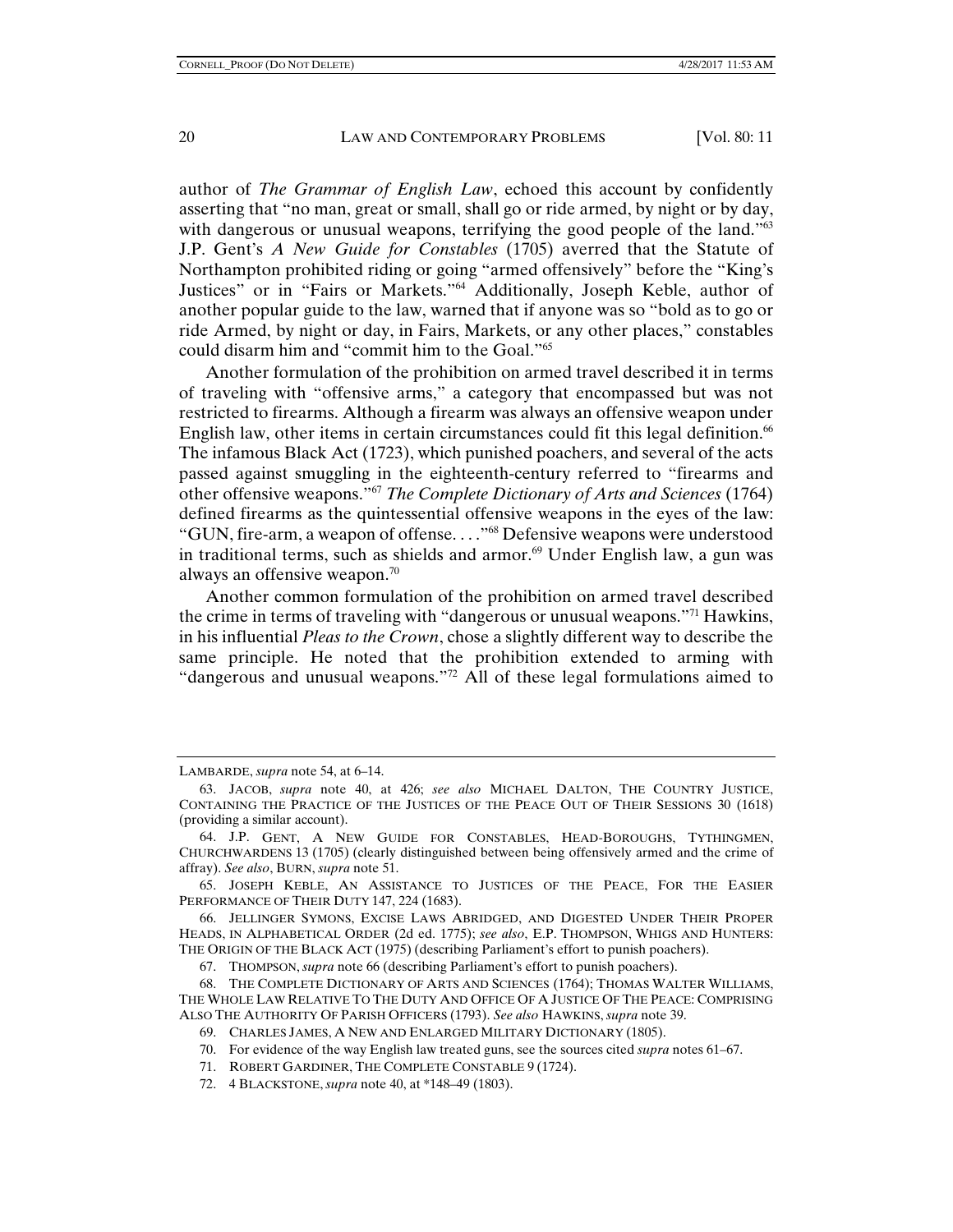achieve the same goal: limit armed travel in public, particularly in populous areas<sup>73</sup>

Concealable weapons posed a different set of problems from the Statute of Northampton as this Elizabethan era statute makes clear:

Actes of Parliament remaining of force, which included the tenets of the Statute of Northampton to prohibit the carrying of Dagges, Pistolles, and such like, not only in Cities and Townes, [but] in all partes of the Realme in common high[ways], whereby her Majesties good qu[i]et people, desirous to live in peaceable manner, are in feare and danger of their lives.<sup>7</sup>

Given that concealable weapons were culturally associated with furtive motives, it was only natural that English law categorically prohibited travel with them. Joseph Keble, author of the influential 1689 Justice of the Peace Manual, reiterated this prohibition on "Dag[ge]s and Pistols," instructing peace officers to arrest any who traveled armed with these types of weapons.<sup>75</sup> Localities, most notably the city of London, enacted their own specific bans on traveling armed with concealed weapons. London law prohibited traveling "by Night or by Day" with a "Hand-Gun, having therewith Powder and Match."<sup>76</sup>

## V

# EXEMPTIONS TO THE STATUTE OF NORTHAMPTON'S PROHIBITION ON ARMED TRAVEL

The Statute of Northampton had three distinctive components: the common law crime of affray, a ban on coming armed before the King's representatives, and a prohibition on armed travel in populous areas.<sup>77</sup> Determining if one's actions constituted an affray was context dependent. The ban on appearing armed before the King's representatives and armed travel in populous areas were categorical prohibitions. A number of interpretive canons were also associated

 <sup>73.</sup> Modern gun rights advocates and libertarians have interpreted this text anachronistically, arguing that weapons had to be both unusual and dangerous to trigger the prohibition. *See* discussion *supra* note 20. This interpretation is flawed on many levels. Early modern English often used "hendiadys," a grammatical form in which a single idea is expressed by the use of two nouns linked by the conjunction "and." For a brief discussion, see CHRIS BALDICK, THE OXFORD DICTIONARY OF LITERARY TERMS 151 (3d ed., 2008); GENT, *supra* note 64 (arming offensively was a crime, making the act of carrying arms dangerous and therefore unusual); Samuel L. Bray, *"Necessary and Proper" and "Cruel and Unusual": Hendiadys In The Constitution* 102 VA.L. REV. 687 (2016) (arguing for interpreting "necessary and proper" and "cruel and unusual" each as expressing a singular idea despite their conjunction of two terms).

 <sup>74.</sup> BY THE QUENNE ELIZABETH I: A PROCLAMATION AGAINST THE COMMON USE OF DAGGES, HANDGUNNES, HARQUEBUZES, CALLIUERS, AND COTES OF DEFENCE 1 (Christopher Barker, London 1579) (internal quotations omitted).

 <sup>75.</sup> *Id. See also* GENT, *supra* note 64 (describing the Statute of Northampton's prohibition of going "armed offensively" before the "King's Justices" or in "Fairs or Markets").

 <sup>76.</sup> WILLIAM BOHUN, PRIVILEGIA LONDINI: OR, THE LAWS, CUSTOMS, AND PRIVILEGES OF THE CITY OF LONDON 110 (1702).

 <sup>77.</sup> Statute of Northampton, 2 Edw. 3, c. 3 (1328).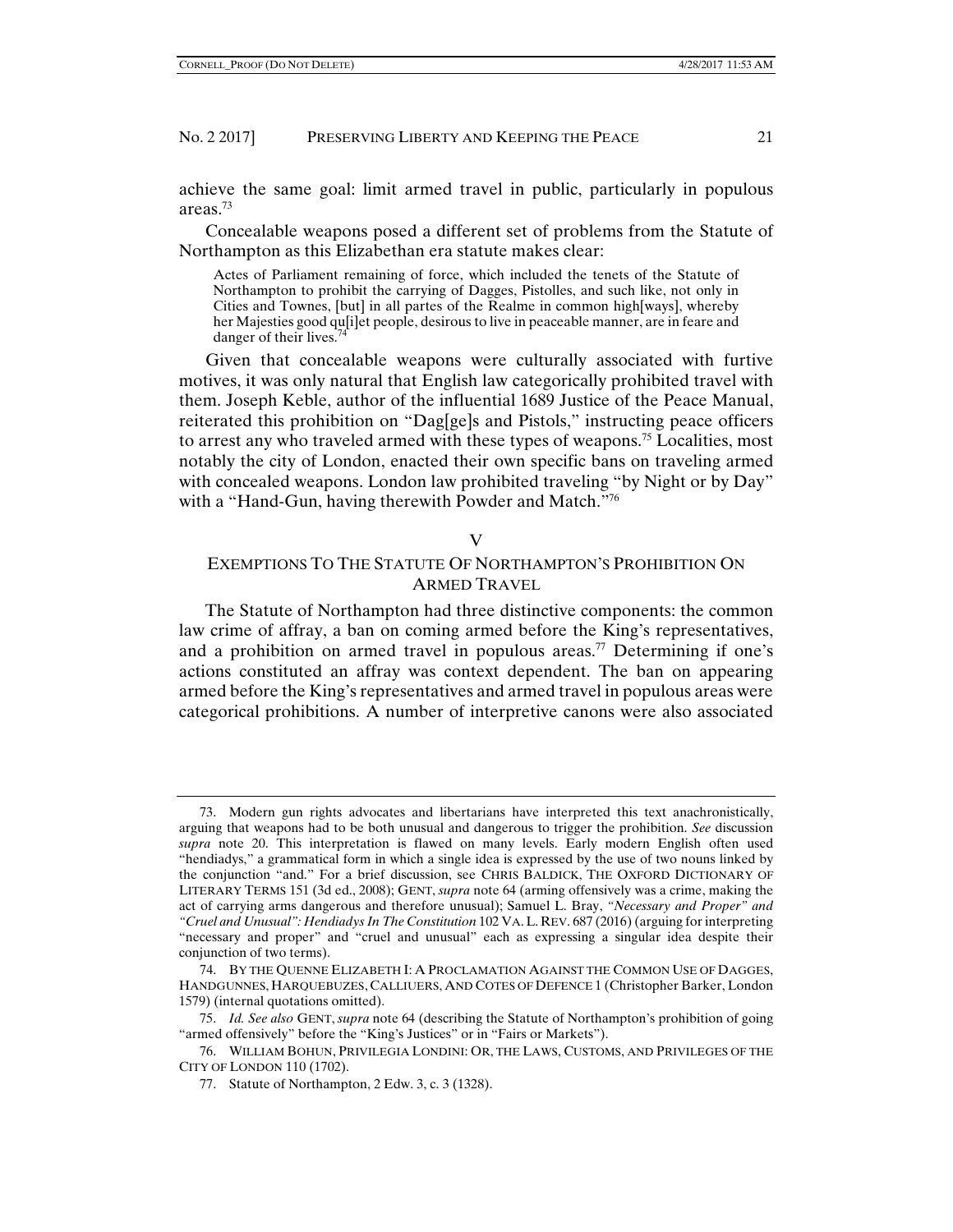with the Statute of Northampton and these were frequently included in popular legal guides and learned commentaries.<sup>78</sup>

Charles James, author of *A New and Enlarged Military Dictionary*, summarized the common law crime of affray as follows: "By the common law, it is an offence for persons to go or ride armed with dangerous weapons."<sup>79</sup> Sir Edward Coke's formulation of this crime was widely copied by the compilers of popular legal guidebooks in the eighteenth century.80 "*Effrayer*, which signifieth to terrifie, or bring fear; and which the Law understandeth to be a common wrong.<sup>881</sup> As with most crimes in this period of English history, proof of actual intent to do harm was not required. Instead, the intent could be inferred from the illegal act itself.<sup>82</sup> In the 1689 edition of his Justice of the Peace manual, Joseph Keble offered a lucid account of why armed travel violated the King's peace irrespective of any specific malicious intent:

Yet may an Affray be, without word or blow given; as if a man shall shew himself furnished with Armour or Weapon which is not usually worn, it will strike a fear upon others that be not armed as he is; and therefore both the Statutes of Northampton made against wearing Armour, do speak of it.  $\ldots$   $83$ 

Another Justice of the Peace manual written in 1769 echoed Keble's view that the mere act of arming oneself created an asymmetry of power between the individual armed and those unarmed, a situation that caused terror to the people.84 Like previous commentators on the Statute of Northampton, the author noted that the act of riding armed was the crime that created a terror to the people, not a specific intent to terrorize.85

 81. MICHAEL DALTON, THE COUNTRY JUSTICE, CONTAINING THE PRACTICE OF THE JUSTICES OF THE PEACE OUT OF THEIR SESSIONS 30 (1618) (providing a similar account).

 82. As Simon Stern notes regarding Blackstone treatment of the concept of mens rea "Hence a modern reader might expect to find, in Blackstone's account, some discussion of acts versus intentions, attempts versus completed offenses, and civil versus criminal proof standards, among other topics. That Blackstone pursues these subjects only tangentially and intermittently may be explained by the relatively scant attention devoted to them in the treatises and cases he had at his disposal. It was only in the nineteenth century, in a body of theoretical literature (and with the aid of an analytical method) facilitated to some extent by Blackstone's model, that many of these distinctions came into visibility." Simon Stern, *Blackstone's Criminal Law: Common-Law Harmonization and Legislative Reform*, *in* FOUNDATIONAL TEXTS IN MODERN CRIMINAL LAW 61 (Markus D. Dubber ed., 2014).

 83. KEBLE, *supra* note 65, at 147. *See also* Statute of Northampton, 2 Edw. 3, c. 3 (1328) (Eng.), 20 Rich. 2, c. 1 (1396-97) (Eng.) (explaining why the mere act of traveling with an arm triggered an affray irrespective of any particular threatening act or intent to commit a crime).

 84. JOHN WARD, THE LAW OF A JUSTICE OF PEACE AND PARISH OFFICER 6–7 (1769) (Describing that when a man furnishes "weapons not usually worn, it may strike a fear into others unarmed").

 85. Keble and Ward each articulated the standard view that there was no legal requirement need to demonstrate a specific intent to cause terror because of asymmetrical nature of the encounter between

 <sup>78.</sup> BURN, *supra* note 51, at 13.

 <sup>79.</sup> CHARLES JAMES, A NEW AND ENLARGED MILITARY DICTIONARY (1805); *see also* Statute of Northampton, 2 Edw. 3, c. 3 (1328) (Eng.). On the common law crime of affray, see 4 BLACKSTONE, *supra* note 40, at \*148–49 (1803); HAWKINS, *supra* note 39, at 135–36.

 <sup>80.</sup> In his account of the Statute of Northampton, gun rights activist David Kopel casts Tyrell as a modern libertarian who defended an expansive right to travel armed, a characterization that is almost the mirror image of what Tyrrell actually argues in the text. Kopel, *supra* note 20. *Contra* Charles, *supra*  note 33 (providing an extensive critique of Kopel's interpretation).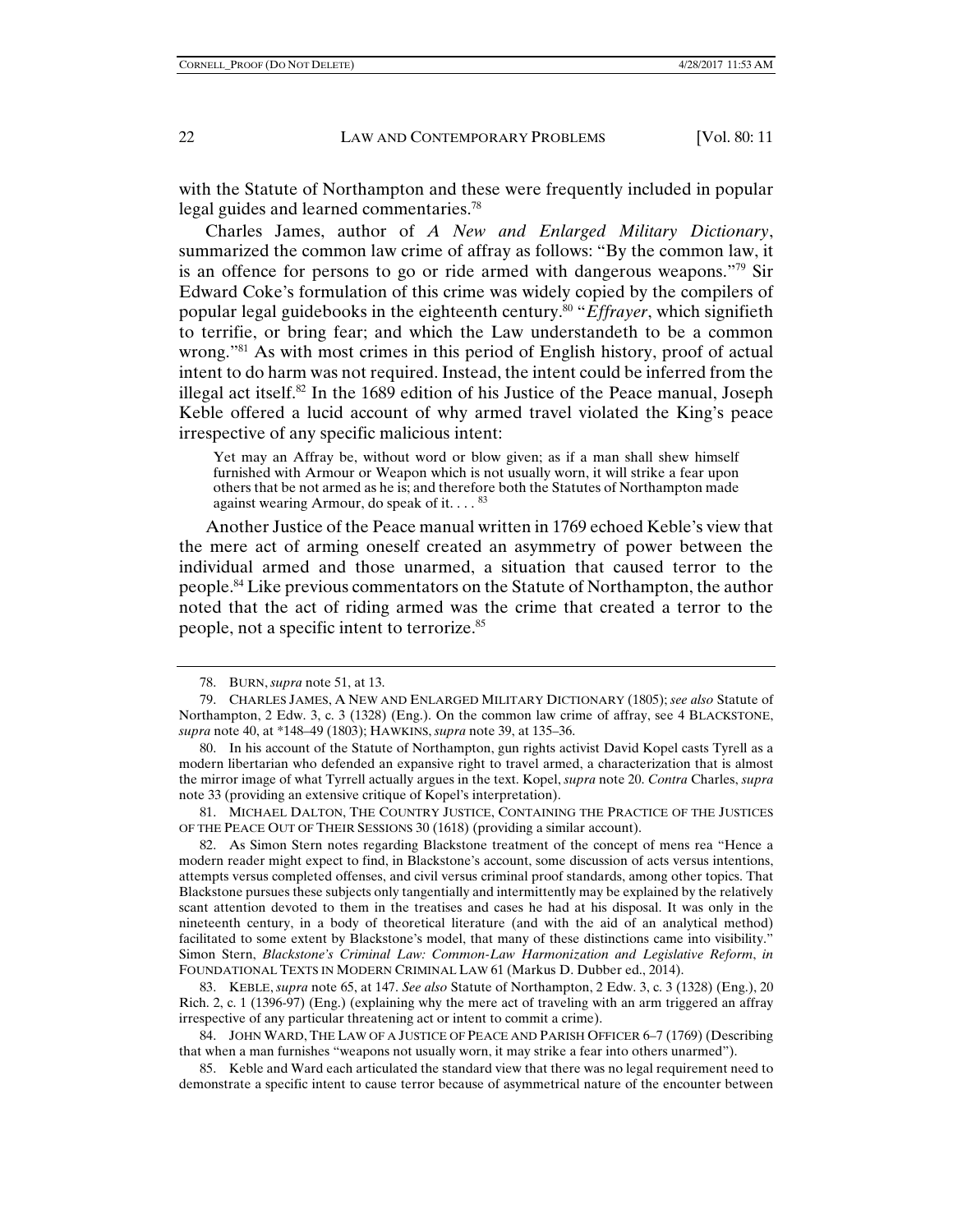All of the English legal guides enumerated a clear list of exemptions from the general prohibition on traveling armed imposed by the Statute of Northampton.<sup>86</sup> It would hardly have been necessary for legal guidebooks to set out such a list if there had been a broad general right to travel armed in public. Among the most important exceptions were cases in which subjects assisted in the lawful suppression of violence, crime, riot, or revolt.87 Hawkins' *Pleas to the Crown* made it clear that, arming to "suppress rioters, rebels, and enemies" or assist officers of the crown, was not subject to the restrictions imposed by the Statute of Northampton.88 Indeed, in this situation arming oneself was as much a civic obligation as it was a right. During the 1780 Gordon Riots in London, the Recorder of London, the city's chief lawyer, described this hybrid right– obligation in forceful terms:

It seems, indeed, to be considered, by the ancient laws of this kingdom, not only a right, but as a duty; for all the subjects of the realm, who are able to bear arms, are bound to be ready, at all times, to assist the sheriff, and other civil magistrates, in the execution of the laws and the preservation of the public peace.<sup>89</sup>

The duty to assist agents of the Crown did not by itself justify owning a gun.<sup>90</sup> The obligation merely meant one had to assist with whatever weapons one was legally entitled to possess.<sup>91</sup> Although in extraordinary circumstances individuals might respond on their own to deal with one of these violations of the King's peace, contemporary guidebooks underscored the fact that it was always better to await a summons by representative of the law before unilaterally arming oneself and traveling to provide assistance to restore the King's peace.<sup>92</sup> If there had been a broad and well-recognized right to travel armed in public, the advice

88. *Id.*

an individual armed and one unarmed.

 <sup>86.</sup> *See* DALTON, *supra* note 63, at 30; GILES JACOB, A NEW LAW-DICTIONARY (1729); KEBLE, *supra* note 65, at 147, 224; JOHN MILTON NILES, THE CONNECTICUT CIVIL OFFICER 12 (1823) (demonstrating the continuity in English legal views on the limited nature of the right to travel armed in the period between the Glorious Revolution and the American Revolution); WARD,*supra* note 84, at 6– 7.

 <sup>87.</sup> WILLIAM HAWKINS, A SUMMARY OF THE CROWN-LAW BY WAY OF ABRIDGMENT OF SERJEANT HAWKINS'S PLEAS OF THE CROWN 155–63 (1728).

 <sup>89.</sup> WILLIAM BLIZARD, DESULTORY REFLECTIONS ON POLICE: WITH AN ESSAY ON THE MEANS OF PREVENTING CRIMES AND AMENDING CRIMINALS 59–60 (1785). Joyce Lee Malcolm erroneously interprets this passage as asserting a broad individual right to have arms for personal protection, *see* MALCOLM, *supra* note 7. Malcolm takes this well-known exception to the general prohibition to be the norm under English law, one of many errors in her analysis. The Gordon Riots do not demonstrate a broad right to have arms or travel armed public, but quite the opposite. For an opposing view, see SCHWOERER, *supra* note 7.

 <sup>90.</sup> Until the middle of the eighteenth century, the restrictions of the game laws would have prohibited firearms ownership to those who failed to meet the property requirement. Those individuals who failed to meet this requirement would have been expected to show up with appropriate weapons to the station, either edged weapons or clubs.

<sup>91.</sup> Statute of Winchester, 1 Statutes of the Realm 26 1235–1377 (1275). "The needs of home defence were met by the enforcement of obligations under the Statute of Winchester (1285) which required all able-bodied males to carry arms in accordance with their station in life." Ian W. Archer, *The Burden of Taxation on Sixteenth-Century London* 44 HIST. J. 599, 620 (2001).

 <sup>92.</sup> JOSEPH SHAW, THE PRACTICAL JUSTICE OF THE PEACE 81 (1728).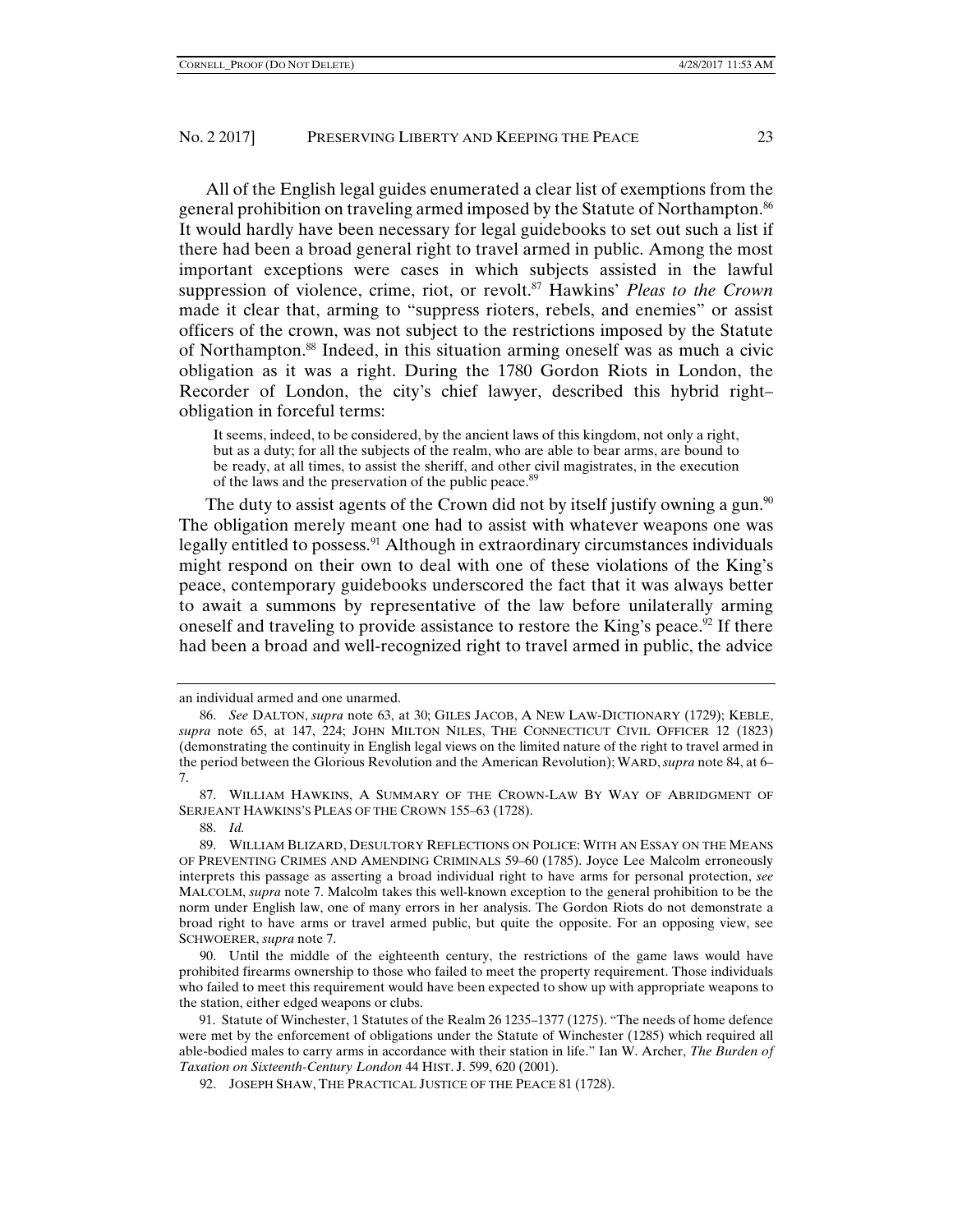proffered by this guidebook would have made little sense. As one legal text put it: "the safest Way is to be armed in Assistance of the King's Officers or Ministers of Justice."93

English law expressly forbid arming oneself in response to a specific impending threat.<sup>94</sup> There was broad agreement on this rule. "A Man cannot excuse the wearing of such Armour in Publick, by alleging that such a one threatened him, and that he wears it for the Safety of his Person from Assault."95 The appropriate legal response was not to arm oneself. Instead one was required to ensure that a representative of the law, typically a justice of the peace, enforce the peace.

Timothy Dalton's discussion of this important common law method of enforcing the peace, *Surety of the Peace*, explained how representatives of the King's peace and ordinary citizens might seek out a peace bond to prevent or punish individuals who might violate the Statute of Northampton:

All such as shall go or ride armed (offensively) in Fairs, Markets, or elsewhere; or shall wear or carry any guns, dags or pistols charged . . . any Constable, seeing this, may arrest them, and may carry them before the Justice of the Peace, and the Justice may bind them to the peace.... $^{96}$ 

Further, Dalton echoed the view that one might not justify arming oneself because one had been threatened. "[Y]ea, though those Persons were so armed or weaponed for their defense upon any private quarrel," did not excuse arming oneself which "striketh a fear and terror into the King's subjects."97 Rather than encourage individuals to arm themselves in response to such threats, English law required individuals to seek out a magistrate, justice of the peace, or constable and have the aggressor disarmed and placed under a peace bond. If one had reason to fear violence, the correct response was to seek out a representative of the King's justice. 98

#### VI

# ARMED TRAVEL AS A REBUKE TO THE KING'S PEACE AND MAJESTY

It is also important to recognize that affray was a crime against the King's peace. Justices of the peace, constables, and sheriffs, had broad discretion and latitude to arrest, disarm, or require a peace bond for those who threatened the King's peace. Indeed, any individual within a community might approach a justice of the peace with evidence that a particular person posed a threat to public safety and impose a peace bond or even have the person disarmed and jailed.<sup>99</sup> Dalton's *Country Justice* confidently asserted that any who "shall go or ride

 <sup>93.</sup> *Id.* 

 <sup>94.</sup> HAWKINS, *supra* note 87, at 155–63 (1728).

 <sup>95.</sup> *Id.*

 <sup>96.</sup> DALTON, *supra* note 63, at 264.

 <sup>97.</sup> *Id.*

 <sup>98.</sup> SHAW, *supra* note 92, at 81 (1728).

 <sup>99.</sup> SAMUEL BLACKERBY, THE JUSTICE OF THE PEACE: HIS COMPANION 4 (1723).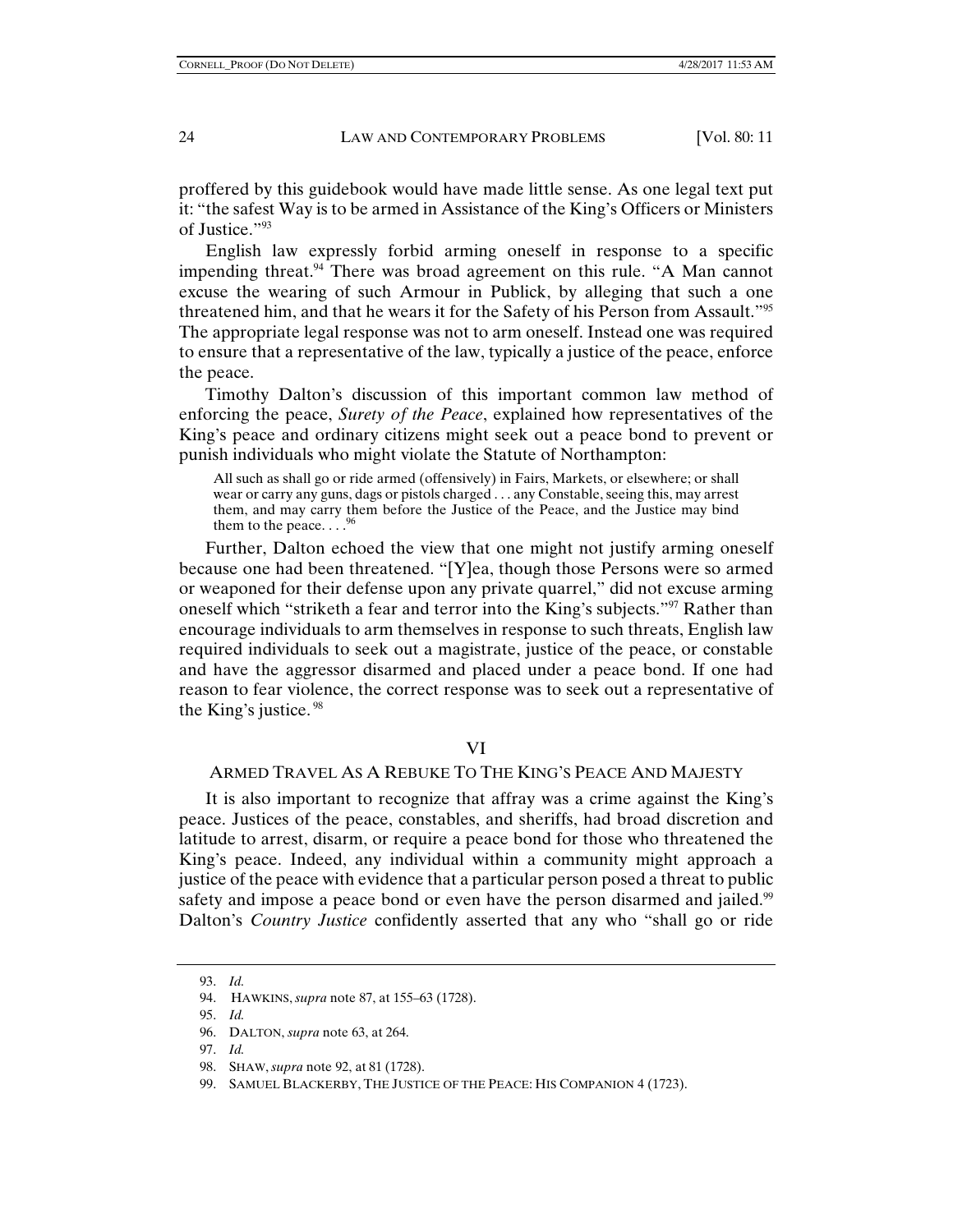armed offensively" were "accounted to be an Affray," and causing a "Fear of the People" created a "breach of the peace."<sup>100</sup>

The paradigmatic exception to this general rule is itself instructive. Aristocrats enjoyed a class-based privilege to travel armed or travel with armed retainers in certain circumstances. Thus, there was a broad consensus that members of the aristocracy did not violate the provision of the statute when they armed themselves because such actions were not viewed as likely to provoke a terror.101 Theodore Barlow, another author of a popular legal guide, described this class-based privilege in lucid terms. "Wearing Arms, if not accompanied with Circumstances of Terror, is not within this Statute; therefore People of Rank and Distinction do not offend by wearing common Weapons."<sup>102</sup> Timothy Cunningham, author of several legal texts including a legal dictionary, echoed this account by commenting that men of "quality or fashion," and their "attendants" were not subject to the general restrictions on armed travel.<sup>103</sup>

The fact that some members of the elite classes enjoyed a limited exemption from prosecution for affray for mere possession of arms in public underscores the limited scope of this right. Noting the existence of such an exemption only made sense in the context of the broad prohibition on traveling armed in public. The right of English aristocrats to arms does not support the notion that there was a broad right of peaceable armed travel. Under English law, there was no general right to travel armed.104

The notion that a broad right to peaceable armed travel existed in early modern England would have been legally incoherent given concepts such as the King's peace and the King's majesty. "The common law," Blackstone observed, "hath ever had a special care and regard for the conservation of the peace; for peace is the very end and foundation of civil society."105 Under English law "all offenses are either against the King's Peace or his crown and dignity."106 In addition, any "affront to that power, and breaches of those rights, are immediate

 <sup>100.</sup> DALTON, *supra* note 63, at 30. *Cf.* KEBLE, *supra* note 65; WARD, *supra* note 84 (providing a similar account of the cause of the terror at the root of the crime of affray).

 <sup>101.</sup> BURN, *supra* note 51, at 13.

 <sup>102.</sup> THEODORE BARLOW, THE JUSTICE OF PEACE: A TREATISE CONTAINING THE POWER AND DUTY OF THAT MAGISTRATE 12 (1745).

 <sup>103.</sup> GILES JACOB, A NEW LAW DICTIONARY (6th ed. 1750) (entry under "Armour and Arms," no pagination in original).

<sup>104.</sup> On rank in English Society, see KEITH WRIGHTSON, ENGLISH SOCIETY: 1580–1680 (1982). Eugene Volokh argues that, "only public carrying 'accompanied with such circumstances as are apt to terrify the people' was thus seen as prohibited; but 'wearing common weapons' in 'the common fashion' was legal." Volokh, *supra* note 20, at 101. Volokh imputes a modern style mens rea requirement instead of applying the standards for criminal intent appropriate to early modern English law. For a discussion of the history of the mens rea requirement, see BINDER, *supra* note 20, at 8, 96, 113, 137–46. The references to common weapons carried in the common fashion is also read anachronistically. The exemption he notes was not general but was class specific and limited to aristocrats and the arms of their retainers, see the discussion in DALTON, *supra* note 63. HAWKINS, *supra* note 87.

 <sup>105. 1</sup> BLACKSTONE, *supra* note 29, at \*349.

 <sup>106.</sup> *Id.* at \*258.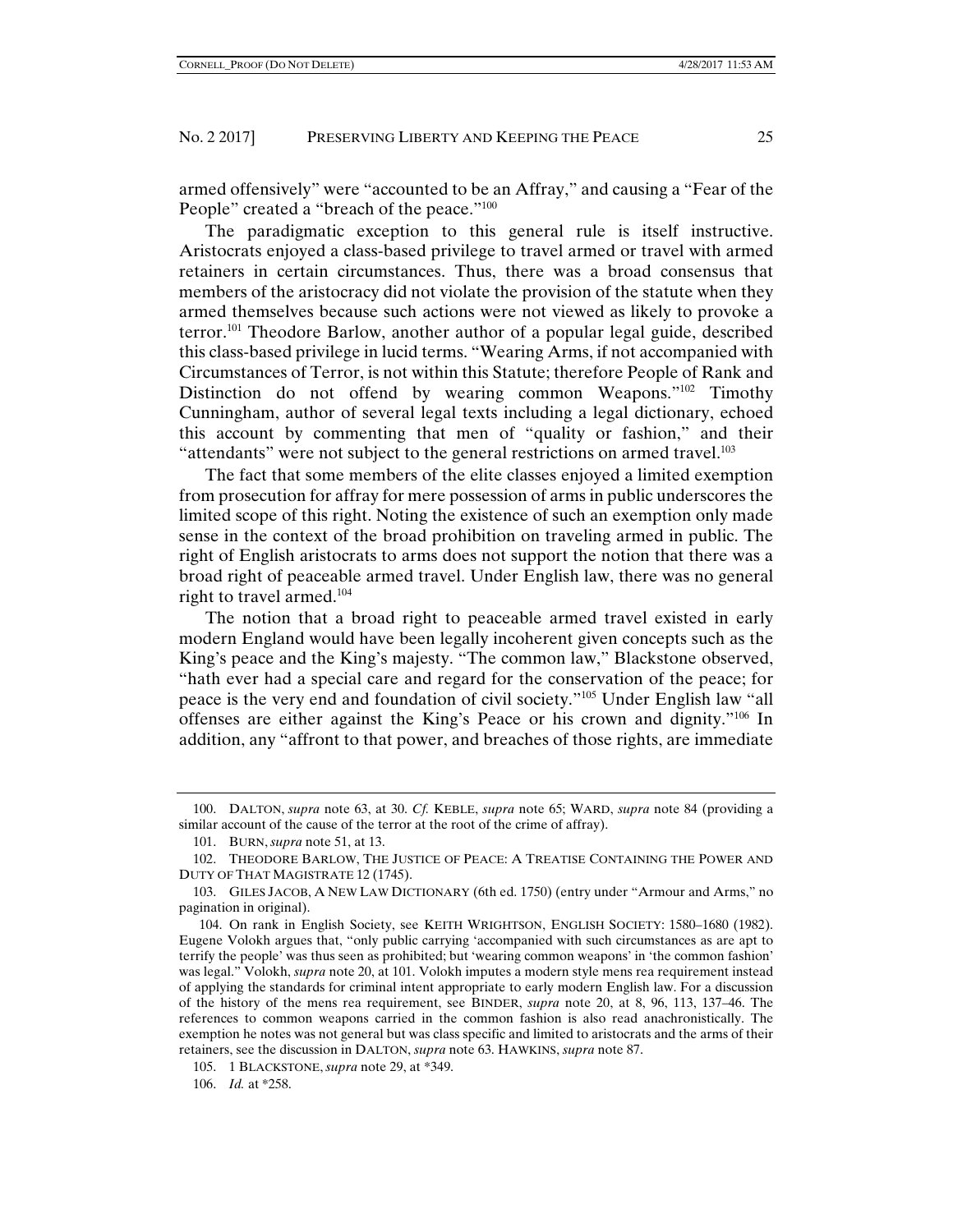offenses against him."107 Merely traveling with arms impugned the majesty of the crown and implied that the King and his representatives were incapable of keeping the peace.108 Thus, to arm oneself, apart from the specific exemptions or the context-dependent exceptions recognized by the common law, was by its very nature a rebuke of the King's peace and majesty.<sup>109</sup>

*Sir John Knight's Case* illustrates the way the Statute of Northampton should be set against a web of larger English principles, including the concept of the King's Peace.<sup>110</sup> Gun rights scholars have consistently misread the case, arguing that it helped establish a right of peaceable open carry. In fact, the case stood for the opposite principle. It revealed that even aristocrats, the one group expressly exempted from the Statute of Northampton, were not completely immune from prosecution for traveling with arms.<sup>111</sup>

The case can only properly be understood within the historical context of the tense period between the Exclusion Crisis and the Glorious Revolution: a time when partisan and religious struggles divided the English nation.<sup>112</sup> Rumors of conspiracies circulated widely.113 Issues of religious tolerance, the problem of monarchical succession, and the continuing battle between Parliament and the King were among the most important political and legal issues dividing England.114 The key figure in the case, Sir John Knight, was a militant Protestant, who opposed tolerance for Catholics and Dissenters. He was charged with violating the Statute of Northampton by walking armed about the streets of Bristol. <sup>115</sup> Sir John burst into a Catholic religious service to arrest a priest. These actions prompted his own arrest, and he was charged with affray and violating the Statute of Northampton. The jury, composed of other militant Protestants drawn from Knight's community, was sympathetic to his anti-Catholicism and acquitted him.116 Although Knight escaped punishment thanks to a sympathetic jury, the government still imposed a peace bond on him as a surety of good behavior in the future.<sup>117</sup> Thus, Knight was still punished for his actions.

 113. *See* STEVEN C.A. PINCUS, ENGLAND'S GLORIOUS REVOLUTION 1688–1689: A BRIEF HISTORY WITH DOCUMENTS (2005).

114. *Id.*

116. *Id.*

117. 87 Eng. Rep. 75 (1686) (The militantly Protestant jury had essentially nullified the charge by

 <sup>107.</sup> *Id*.

 <sup>108.</sup> Peter Lake & Steve Pincus, *Rethinking the Public Sphere in Early Modern England*, 45 J. BR. STUD. 270, 277 (2006).

 <sup>109.</sup> *See* discussion *supra* note 104.

 <sup>110.</sup> *See* 87 Eng. Rep. 75 (1686).

 <sup>111.</sup> *But cf.* David Kopel, *The First Century of Right to Arms Litigation*, 14 GEO. J.L. & PUB. POL'Y (2016) (misinterpreting Sir John Knight's Case by concluding that "Everyone in the case agreed that the Statute of Northampton outlawed only carrying in a terrifying manner."). Malcolm also misreads the case, *see* MALCOLM, *supra* note 7, at 104–05.

 <sup>112.</sup> *See* J.G.A. Pocock & Gordon J. Schocket, *Interregnum and Restoration*, *in* THE VARIETIES OF BRITISH POLITICAL THOUGHT 146 (J.G.A. Pocock et al. eds., 1993) (providing a useful overview of the topic).

 <sup>115.</sup> NARCISSUS LUTTRELL, 1 A BRIEF HISTORICAL RELATION OF STATE AFFAIRS FROM SEPTEMBER 1678 TO APRIL 1714 389 (1857).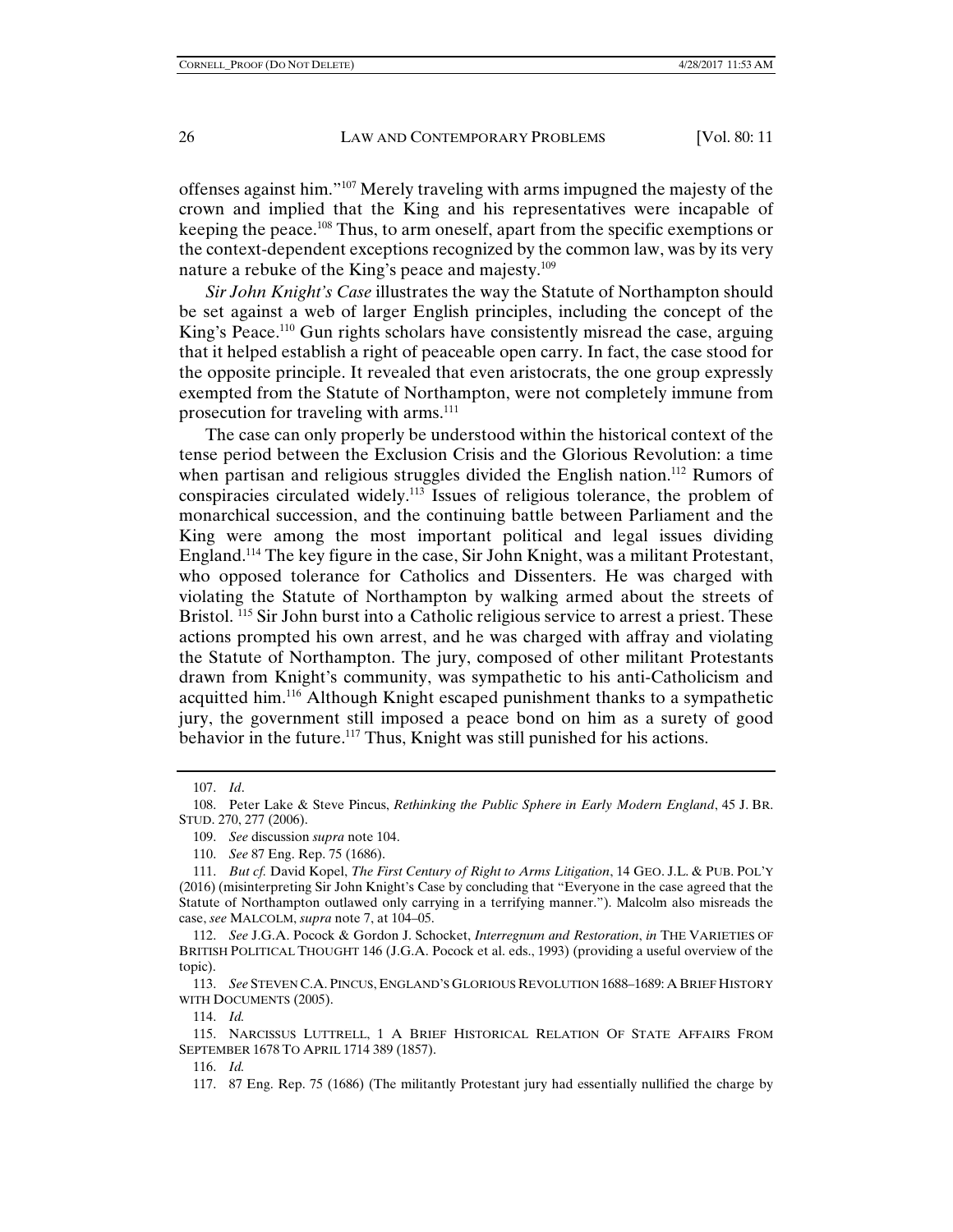Far from proving that a permissive attitude towards firearms had emerged by the end of the seventeenth century, the case shows that even members of the aristocracy, the one group expressly exempted from the prohibition on armed travel, were not entirely free to exercise this right in public with impunity. Further, the case gives no indication that the English Courts had abandoned the principles embedded in the Statute of Northampton or that it had fallen into desuetude. It was the jury, not the judges, who reached the verdict in this highly politicized setting. Finally, rather than demonstrate that the Statute of Northampton had ceased to have any meaning under English law, the judges and subsequent legal commentators on *Sir John Knight's Case* offered a very different gloss on the meaning of the case. The case reporter itself reminded readers that the common law offense of affray was not simply a crime against a specific individual or even the local community but a crime against the public and hence a direct challenge to the legal authority of the King.<sup>118</sup> The private act of arming oneself was an inherent affront to the King because it implied that the "King w[as] not able or willing to protect his subjects."<sup>119</sup>

#### VII

# COLONIAL TEXTS, THE ENGLISH LEGACY, AND THE AMERICANIZATION OF THE COMMON LAW

Popular legal guidebooks published in the colonies repeated the standard interpretations of the Statute of Northampton that had appeared in English legal texts. George Webb's *Virginian Justice of Peace* (1736) was the first text published in Virginia.120 Four decades later another popular guide appeared in North Carolina and it framed these issues in language drawn directly from English authority: "Justices of the Peace, upon their own View, or upon Complaint, may apprehend any Person who shall go or ride armed with unusual and offensive weapons, in an Affray, or among any great Concourse of People. .  $\therefore$  <sup>"121</sup> Both texts recognized the continuing relevance of earlier categorical prohibitions, such as not coming armed before the King's representatives. These new American texts generally tracked earlier English texts closely in most regards. The legal consequences of slavery figured in these texts to different degrees, but the general framework applied to armed travel in public remained largely, but not entirely, consistent with earlier English law in this area.<sup>122</sup> One of

- 118. *See* Charles, *supra* note 33.
- 119. 87 Eng. Rep. 75 (1686).
- 120. GEORGE WEBB, VIRGINIAN JUSTICE OF PEACE (1736).

finding in favor of Knight so the Court's only legal option was a peace bond. The case does not demonstrate that the traveling armed in public had been normalized or decriminalized, but the exact opposite.)

 <sup>121.</sup> *See* JAMES DAVIS, THE OFFICE AND AUTHORITY OF A JUSTICE OF THE PEACE 13 (1774) (citing MICHAEL DALTON, THE COUNTRY JUSTICE CONTAINING THE PRACTICE, DUTY AND POWER OF THE JUSTICES OF THE PEACE AS WELL IN AS OUT OF THEIR SESSIONS 37 (1705)). Webb expressly framed the prohibition in general terms of traveling armed in populous areas.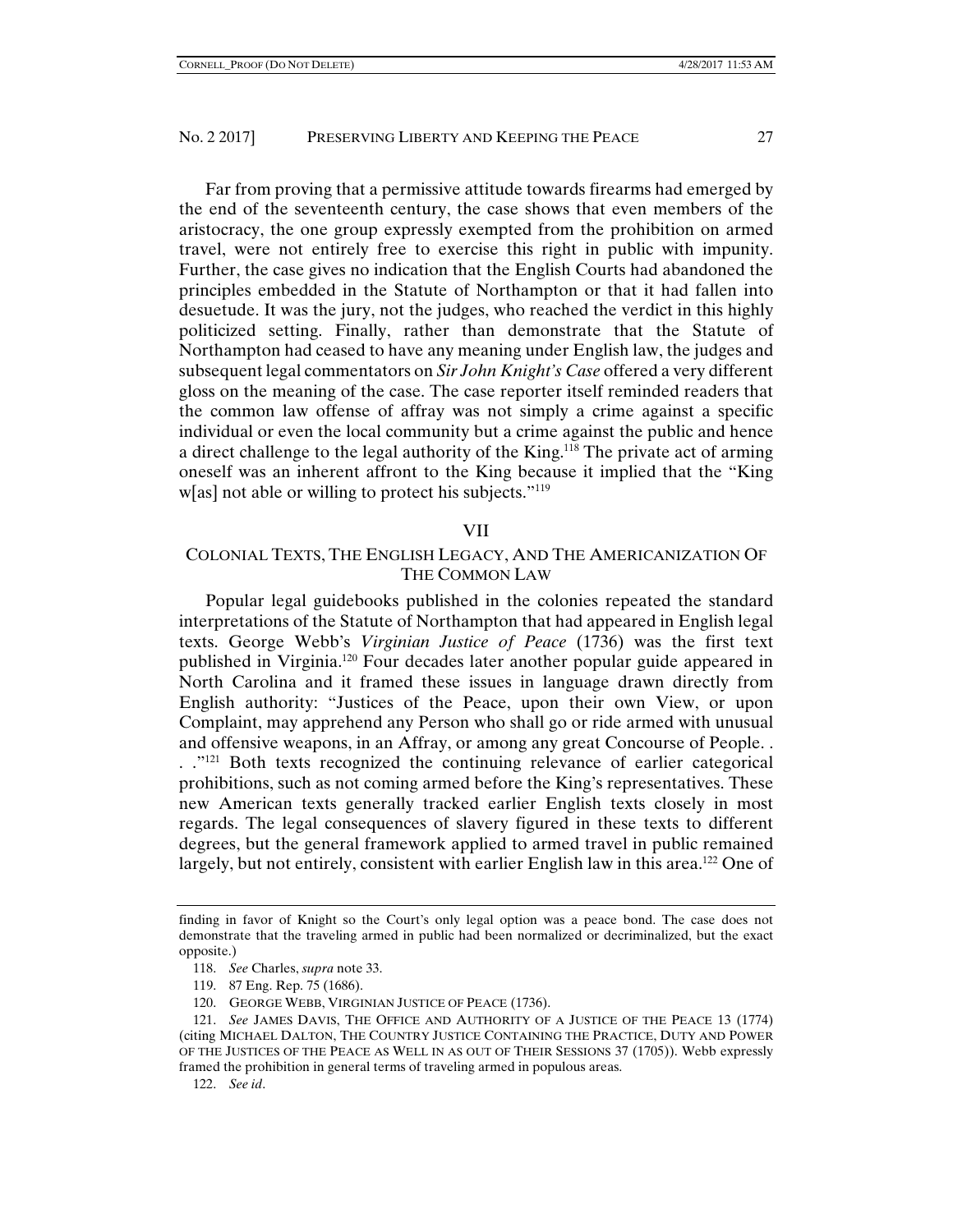the most pronounced differences between colonial law and English law was the expansion of the number of situations in which individuals were required to carry arms to enforce the peace. Under the common law, subjects could be required to assist agents of the crown in preserving the peace.<sup>123</sup> The raising of the "hue and cry" was one of the most important examples of an exception to the prohibition on armed travel.124 Constables and other representatives of the King's justice were empowered to raise the hue and cry and enlist subjects to apprehend felons. Once the hue and cry was raised, individuals were allowed to arm themselves with whatever weapons they were legally entitled to possess.<sup>125</sup>

In some colonies, most notably southern colonies, those eligible to bear arms might also be required to travel armed on occasions not related to musters, such as going to church.126 These laws were another adaptation to the realities of colonial life, especially the ongoing hostile relationship with Native Americans and the omnipresent danger of slave uprisings in the South. Relations between Virginians and their Indian neighbors were exceedingly tense in 1619. This helps account for Virginia's passage of a law expanding the scope of normal militia duties and requiring colonists liable to bear  $\text{arms}^{127}$  to travel armed to church.<sup>128</sup>

ALL men that are fittinge to beare armes, shall bringe their peices to the church uppon payne for every effence, if the default be in the master, to pay 2lb. of tobacco, to be disposed by the church-wardens, who shall levy it by distresse, and the servants shall be punished commander. <sup>129</sup>

When read in context, the law demonstrates the extraordinary power early colonial governments exercised over inhabitants. Further, it does not vindicate a strong liberty interest that might be claimed against government authority. A similar act was passed by the Georgia legislature in 1770, that required "every white male inhabitant of this province . . . who is or shall be liable to bear arms in the militia" to bring arms to church.130 The preamble of the Statute made clear that the purpose of the law was to promote the "necessary . . . security and defense of this province from internal dangers and insurrections.  $\dots$ <sup>"131</sup>

The militia played a far more significant role in the colonies than it did in England. It served as a first line of defense against external and internal threats

<sup>123.</sup> HAWKINS, *supra* note 87, at 155–63.

 <sup>124.</sup> SIR JOHN COMYNS, A DIGEST OF THE LAW OF ENGLAND 358 (4th ed. 1793).

 <sup>125.</sup> *See* also Statute of Winchester*, supra* note 91.

 <sup>126.</sup> *See* WILLIAM WALLER HENING, THE STATUTES AT LARGE 198 (1823).

 <sup>127.</sup> This requirement only applied to individuals who were already able to bear arms, a subset of the white male population.

 <sup>128.</sup> *See* HENING, *supra* note 126. Early Virginia imposed a variety of obligations on its residents, especially regarding religion. Parents could be penalized for not properly instructing children and apprentices in the catechism endorsed by the Church of England. *Id.* at 181–82. It also taxed colonists to support the established church and penalized those who failed to attend church. *Id.* at 184. In short, modern style rights were in short supply in early Virginia.

 <sup>129.</sup> *Id*. at 174.

 <sup>130.</sup> Act of Feb. 27, 1770, No. 191 (Judiciary Act of Georgia of 1770), *in* ROBERT WATKINS & GEORGE WATKINS, A DIGEST OF THE LAWS OF THE STATE OF GEORGIA 157 (1800).

 <sup>131.</sup> *Id*.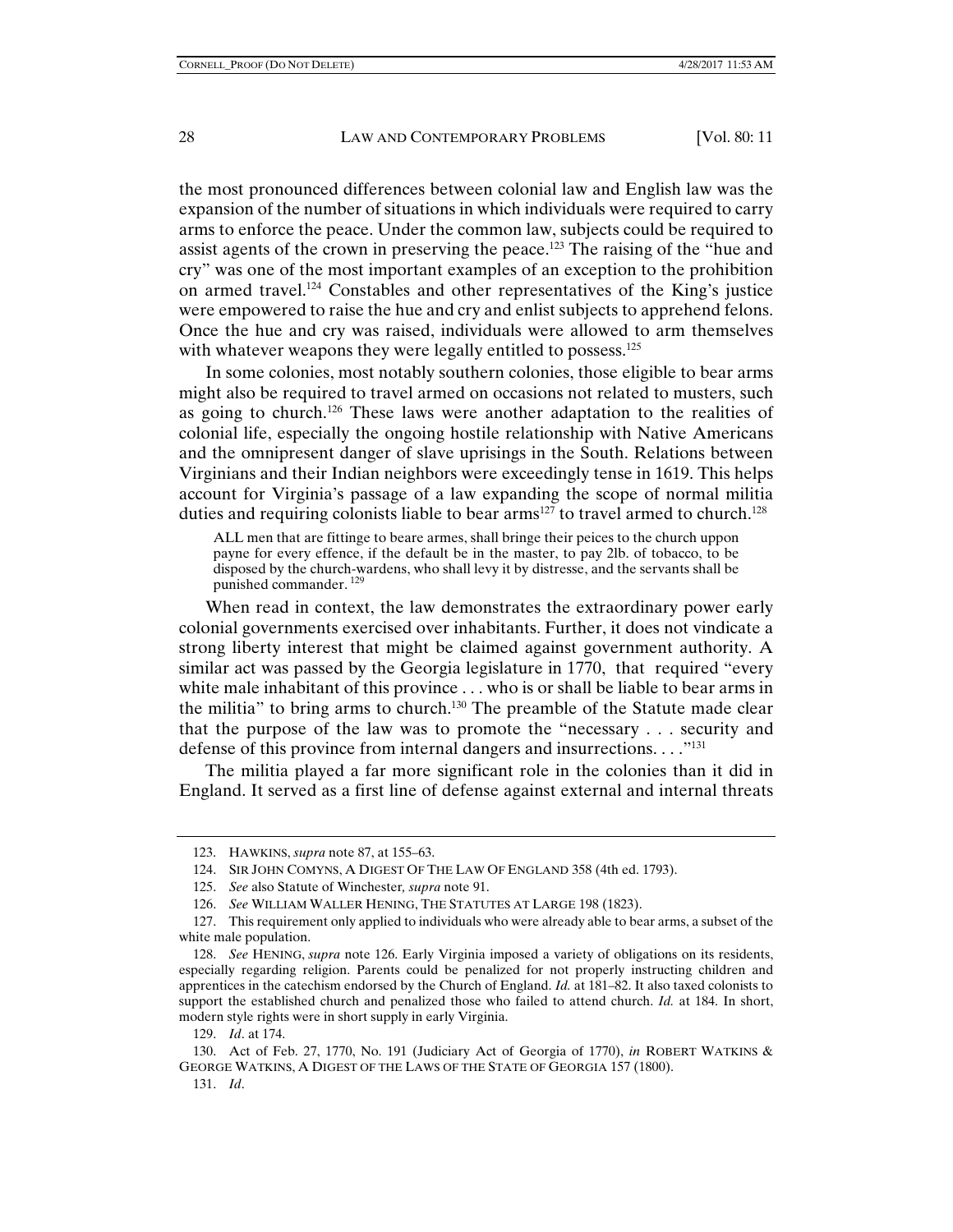and was one of the most important local institutions in many communities.<sup>132</sup> Most colonies, with Quaker Pennsylvania being a notable exception, typically required adult white men between the ages of sixteen and forty-five, who were not infirm or exempt because of their occupation, to equip themselves with a musket or rifle and participate in the militia.133 The notion that the militia was literally the people was a potent rhetorical form, but largely a fiction. Although a substantial portion of the adult free male population was required to participate in the militia, equating the militia with the people is a mistake.134

One of the clearest expositions of the way the constitutional ideal of the militia had been transformed by the colonial experience occurs in a remarkable series of essays published by Samuel Adams in the midst of the worsening relations with Britain prior to the American Revolution. Adams defended the Boston Town meeting's decision to call on residents to arms themselves, invoking English and local legal authority.

For it is certainly beyond human art and sophistry to prove that British subjects, to whom the privilege of possessing arms is expressly recognized by the Bill of Rights, and, who live in a province where the law requires them to be equip'd with arms, &c. are guilty of an illegal act, in calling upon one another to be provided with them, as the law directs.<sup>135</sup>

How little do those persons attend to the rights of the constitution, if they know anything about them, who find fault with a late vote of this town, calling upon the inhabitants to *provide themselves with arms for their defence* at any time; but more especially, when they had reason to fear, there would be a necessity of the means of self preservation against the *violence of oppression*. —Every one knows that the exercise of the military power is forever *dangerous* to civil rights. . . .<sup>136</sup>

Adams did not rest his claim entirely on British sources alone, but also invoked American law, specifically the militia law of the colony. The right Adams described does not easily fit into the simple dichotomies that have defined Second Amendment debate in the modern era. The right was one exercised by individuals, but it was one effectuated by the Boston town meeting acting collectively under legal authority it possessed. Individuals did not act on their own accord, but acted in concert for a collective public purpose—the protection of constitutional liberty. Nor was the right claimed by Adams and other colonists a pure expression of natural rights. Boston had not entered the state of nature. The appeal was to law, not to extra-legal authority. This particular right was an expression of ordered liberty and only made sense within the context of the rule of law. Bostonians were not simply asserting a common law right of self-defense. The right they claimed was distinctly American, it fused together

 <sup>132.</sup> Kevin Sweeney, *Firearms, Militias, and the Second Amendment*, *in* THE SECOND AMENDMENT ON TRIAL, *supra* note 5, at 310 (discussing the role of the militia in early American society).

 <sup>133.</sup> *See id*.

 <sup>134.</sup> *Id.*

 <sup>135.</sup> SAMUEL ADAMS, THE WRITINGS OF SAMUEL ADAMS 299 (Harry Alonzo Cushing ed., 1904). For more on Adams, see SAUL CORNELL, A WELL-REGULATED MILITIA: THE FOUNDING FATHERS AND THE ORIGINS OF GUN CONTROL IN AMERICA (2006).

 <sup>136.</sup> ADAMS, *supra* note 135, at 318.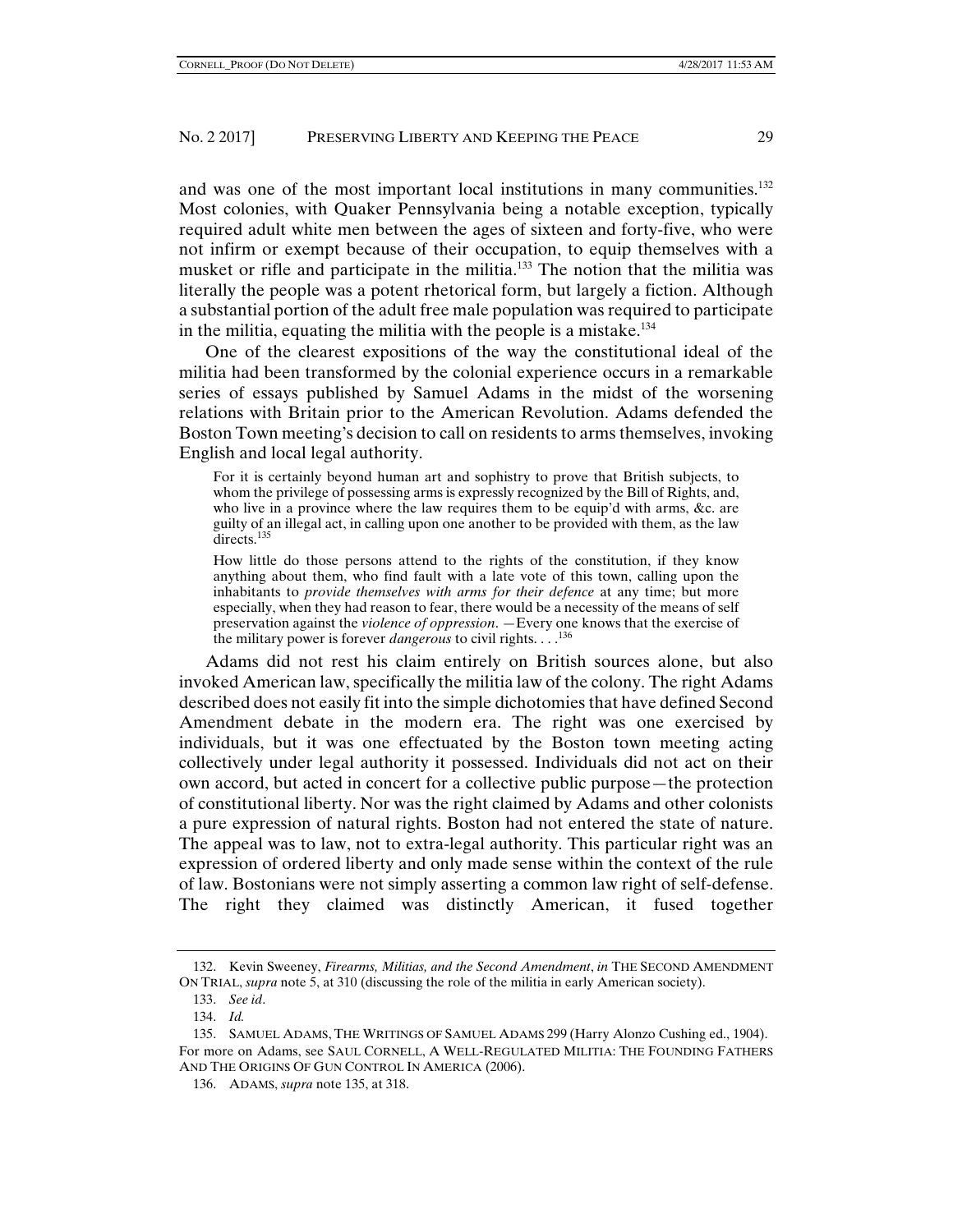several different traditional English rights claims and merged them with American legal practices, effectively recasting them in a new distinctly American constitutional framework.137

#### VIII

# THE ABSORPTION OF THE COMMON LAW IN POST-REVOLUTIONARY **AMERICA**

Samuel Adams and the Boston town meeting were engaging in a creative process of constitutional theorizing and they were hardly unique in Revolutionary America. Towns and communities across the nation had been swept up in the political and constitutional ferment triggered by the imperial crisis. These developments were accelerated when the Continental Congress instructed the states to draft new constitutions a month before Independence was officially declared.138 These first state constitutions typically included a written declaration of rights. These new documents radically transformed many aspects of American law, but they did not represent a complete break with pre-existing English law, particularly regarding arms. Although a majority of the new constitutions included prohibitions on standing armies, most did not single out the right to bear arms for express protection. Pennsylvania was the first state to do so, but it also included a right not to be forced to bear arms, a concession to religious pacifists such as Quakers, Moravians, and Mennonites. Typically arms bearing provisions also included express language about the need for civilian control of the military. The pairing of the right to bear arms with a right not to bear arms, and the close textual connection between the affirmation of civilian control of the military and the right to bear arms only heightens the strong military focus of these early provisions.

The American Revolution's impact on the common law, including the right to keep arms and restrictions on armed travel, was even more complicated. Rather than speak of the common law's Americanization, it might be accurate to discuss its creolization in the colonial era and early Republic. Although there were some important areas in which English law remained stable, there were also many examples in which the law had evolved to reflect the different social and legal realities of different colonies.139

Stressing the pervasive localism and evolutionary character of the absorption of the common law, the distinguished Virginia jurist St. George Tucker believed that:

 <sup>137.</sup> *See* CORNELL, *supra* note 135; Steven G. Calabresi et al., *State Bills of Rights in 1787 and 1791: What Individual Rights are Really Deeply Rooted in American History and Tradition?*, 85 S. CAL. L. REV. 1451 (2012).

 <sup>138.</sup> G. EDWARD WHITE, LAW IN AMERICAN HISTORY 143 (2012).

 <sup>139.</sup> WILLIAM E. NELSON, THE COMMON LAW IN COLONIAL America (2008); Lauren Benton & Kathryn Walker*, Law for the Empire: The Common Law In Colonial America and the Problem of Legal Diversity*, 89 CHI. KENT. L. REV. 937 (2014) (discussing the way different regional legal cultures emerged and transformed the common law).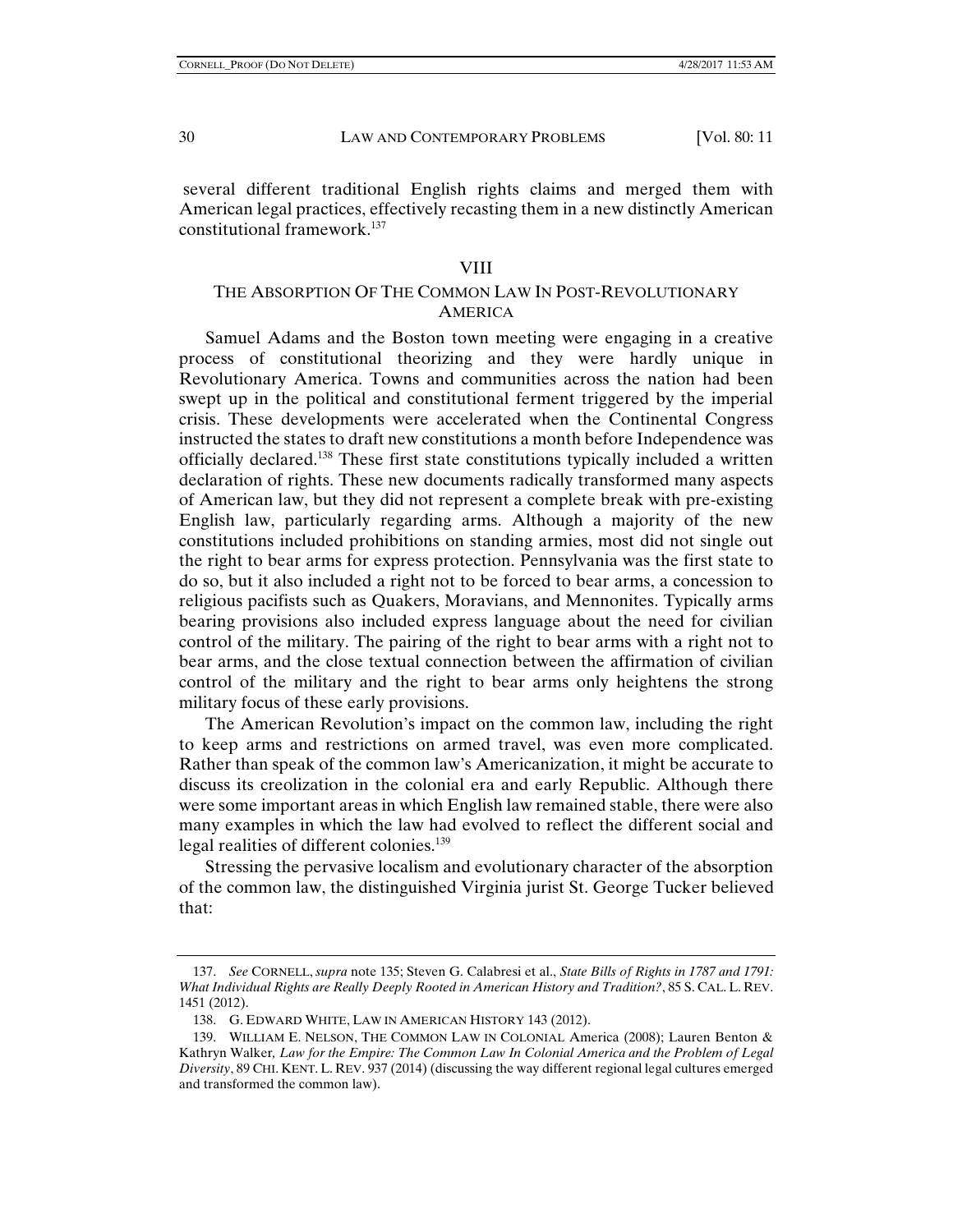the adoption of the laws of England, we see was confined to such as had been theretofore adopted, used, and approved, *within* the colony, and usually practiced on, in the courts of law; with an exception as to such parts as were repugnant to the rights and liberties contained in the constitution.<sup>140</sup>

Moreover, Tucker noted that one might have recourse to "every law treatise from Bracton, and Glanville, to Coke, Hale, Hawkins, and Blackstone; or in every reporter from the year-books to the days of Lord Mansfield," but such authority mattered little if the law was not consistent with the new state constitutions.<sup>141</sup> If that were the case, a law contrary to the text of the Constitution would "have no more force in Massachusetts, than an edict of the emperor of China."<sup>142</sup>

Some states absorbed the common law by constitutional means. Thus, Maryland's Declaration of Rights affirmed:

The Common Law of England, and the trial by Jury, according to the course of that law, and to the benefit of such of the English statutes as existed on the Fourth day of July, seventeen hundred and seventy-six; and which, by experience, have been found applicable to their local and other circumstances, and have been introduced, used and practiced by the Courts of Law or Equity.<sup>143</sup>

Some states passed reception statutes, incorporating parts of the common law. Pennsylvania's statute affirmed that:

[E]ach and every one of the laws or acts of general assembly that were in force and binding on the inhabitants of the said province on the fourteenth day of May last shall be in force and binding on the inhabitants of this state from and after the tenth day of February next . . . and the common law and such of the statute laws of England as have heretofore been in force in the said province, except as is hereafter excepted.<sup>144</sup>

The primary function of the justice of the peace in the new American Republic remained unchanged: to preserve the peace.<sup>145</sup> The transformation of the English legal concept of the King's peace into a post-Revolutionary legal concept consistent with republicanism did have implications for understanding the limits on armed travel in public. In particular, the notion of traveling armed as rebuke to the King's majesty and authority no longer had any legal significance. In a society in which the people were sovereign, the notion of the peace was effectively republicanized. As a Connecticut guide for justices of the peace observed, "the term peace, denotes the condition of the body politic in

 <sup>140.</sup> ST. GEORGE TUCKER, BLACKSTONE'S COMMENTARIES: WITH NOTES OF REFERENCE 214 (1803).

 <sup>141.</sup> *Id.*

 <sup>142.</sup> *Id.* 

 <sup>143.</sup> MD. CONST. art. III, § 1 (1776). *See also* William B. Stoebuck, *Reception of English Common Law in the American Colonies*, 10 WM. & MARY L. REV. 393 (1968) (describing how the American Colonies adopted the common law as the basis for judicial decisions).

 <sup>144. 9</sup> STATUTES AT LARGE OF PENNSYLVANIA 29–30 (Mitchell & Flanders eds., 1903).

 <sup>145.</sup> As Laura Edwards demonstrates, the traditional English practice of using private prosecutions for assault and similar crimes gradually gave way to a focus on public prosecution as an affront to the people's peace in the South. *See* LAURA F. EDWARDS, THE PEOPLE AND THEIR PEACE: LEGAL CULTURE AND THE TRANSFORMATION OF INEQUALITY IN THE POST-REVOLUTIONARY SOUTH (2009).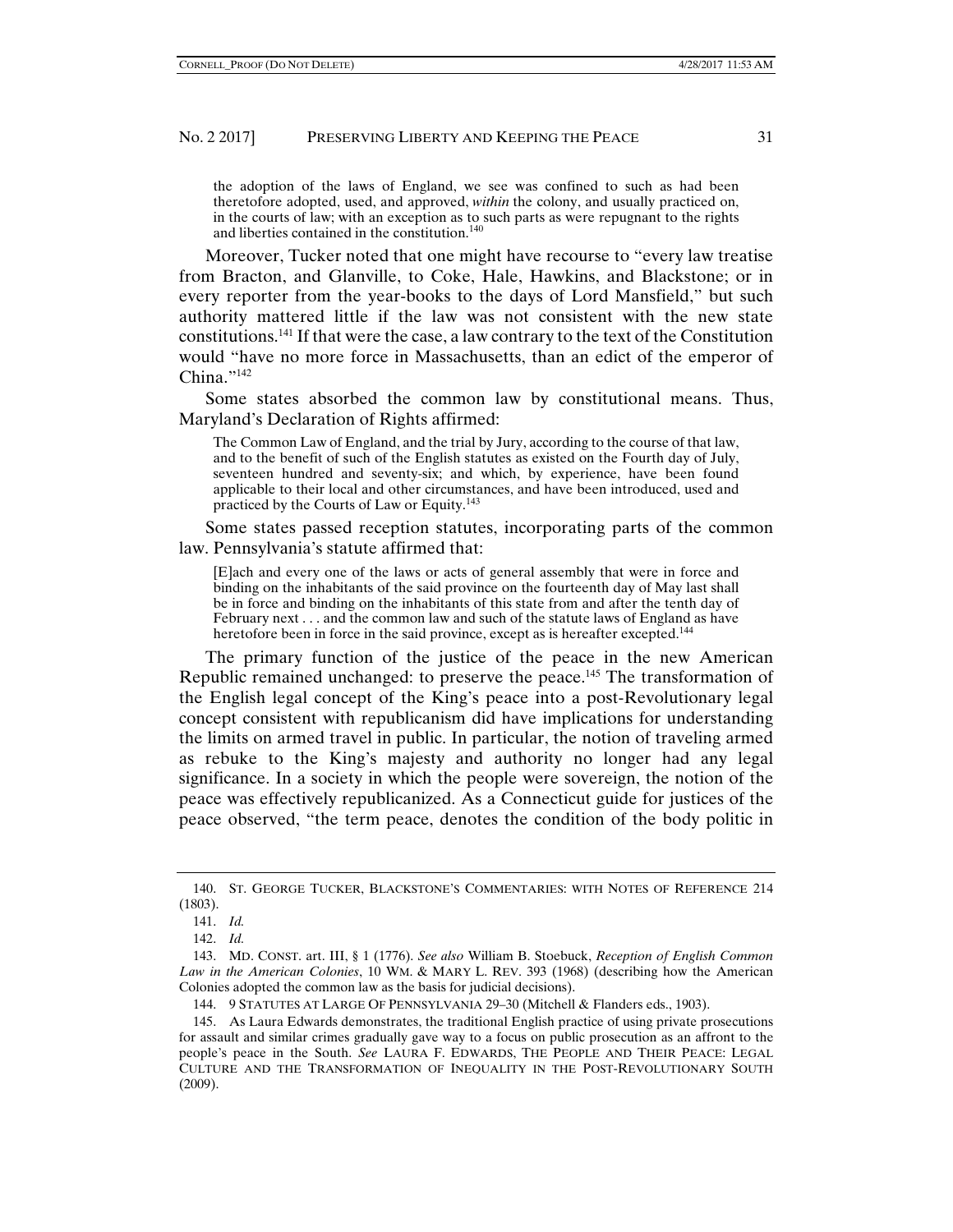which no person suffers, or has just cause to fear any injury.<sup>"146</sup> The offense was now one that harmed the body politic, not the King's Majesty. Disturbing the peace remained a serious legal matter, and Justices of the Peace continued to exercise considerable power and authority, including a power to preempt violence by imposing peace bonds, disarmament, or incarceration.

A number of states, including North Carolina, Virginia, and Massachusetts expressly adopted their own versions of the Statute of Northampton.<sup>147</sup> North Carolina's formulation of the prohibition followed closely on its English predecessor. It declared that no person may "go nor ride armed by night nor by day, in fairs, markets, nor in the presence of the King's Justices, or other ministers, nor in no part elsewhere."<sup>148</sup> Virginia's statute also drew on the original English text, with one important change, noted by William Henig, a leading lawyer in the state, who remarked that the legislature introduced additional due process protections for those accused of violating the law. "The act of assembly of Virginia materially differs from the act of parliament" he wrote, "being more favorable to liberty."149 In Virginia, a justice of the peace could not seize arms and imprison an individual for more than a month. To impose a stiffer penalty required a jury verdict, a higher due process standard, and hence a greater safeguard for liberty.<sup>150</sup>

In 1795, Massachusetts enacted its own version of the Statute of Northampton drawn from prior English commentators. The law forbade anyone who "shall ride or go armed offensively, to the fear or terror of the good citizens of this Commonwealth."151 This was a common gloss on the Statute of Northampton used in many of the popular English Justice of the Peace manuals of the previous century. It framed the prohibition in terms of traveling with offensive weapons. The criminal conduct did not require the demonstration of a modern style *mens rea*; the mere act of traveling armed with offensive weapons demonstrated the evil intent required by law.152

149. WILLIAM WALLER HENING, THE NEW VIRGINIA JUSTICE 50 (1810).

150. *Id.*

 <sup>146.</sup> JOSEPH BACKUS, THE JUSTICE OF THE PEACE 23 (1816).

 <sup>147.</sup> *See* A COLLECTION OF ALL SUCH ACTS OF THE GENERAL ASSEMBLY OF VIRGINIA, OF A PUBLIC AND PERMANENT NATURE, AS ARE NOW IN FORCE 33 (1794) (prohibiting individuals from " go[ing] or ride[ing] armed by night or day"); FRANCOIS XAVIER MARTIN, A COLLECTION OF STATUTES OF THE PARLIAMENT OF ENGLAND IN FORCE IN THE STATE OF NORTH-CAROLINA 60–61 (1792) (prohibiting conduct by individuals who "go nor ride armed by night nor by day"); FRANCOIS XAVIER MARTIN, A TREATISE ON THE POWER AND DUTIES OF A CONSTABLE ACCORDING TO THE LAW OF NORTH CAROLINA 9 (1806).

 <sup>148.</sup> FRANÇOIS X. MARTIN, THE OFFICE AND AUTHORITY OF A JUSTICE OF THE PEACE, AND OF SHERIFFS, CORONERS, &C. ACCORDING TO THE LAW OF THE STATE OF NORTH CAROLINA 84 (1804).

 <sup>151.</sup> ASAHEL STEARNS & LEMUEL SHAW, THE GENERAL LAWS OF MASSACHUSETTS 454 (Theron Metcalf ed., 1823).

 <sup>152.</sup> *See* BINDER, *supra* note 20.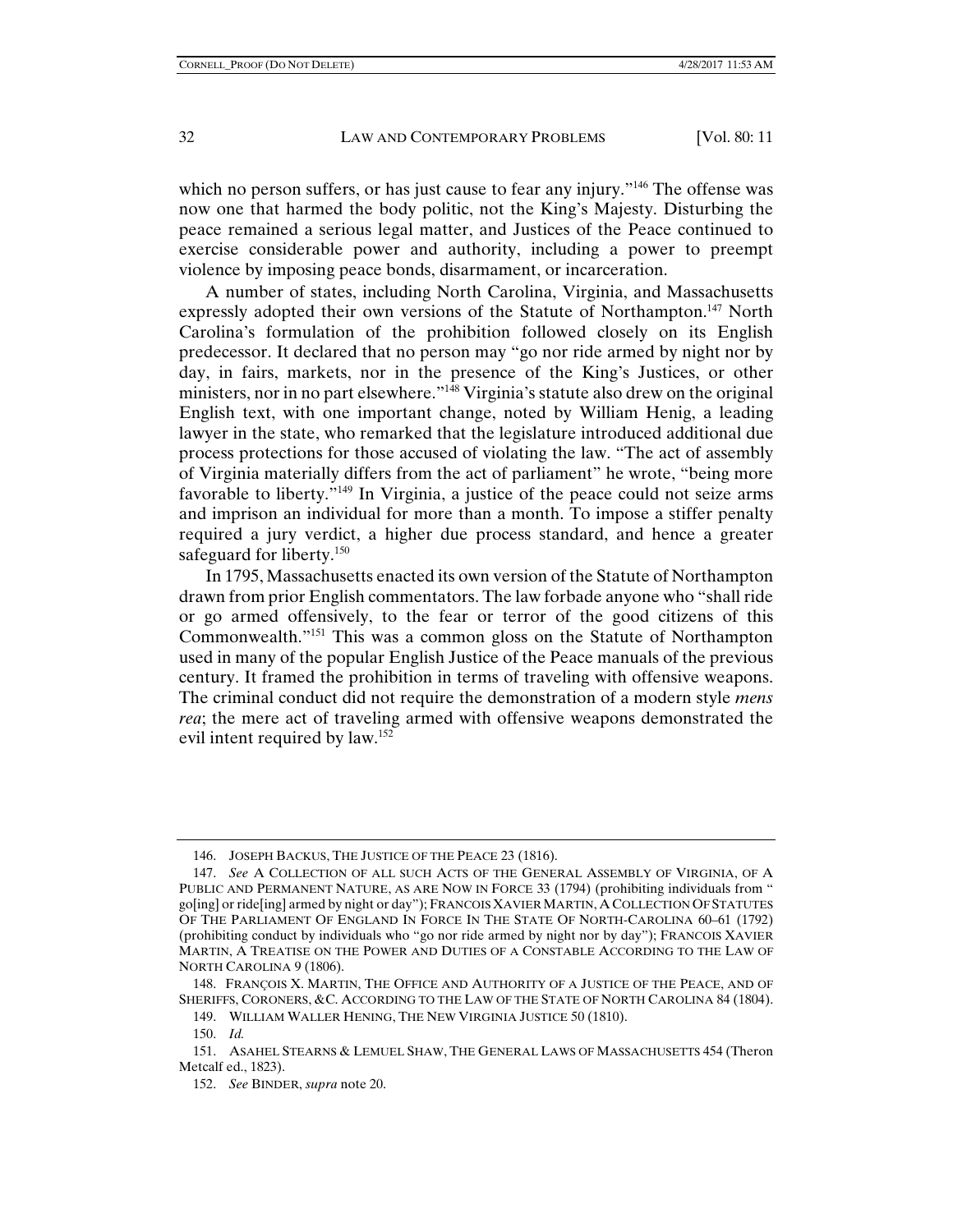#### IX

# THE EMERGENCE OF OPPOSING MODELS OF THE RIGHT TO CARRY IN THE EARLY REPUBLIC

In the preface to his edition of Blackstone, St. George Tucker explained that his project was inspired by the need to educate Americans about how the common law had evolved in America. Tucker conceded that it would have been an even more monumental undertaking to try to explicate how this process differed from state to state, so he focused most of attention on his home state of Virginia.153 Although it is tempting for modern scholars to treat Tucker as if his writings were some type of proxy for an American legal mind, such an approach distorts the fact that Tucker's vision of law was not simply rooted in his experiences as a Virginian, but also in his growing opposition to Federalist constitutionalism. Tucker was an ardent Jeffersonian and any interpretation of his thought that fails to acknowledge this fact is likely to distort his influence and significance.<sup>154</sup> Consider Tucker's often quoted observation, written in response to the prosecution of Fries's Rebellion in Pennsylvania.155

But ought that circumstances of itself to create any such presumption in America, where the right to bear arms is recognized and secured in the constitution itself. In many parts of the United State, a man no more thinks, of going out of his house on any occasion, without his rifle or musket in his hand, than an European fine gentleman without his sword by his side.<sup>156</sup>

Tucker was commenting on a federal case that he believed had been decided incorrectly, so it is odd that modern lawyers would treat his comment, and not the federal court decision, as the legally authoritative source. Secondly, Tucker did not claim that the situation in Virginia was universally recognized in all parts of America, but was only true in some areas. Finally, Tucker was talking about a musket, the standard weapon of the militia, and not about concealable weapons. Justice Samuel Chase certainly did not share Tucker's views and the successful prosecution of the rebels in both the Whiskey Rebellion and Fries Rebellion later in the decade suggests that Chase's narrow Federalist view, not the more expansive Jeffersonian view espoused by Tucker, was the legally dominant view of federal courts at this moment in time.157 Tucker took exception to Federalist

156. TUCKER, *supra* note 140, at Appendix B.

 <sup>153.</sup> TUCKER, *supra* note 140, at 1–9.

 <sup>154.</sup> *See* Saul Cornell, *Meaning and Understanding in the History of Constitutional Ideas: The Intellectual History Alternative to Originalism*, 82 FORDHAM L. REV. 721 (2013) (discussing the problem of taking a single complex thinker such as Tucker and treating him as proxy for a monolithic American Mind); Saul Cornell, *St. George Tucker and the Second Amendment: Original Understandings and Modern Misunderstandings*, 47 WM. & MARY L. REV. 1123 (2006) (explaining the need to root Tucker's constitutional thought, including his views of the Second Amendment, in the growing rift between Federalists and Jeffersonians in the 1790s).

 <sup>155.</sup> For gun rights misinterpretations of Tucker, see Stephen P. Halbrook, *St. George Tucker's Second Amendment: Deconstructing "The True Palladium of Liberty"*, 3 TENN. J.L. & POL'Y 120 (2006); James Lindgren, *Forward: The Past and Future of Guns*, 104 J. CRIM. L. & CRIMINOLOGY 705 (2015).

 <sup>157.</sup> PAUL DOUGLAS NEWMAN, FRIES'S REBELLION: THE ENDURING STRUGGLE FOR THE AMERICAN REVOLUTION (2004).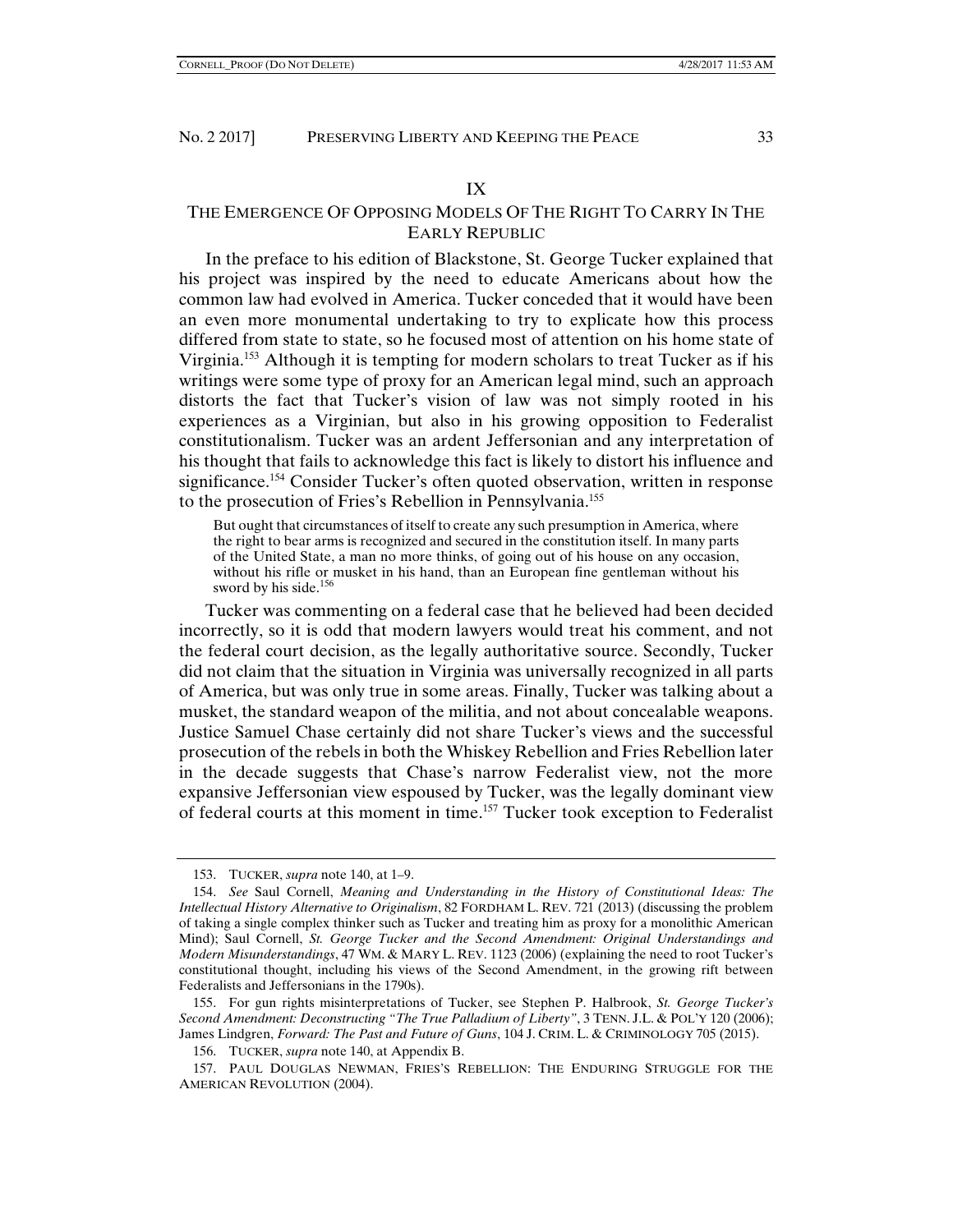Chase's reliance on traditional English legal authorities, which was particularly disturbing, given his fears that Federalists intended to use the common methods and principles to expand federal power.<sup>158</sup> In contrast to Chase and other Federalists, Tucker believed that American law had not absorbed English common law's broad view of treason. Under English law, a group of armed men traveling was at the very least a riotous assembly and depending on the circumstance a potentially treasonous one. Tucker did not believe that this was the case in Virginia and his often quoted comment about Virginian's traveling with their muskets should be placed in that broader context.

The fact that Tucker discerned a clear difference between Virginia and Pennsylvania on this important point of law as early as the 1790s serves as a reminder that the meaning of arms bearing was not static in the early American republic, but evolving.159 Indeed, as the market revolution made cheap and reliable hand guns more plentiful, the practice of carrying these weapons in public grow at an alarming rate. It was this new practice of traveling with concealed weapons that prompted the first wave of modern style gun control measures in the South.160 Kentucky's law was challenged and declared unconstitutional in *Bliss v. Commonwealth* (1822).<sup>161</sup> The court in *Bliss* took an almost absolutist view of the right to bear arms, viewing any regulation as tantamount to a destruction of the right.162 Elsewhere in the South, a permissive, but less absolutist view took hold. A Richmond Grand Jury (1820) captured this strain of southern thought when it published a statement attacking the dastardly practice of concealed carry, but reiterated that open carry of arms was perfectly legal and honorable. Although the Grand Jury opposed "any legislative interference with what they conceive to be one of the most essential privileges of freemen, the right of carrying arms" they were equally adamant about expressing their "abhorrence of a practice which it becomes all good citizens to frown upon with contempt, and to endeavor to suppress." The cowardly "practice of carrying

 <sup>158.</sup> The Jeffersonian opposition in the 1790s feared Federalists were attempting to use English legal methods to expand the power of the Constitution by importing common law ideas, including those about treason, see Kathryn Preyer, *Jurisdiction to Punish: Federal Authority, Federalism and the Common Law of Crimes in the Early Republic* 4 LAW & HIST. REV. 223 (1986).

 <sup>159.</sup> *See* CORNELL, *supra* note 135.

 <sup>160.</sup> *Cf*. ACTS PASSED AT THE FIRST SESSION OF THE TWENTY-FIRST GENERAL ASSEMBLY FOR THE COMMONWEALTH OF KENTUCKY 100–01 (1813) ("An Act to prevent persons in this Commonwealth from wearing concealed Arms, except in certain cases" approved in 1813); ACTS PASSED AT THE SECOND SESSION OF THE FIRST LEGISLATURE OF THE STATE OF LOUISIANA 172–75 (1813) ("An Act against carrying concealed weapons, and going armed in public places in an unnecessary manner" approved in 1813); THE REVISED LAWS OF INDIANA, ADOPTED AND ENACTED BY THE GENERAL ASSEMBLY AT THEIR EIGHTH SESSION 79 (1824) ("An Act to prohibit the wearing of Concealed Weapons" approved in 1820); ARK. REV. STAT. div. VIII, ch. 44 (1838); Act of Oct. 19, 1821, ch. 13, 1821 Tenn. Pub. Acts 15. Early Indiana was settled by southerners which makes its situation similar to that of other southern states. Nicole Etcheson, *Manliness and the Political Culture of the Old Northwest, 1790–1860*, 15 J. EARLY REP. 59, 60 n.2 (1995).

 <sup>161.</sup> Bliss v. Commonwealth, 12 Ky. 90 (1822).

 <sup>162.</sup> *Id.*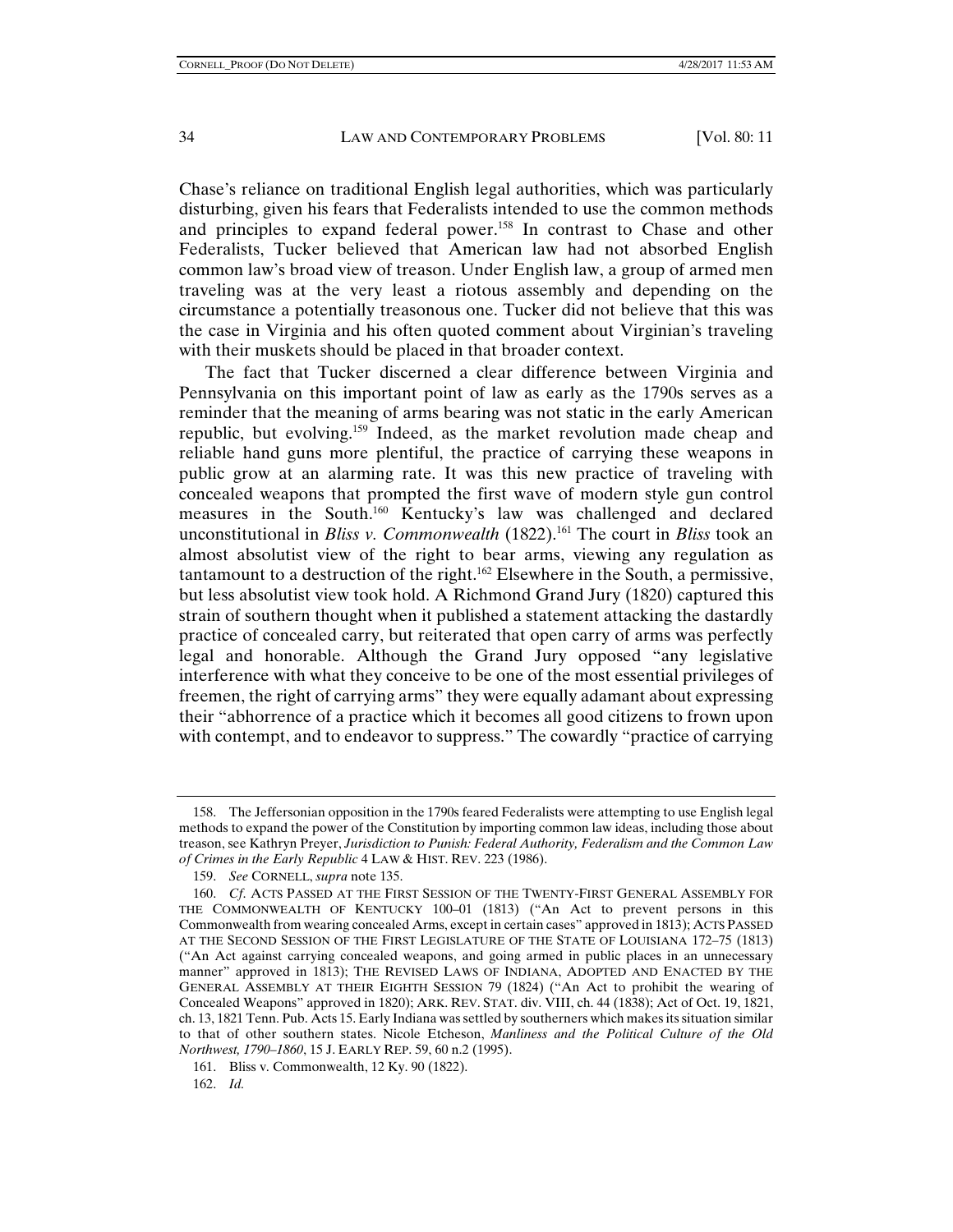arms secreted, in cases where no personal attack can reasonably be apprehended."163

One of the most thoughtful discussions of how the common law tradition had evolved in the South was Charles Humphreys' *Compendium of the Common Law in force in Kentucky*, which attempted to do for Kentucky what Tucker had done for Virginia: analyze the way English law had been modified and adapted to circumstances in Kentucky.164 Humphreys specifically took up the question of how the state's constitutional provisions on the right to bear arms, as interpreted by the courts, had modified common law restrictions on "riding or going armed with dangerous or unusual weapons." Although Kentucky had not abandoned this ancient concept, it had modified it to reflect the radically altered context and legal situation in the American South. Determining whether one had violated the peace meant one had to acknowledge that if "in this country the constitution guaranties to all persons the right to bear arms; then it can only be a crime to exercise this right in such a manner, as to terrify the people unnecessarily."<sup>165</sup> Interestingly, Humphreys implicitly acknowledged the traditional standard that armed travel was a terror to the people, but he noted that in Kentucky that legal bar had been raised, a heightened standard that he described as terrifying "the people unnecessarily."166 Yet, even Kentucky eventually backed away from this extreme libertarian interpretation which was eventually rejected when Kentucky revised its constitution in 1849; the new constitution included an express provision that "the General Assembly may pass laws to prevent persons from carrying concealed arms."167

The distinctive Southern interpretation of the English common law crime of affray was elaborated in *State v. Huntley* (1843)*.* <sup>168</sup> North Carolina's highest Court noted that "no man amongst us carries it [a gun] about with him, as one of his every day accoutrements—as a part of his dress." Yet, echoing the views of Humphreys and other southern commentators, the court went on to observe that it "is to be remembered that the carrying of a gun per se constitutes no offence. For any lawful purpose—either of business or amusement—the citizen is at perfect liberty to carry his gun."169 Striking a note similar to Humphrey, the court noted: "It is the wicked purpose—and the mischievous result—which essentially constitute the crime. He shall not carry about this or any other weapon of death to terrify and alarm, and in such manner as naturally will terrify and alarm, a peaceful people."170 *State v. Huntley* broke with traditional English common law in two important respects. First, it implicitly recognized that in North Carolina,

- 165. *Id.*
- 166. *Id.*

- 168. State v. Huntly, 25 N.C. (3 Ired.) 418 (1843).
- 169. *Id.*
- 170. *Id.*

 <sup>163.</sup> *On Wearing Concealed Arms*, DAILY NAT'L INTELLIGENCER (Sept. 9, 1820).

 <sup>164.</sup> CHARLES HUMPHREYS, A COMPENDIUM OF THE COMMON LAW IN FORCE IN KENTUCKY (1822).

 <sup>167.</sup> KY. CONST. art. III, § 25 (1850).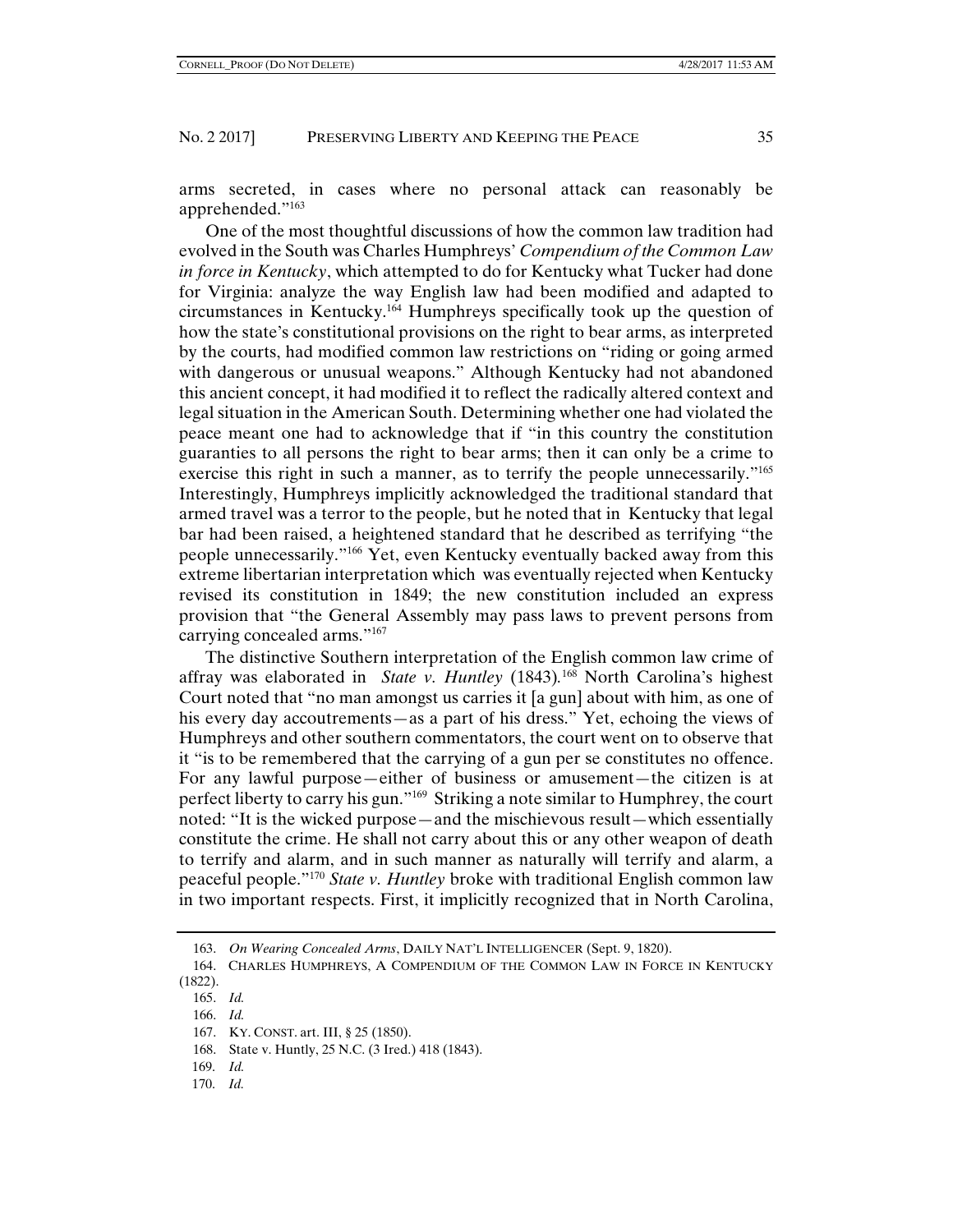the range of legitimate uses of firearms was considerably broader than it had been under common law, encompassing both "business or amusement." The law still required a legitimate purpose to carry arms, noting that one did not sport arms daily in public, but it acknowledged by its choice of terms a considerable range of legitimate activities. The case also reflected a more profound change in the nature of criminal law. Under the traditional English common law view, the necessary evil intent for a criminal act could be inferred from the prohibited act itself. *Huntley* represents a more modern conception, one in which subjective intent was necessary to establish the mens rea requirement which was an essential element of a crime. Gun rights scholars, most notably David Kopel and Eugene Volokh, have read *Huntley*'s modern-style mens rea requirement back into English legal history, assuming that this requirement existed centuries before it became a part of the law. Their failure to grasp their error follows from a more basic flaw that historian David Hackett Fischer describes as the fallacy of tunnel history.<sup>171</sup> Writing about the history of the crime of affray without consulting any of the standard accounts of the history of Anglo-American criminal law led Kopel and Volokh to ignore the differences between early modern and modern criminal  $law.<sup>172</sup>$ 

The line of cases that led to *Huntley* represented one of two Southern jurisprudential traditions regarding firearms. A different, more limited conception of the right to keep and bear arms, one more consistent with the traditional eighteenth century militia-based understanding of the right also gained judicial notice in other parts of the South. This alternative vision was elaborated in two cases, *Aymette v. State* and *State v. Buzzard*. 173 In both of these cases the meaning of the right to bear arms was shaped by the traditional civic republican understanding of the militia. Such a conception was neither an individual right in the modern sense, nor was it as narrowly framed as a right of the states—the essence of the modern collective rights theory of the right to bear arms.174 Laws that inhibited the ability of citizens to keep and bear those arms needed to fulfill their militia obligation would have been unconstitutional. Firearms with little or no value to the preservation of the militia, easily concealed pocket pistols being a notable example, were treated as ordinary property and subject to the full range of the state's police powers, including in the case of some especially dangerous weapons, prohibition. In *Aymette*, the court wrote: "The legislature, therefore, have a right to prohibit the wearing, or keeping weapons

 <sup>171.</sup> *See* DAVID HACKETT FISCHER, HISTORIANS' FALLACIES: TOWARD A LOGIC OF HISTORICAL THOUGHT 142 (1970).

 <sup>172.</sup> *See* Volokh, *supra* note 20, at 101 (erroneously asserting that "the Statute was understood by the Framers as covering only those circumstances where carrying of arms was unusual and therefore terrifying."); David Kopel, *The First Century of Right to Arms Litigation*, 14 GEO. J.L. & PUB. POL'Y (2016) (confusing the jury's act of nullification of the statute with the judge's views and ignoring the fact that the judges imposed a peace bond for a violation of the Statute of Northampton).

 <sup>173.</sup> Aymette v. State, 21 Tenn. (2 Hum.) 154 (1840); State v. Buzzard, 4 Ark. 18 (1842).

 <sup>174.</sup> For an overview of the modern individual rights and collective rights theories of the Second Amendment, see THE SECOND AMENDMENT ON TRIAL, *supra* note 5.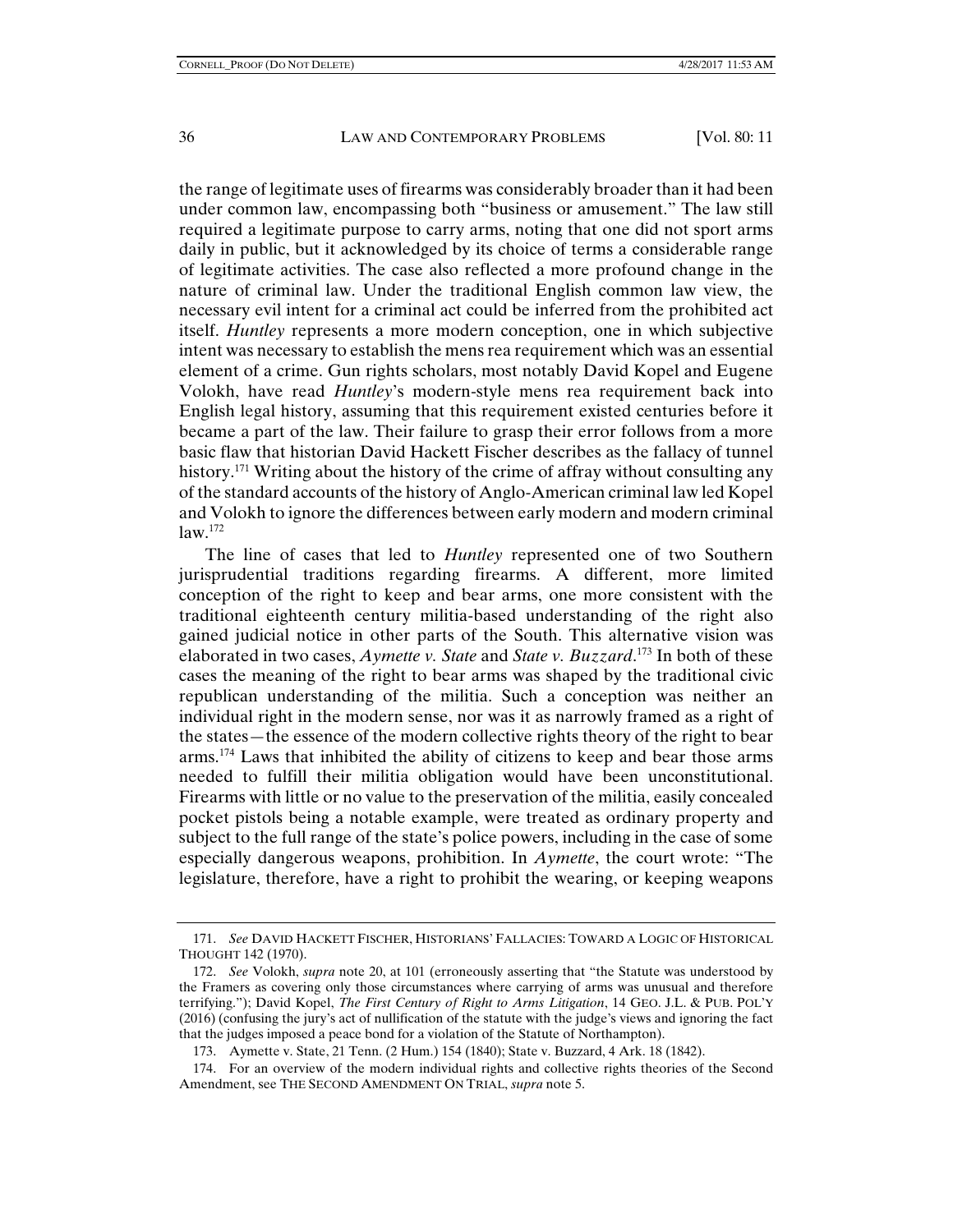dangerous to the peace and safety of the citizens, and which are *not* usual in civilized warfare, or would not contribute to the common defence."175

Given that modern law is dominated by the discourse of rights, it has been difficult for gun rights scholars to make the imaginative leap of faith necessary to understand how the right to bear arms could be anything other than an individual right of self-defense.176 To understand the Second Amendment one must grasp the fears that animated it: the disarmament of the militia. Although modern Americans fear "black helicopters" and government agents coming to take their guns away, the Founding generation recognized that indifference and debt posed at least as great a danger to militia armament as direct government action. In particular, debt was a pervasive feature of economic life in the agricultural communities of early America. Farmers were dependent on borrowing money until crops were sold at market and loans might be repaid.<sup>177</sup> Protecting privately owned militia weapons from seizure in lawsuits was of paramount importance in making sure that the militia would not simply disarm itself as citizens sold off muskets to pay their debts. In virtually every state, militia laws protected

 177. On the role of debt in Founding era culture, see T.H. BREEN, TOBACCO CULTURE: THE MENTALITY OF THE GREAT TIDEWATER PLANTERS ON THE EVE OF REVOLUTION 31–32 (1985); WOODY HOLTON, FORCED FOUNDERS: INDIANS, DEBTORS, SLAVES, AND THE MAKING OF THE AMERICAN REVOLUTION IN VIRGINIA 61–62 (1999); Emory G. Evans, *Planter Indebtedness and the Coming of the Revolution in Virginia*, 19 WM. & MARY Q. 511 (1962). *See also* Kevin Sweeney, *Amendment*, *supra* note 132.

 <sup>175.</sup> Aymette v. State, 21 Tenn. (2 Hum.) 154 (1840). Michael P. O'Shea, *Modeling the Second Amendment Right to Carry Arms (I): Judicial Tradition and the Scope of "Bearing Arms" for Self-Defense*, 61 AM. U.L. REV. 585 (2012) typifies the gun rights misreading of this tradition. O'Shea offers no explanation of why a common law right of self-defense and a civic constitutional right could not have existed separately from one another. Instead, he simply assumes that rights embedded in the Bill of Rights have always been treated the same at all times and places in American history, a dubious historical proposition with little factual bais. "Why not the *hybrid* view of the right, which combines a militia purpose with a personal guarantee against disarmament, thereby treating the Second Amendment 'right of the people' in the same way the other rights of the people in the Bill of Rights have been treated?" For a critique of this type of ahistorical approach to eighteenth century rights, see Cornell, *Meaning and Understanding*, *supra* note 154.

 <sup>176.</sup> On the difficulty of conceptualizing bearing arms outside of the modern rights discourse, see Joseph Blocher, *Gun Rights Talk*, 94 B.U. L. REV. 813 (2014). For examples of gun rights scholars who have trouble understanding that "the past is a foreign country," DAVID LOWENTHAL, THE PAST IS A FOREIGN COUNTRY (1985), in which conceptions of rights might not function in the same way as they do in contemporary law, see Nicholas J. Johnson, *Rights Versus Duties, History Department Lawyering, and the Incoherence of Justice Stevens's Heller Dissent*, 39 FORDHAM URB. L.J. 1503 (2012) (arguing anachronistically that the idea that rights might impose duties makes no sense because modern conceptions of rights do not impose obligations on citizens) and Randy Barnett, *Was the Right to Keep and Bear Arms Conditioned on Service in an Organized Militia?*, 83 TEX. L. REV. 237, 259 (2004) (reviewing H. Richard Uviller & William G. Merkel, THE MILITIA AND THE RIGHT TO ARMS, OR, HOW THE SECOND AMENDMENT FELL SILENT (2002)) (finding it hard to accept that the Pennsylvanians would have not constitutionalized the individual right of self-defense). Barnett's error stems from his failure to grasp the nature of the English common law context. For a corrective that shows that *Heller*'s individual right is better understood as a traditional English common law right, not a Second Amendment claim, see Reva Siegel, *Heller and Originalism's Dead Hand*, 56 UCLA L. REV. 1399, 1415 (2009) ("[T]here is more evidence in the majority opinion establishing the existence of a common law right of self-defense than there is demonstrating that such a right was constitutionalized by the Second Amendment's eighteenth-century ratifiers.").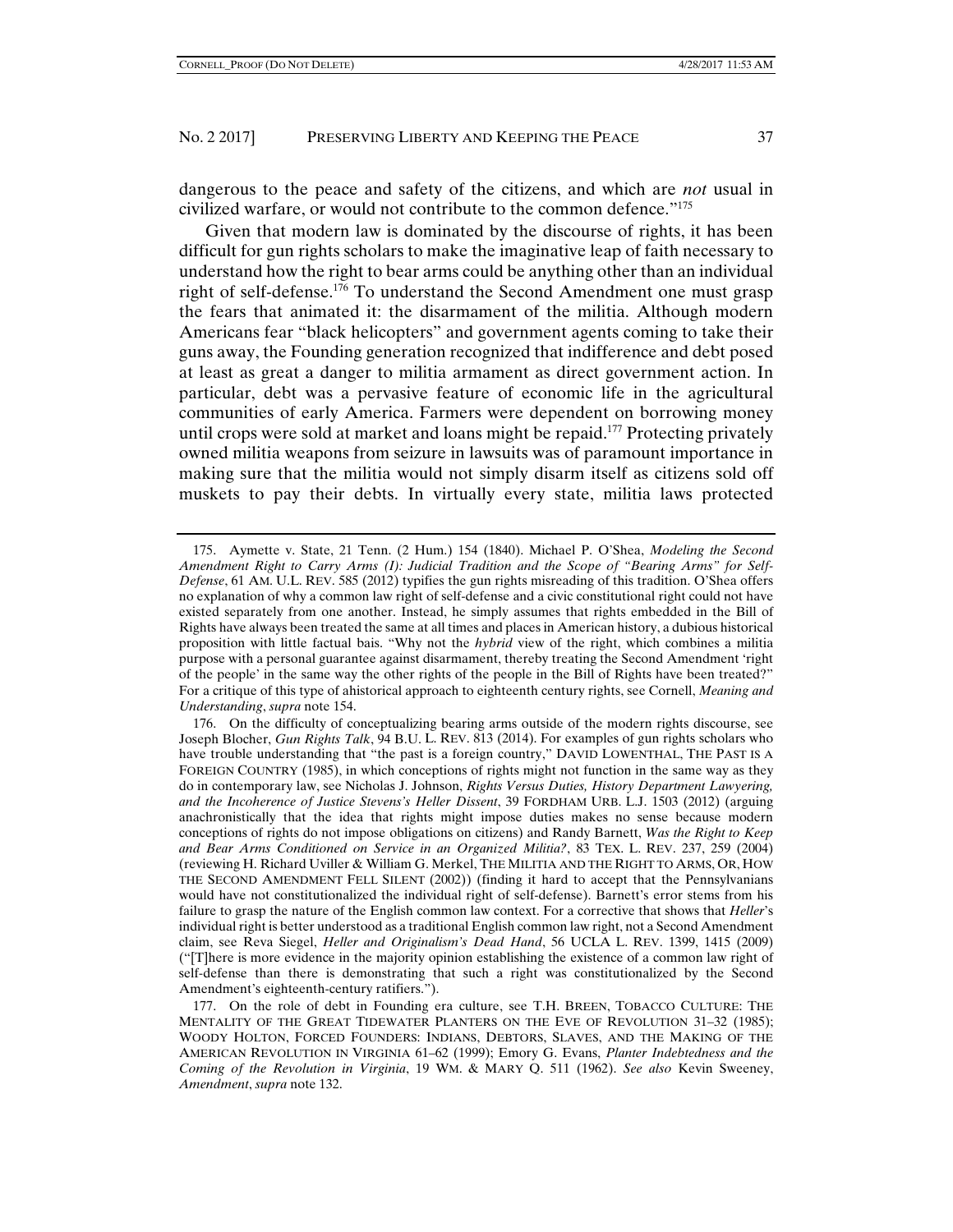privately owned guns from seizure in debt proceedings or sale for failure to pay taxes.178 In practical terms, these types of protections were of enormous significance. Indeed, during the ratification debate, Anti-Federalists repeatedly stressed that the federal government's power of the purse, particularly onerous taxation, was nearly as dangerous as its control of the military. Had legal protections for privately owned militia arms not existed, this Anti-Federalist fear might have easily come to pass: the state militias might have been disarmed without government taking any direct action. Simply by raising taxes, government could induce debt-ridden farmers to disarm themselves by selling off militia weapons.<sup>179</sup>

In the antebellum South two different models of arms bearing emerged and each had profound consequences for the scope of government regulation of armed travel in public. A more libertarian gun rights tradition exemplified by cases such as *Bliss*, *Nunn*, and *Huntley* emerged in parts of the Slave South that vindicated a robust right to travel armed in public. Bans on concealed weapons were permissible, but only if open carry was available. A different, more restricted model also emerged that carried forward a distinctly eighteenth century civic republican vision of arms bearing. In *Aymette* and *Buzzard*, guns related to militia purposes were given full constitutional protection. Other weapons were subject to the full authority of the state's police power.<sup>180</sup>

Legal scholarship prior to *Heller* naturally focused considerable attention on antebellum case law, a fact reflected in Justice Scalia's majority opinion which looked to this tradition to understand the scope of Second Amendment rights in the decades after its adoption.181 The fact that this jurisprudential tradition was unique to the slave South did not spark much scholarly interest at that time and accordingly did not receive any judicial notice in *Heller*. More recent scholarship by contrast has been directed by Scalia's injunction to look more closely at the history of regulation for guidance.<sup>182</sup> Among the most important discoveries of this new body of scholarship is the importance of local and regional variation in the regulatory tradition that emerged after the adoption of the Second Amendment. This profound localism and regionalism was effectively invisible to the *Heller* court, which erroneously assumed that the Southern tradition embodied in the extant case law was representative of broader American legal attitudes in the Founding era and early republic. In fact, the Southern libertarian

 <sup>178.</sup> Saul Cornell, *The Right to Carry Firearms Outside of the Home: Separating Historical Myths from Historical Realities*, 39 FORDHAM URB. L.J. 1695, 1708–09 (2012).

 <sup>179.</sup> *See* CORNELL, *supra* note 135 and Sweeney, *supra* note 132.

 <sup>180.</sup> District of Columbia v. Heller, 554 U.S. 570, 619–21 (2008). For two leading late nineteenth century commentators who argued that *Buzzard*, not *Bliss* was the ascendant paradigm in American law, see JOEL PRENTISS BISHOP, COMMENTARIES ON THE CRIMINAL LAW (1868) and John Foster Dillon, *The Right to Keep and Bear Arms for Public and Private Defense*, 1 CENT. L.J. 259 (1874).

 <sup>181.</sup> *Heller*, 554 U.S. at 610–14.

 <sup>182.</sup> *See* Joseph Blocher, *Firearm Localism*, 123 YALE L.J. 82 (2013) and Eric M. Ruben & Saul Cornell, *Firearm Regionalism and Public Carry: Placing Southern Antebellum Case Law in Context*, 125 YALE L.J. FORUM 121 (2015).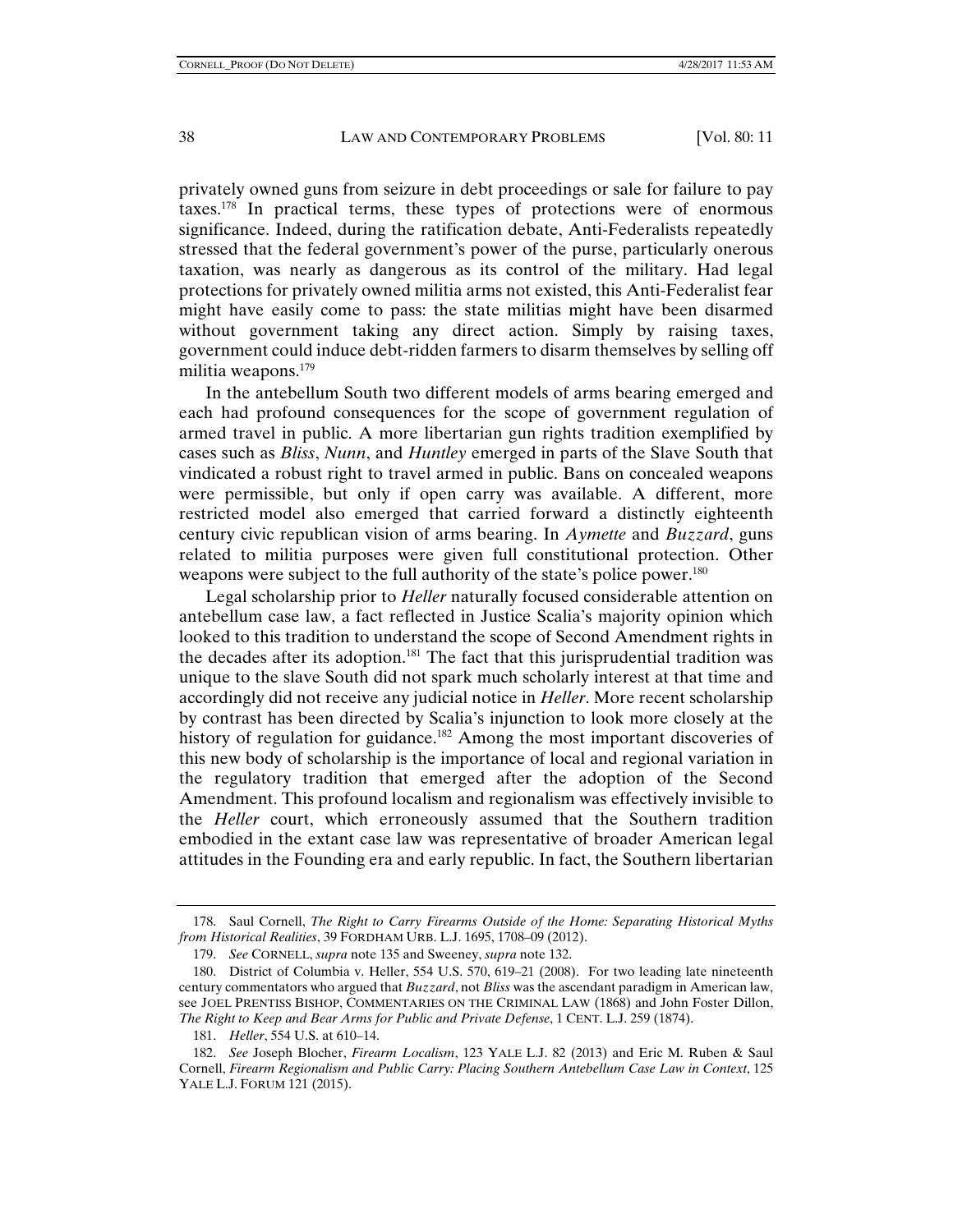tradition of permissive carry was exceptional. Outside of the slave South, a different and more restrictive tradition of public carry had emerged.<sup>183</sup>

The foundation for this alternative tradition was the version of the Statute of Northampton enacted by Massachusetts in 1795. Rather than draw on the text of the Parliamentary statute itself, the Massachusetts legislature adopted a gloss that had become popular in many of the justice of the peace manuals. Massachusetts framed its prohibition on public carry in robust terms: It outlawed anyone who "shall ride or go armed offensively, to the fear or terror of the good citizens of this Commonwealth."184 A New Jersey justice of the peace manual published a decade after the Massachusetts statute used the same language regarding bans on traveling "armed offensively."185 The guide elaborated on what this prohibition meant, describing the considerable powers enjoyed by peace officers to preserve the peace. "So a Justice of the Peace may, in his own discretion, require sureties for the peace from one who shall go or ride armed offensively to the terror of the people, though they he may not have threatened any person in particular, or committed any particular act of violence."186 As one Connecticut justice of the peace manual made clear, it was not simply breaches of the peace, but even an "inchoate breach" such as traveling "offensively armed" or with "an unusual number of attendants" that ran afoul of the law. In a comprehensive overview of the "common law, the statute Laws of Massachusetts, and of the United States," the powers of the justice of the peace to detain and arrest those who traveled with offensive weapons, was listed as a separate category from such other crimes affray, riot, and disturbing the peace.<sup>187</sup> In 1835, Massachusetts revised its public carry law. The new Massachusetts statute prohibited armed travel, but it recognized an exception in cases where a person had a reasonable cause to fear imminent violence.<sup>188</sup>

If any person shall go armed with a dirk, dagger, sword, pistol, or other offensive and dangerous weapon, without reasonable cause to fear an assault or other injury, or violence to his person, or to his family or property, he may on complaint of any person having reasonable cause to fear an injury, or breach of the peace, be required to find sureties for keeping the peace... $^{189}$ 

189. *Id.*

 <sup>183.</sup> *See* Ruben & Cornell, *supra* note 182.

 <sup>184.</sup> THE PERPETUAL LAWS, OF THE COMMONWEALTH OF MASSACHUSETTS, FROM THE ESTABLISHMENT OF ITS CONSTITUTION TO THE SECOND SESSION OF THE GENERAL COURT, IN 1798 259 (Isaiah Thomas ed., 1799).

 <sup>185.</sup> JAMES EWING, A TREATISE ON THE OFFICE AND DUTY OF THE JUSTICE OF THE PEACE, SHERIFF, CORONER, CONSTABLE 546 (1805).

 <sup>186.</sup> *Id.*

 <sup>187.</sup> *See* JOSEPH BACKUS, THE JUSTICE OF THE PEACE 23–24 (1816).

 <sup>188. 1836</sup> Mass. Acts 750.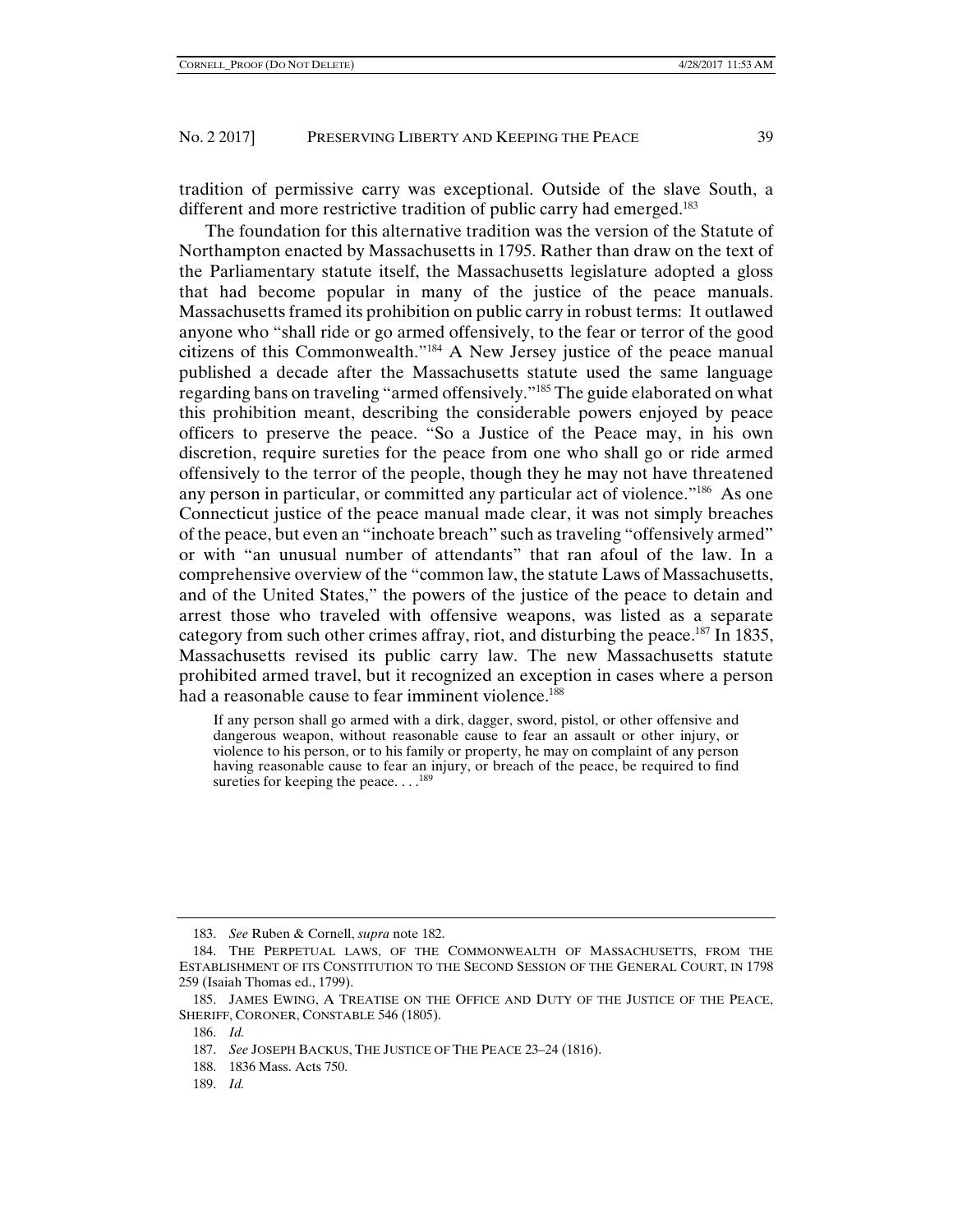One of the state's most distinguished jurists, Peter Oxenbridge Thacher, offered this gloss on the new law:

In our own Commonwealth, no person may go armed with a dirk, dagger, sword, pistol, or other offensive and dangerous weapon, without reasonable cause to apprehend an assault or violence to his person, family, or property.<sup>190</sup>

A contemporary newspaper writer saw the new law in similar terms, using it as a jumping off point to explore the scope of the state's police powers. After noting that there was nothing unconstitutional about laws prohibiting the discharge of weapons "in cities and populous towns," the article went on to observe that the legislature saw fit to go even further: "have not our legislature forbidden, and ought not every legislature" the dangerous practice of traveling "armed with pistols, swords, daggers, bowie-knives or other offensive and dangerous weapons.<sup>"191</sup> The power to prohibit such weapons followed naturally from the state's police power. Indeed, it was an argument "unfounded and alarming" to claim that a state had the power to punish crimes, but could do nothing to prevent them.<sup>192</sup>

In the decades following the adoption of the Massachusetts model of restrictive public carry states and localities across the nation used it as a model for enacting limits on public carry.193 The constitutionality of such statutes came

191. *An Address*, HAMPSHIRE GAZETTE, Oct. 24, 1838.

 <sup>190.</sup> PETER OXENBRIDGE THACHER, TWO CHARGES TO THE GRAND JURY OF THE COUNTY OF SUFFOLK, FOR THE COMMONWEALTH OF MASSACHUSETTS, AT THE OPENING OF THE TERMS OF THE MUNICIPAL COURT OF THE CITY OF BOSTON, ON MONDAY, DECEMBER 5TH, A.D. 1836 AND ON MONDAY, MARCH 13TH, A.D. 27 (1837); *see also Judge Thacher's Charges*, CHRISTIAN REG. & BOS. OBSERVER 91 (1837) (excerpting and reprinting the section of the grand jury charge dealing with traveling armed).

 <sup>192.</sup> *Id*.

 <sup>193.</sup> *See* 19 DEL. LAWS 733 (1852) ("Any justice of the peace may also cause to be arrested . . . all who go armed offensively to the terror of the people, or are otherwise disorderly and dangerous."); ME. REV. STAT. tit. 12 § 16 (1840) ("Any person, going armed with any dirk, dagger, sword, pistol, or other offensive and dangerous weapon, without a reasonable cause to fear an assault on himself . . ."); MICH. REV. STAT. ch. 162, § 16, reprinted in THE REVISED STATUTES OF THE STATE OF MICHIGAN 690, 692 (1846) ("If any person shall go armed with a dirk, dagger, sword, pistol, or other offensive and dangerous weapon, without reasonable cause to fear an assault or other injury, or violence to his person, or to his family or property, he may, on complaint of any person having reasonable cause to fear an injury or breach of the peace, be required to find sureties for keeping the peace, for a term not exceeding six months, with the right of appealing as before provided."); Of Proceedings to Prevent the Commission of Crimes, ch. 14, § 16, 1847 VA. ACTS 127, 129 ("If any person shall go armed with any offensive or dangerous weapon, without reasonable cause to fear an assault or other injury, or violence to his person, or to his family or property, he may be required to find sureties for keeping the peace for a term not exceeding twelve months, with the right of appealing as before provided"); 1870 W. VA. LAWS 702, 703, ch. 153, § 8 ("If any person go armed with a deadly or dangerous weapon, without reasonable cause to fear violence to his person, family, or property, he may be required to give a recognizance, with the right of appeal, as before provided, and like proceedings shall be had on such appeal."); REVISED STATUTES OF THE STATE OF DELAWARE,TO THE YEAR OF OUR LORD ONE THOUSAND EIGHT HUNDRED AND FIFTY-TWO 333 (1852) ("Any justice of the peace may also cause to be arrested . . . all who go armed offensively to the terror of the people, or are otherwise disorderly and dangerous."); THE REVISED CODE OF THE DISTRICT OF COLUMBIA, PREPARED UNDER THE AUTHORITY OF THE ACT OF CONGRESS 570 (1857) ("If any person shall go armed with a dirk, dagger, sword, pistol, or other offensive and dangerous weapon, without reasonable cause to fear an assault or other injury or violence to his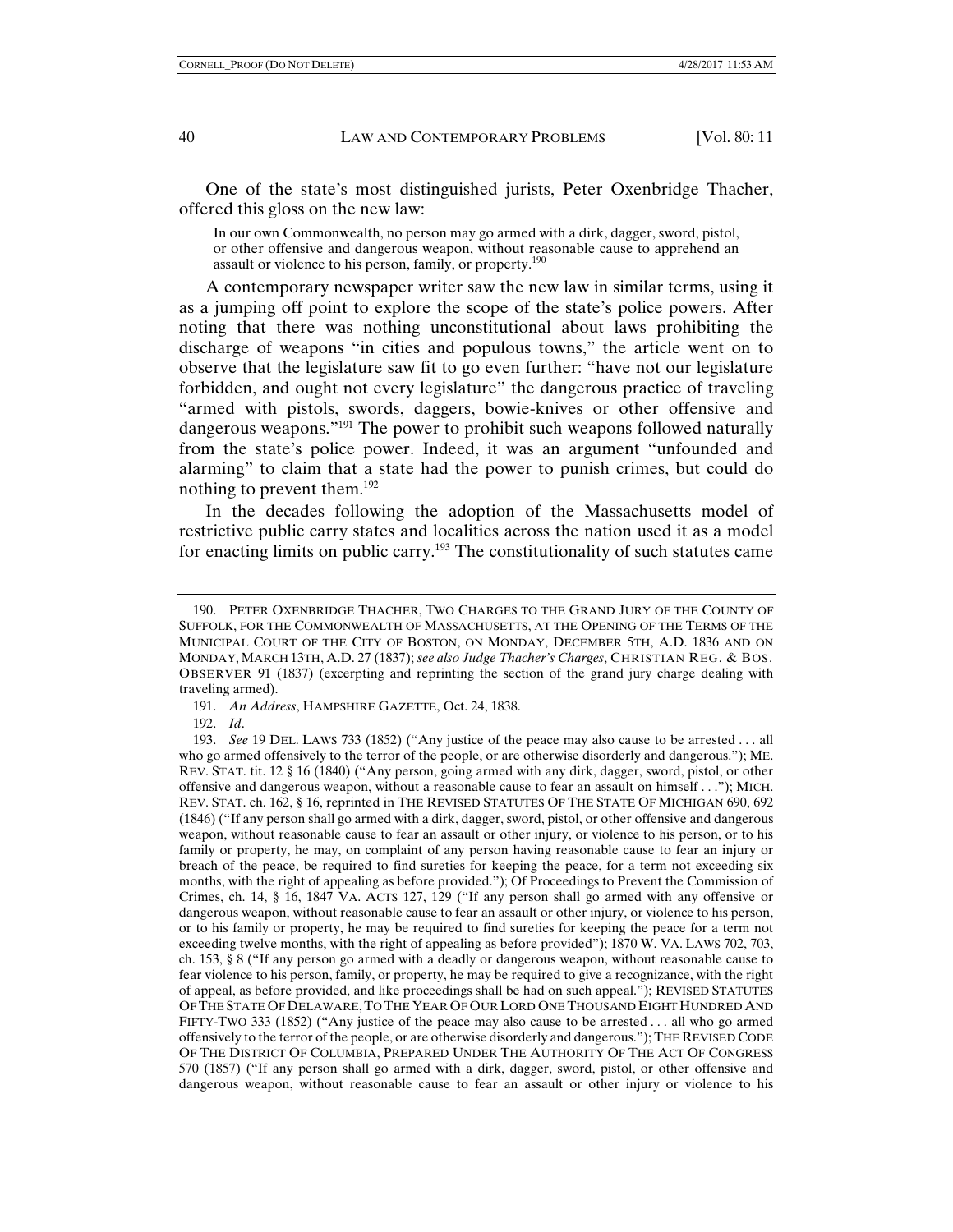before the Texas Supreme Court in *English v. State* (1872).<sup>194</sup> In response to widespread violence, including targeted violence against Freedmen, a Republican-led Texas legislature enacted a statute based on the 1835 Massachusetts model.<sup>195</sup> The Republican-controlled Texas Supreme Court upheld the law, noting that such laws were "not peculiar to our own State," but had become common: "It is safe to say that almost, if not every one of the States of this union have a similar law upon their statute books, and, indeed, so far as we have been able to examine them, they are more rigorous than the act under consideration."196 Although the Texas arms-bearing provision recognized a right to regulate the scope of the right, the court did not think the power the legislature had exercised extraordinary, but rather saw it as a basic exercise of the state's police powers.197 "The powers of government are intended to operate upon the civil conduct of the citizen; and whenever his conduct becomes such as to offend against public morals or public decency, it comes within the range of legislative authority."198 Two years later, a new court dominated by Democrats opposed to Reconstruction took up a series of cases on the right to carry.199 In contrast to the earlier court composed of Republicans, the new Democrat-dominated court took a more expansive view of the right to bear arms, one close in spirit to *Heller's* individual rights model. One point of commonality between the courts was the

person . . . ."); THE REVISED STATUTES OF THE STATE OF WISCONSIN: PASSED AT THE ANNUAL SESSION OF THE LEGISLATURE COMMENCING JANUARY 13, 1858, AND APPROVED MAY 17, 1858 985 (1858) ("If any person shall go armed with a dirk, dagger, sword, pistol or pistols, or other offensive and dangerous weapon, without reasonable cause to fear an assault or other injury or violence to his person . . . ."); THE STATUTES OF OREGON: ENACTED AND CONTINUED IN FORCE BY THE LEGISLATIVE ASSEMBLY, AT THE SESSION COMMENCING 5TH DECEMBER, 1853 220 (1854) ("If any person shall go armed with dirk, dagger, sword, pistol, or other offensive and dangerous weapon, without reasonable cause to fear an assault, injury, or other violence to his person, or to his family or property, he may, on complaint of any other person, having reasonable cause to fear an injury, or breach of the peace, be required to find sureties for keeping the peace for a term not exceeding six months, with the right of appealing as before provided."); JOHN PURDON, A DIGEST OF THE LAWS OF PENNSYLVANIA, FROM THE YEAR ONE THOUSAND SEVEN HUNDRED TO THE TWENTY-FIRST DAY OF MAY, ONE THOUSAND EIGHT HUNDRED AND SIXTY-ONE 250 (9th ed. 1862) ("If any person, not being an officer on duty in the military or naval service of the state or of the United States, shall go armed with a dirk, dagger, sword or pistol, or other offensive or dangerous weapon, without reasonable cause to fear an assault or other injury or violence . . . ."); GEORGE B. YOUNG, THE GENERAL STATUTES OF THE STATE OF MINNESOTA, AS AMENDED BY SUBSEQUENT LEGISLATION, WITH WHICH ARE INCORPORATED ALL GENERAL LAWS OF THE STATE IN FORCE AT THE CLOSE OF THE LEGISLATIVE SESSION OF 1878 629 (1879) ("Whoever goes armed with a dirk, dagger, sword, pistol or pistols, or other offensive and dangerous weapons, without reasonable cause to fear an assault or other injury or violence to his  $person \ldots$ ").

194. English v. State, 35 Tex. 473 (1871).

 195. Mark Anthony Frassetto, *The Law and Politics of Firearms Regulation in Reconstruction Texas*  4 TEX. A&M L. REV. (forthcoming), https://papers.ssrn.com/sol3/papers2.cfm?abstract\_id=2810806, [https://perma.cc/MDM8-MAJG] (analyzing Republican and Democratic views of gun regulation in Reconstruction era Texas).

196. *Id*.

 197. TEX. CONST. of 1869, art. I § 13 ("Every person shall have the right to keep and bear arms, in the lawful defense of himself or the State, under such regulations as the Legislature may prescribe.").

198. *English*, 35 Tex. 473.

199. *See* Frasetto, *supra* note 195.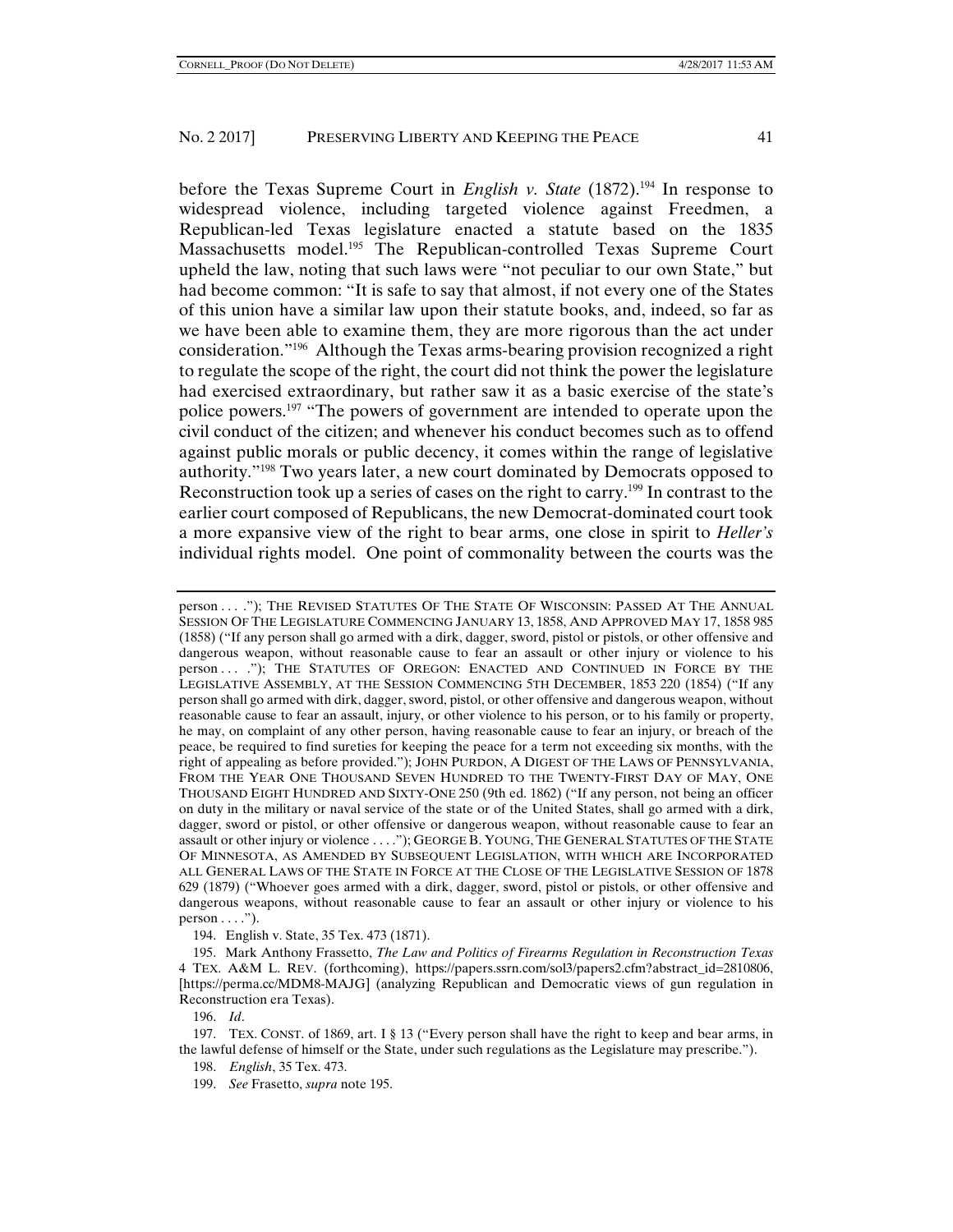view that as long as the law allowed for a self-defense exception for cases of imminent threat, the prohibition on public carry was legal.<sup>200</sup>

Finally, even more sweeping bans on public carry were enacted in parts of the West. In some instances such laws were enacted at the state level and in other cases local communities passed ordinances limiting public carry.201 Thus, by the end of the nineteenth century there were multiple models for dealing with the issue of public carry. The permissive Southern model developed in the antebellum slave South did not have much appeal to Americans in the post- Civil War era.

Additional evidence that America had not embraced the permissive Southern model may be found in a comprehensive overview of the laws pertaining to public carry published in *The American and English Encyclopedia of Law,* an influential and popular legal reference work published at the end of the nineteenth century.202 The *Encyclopedia* includes a detailed entry on the laws covering carrying firearms in public. It noted that "[t]he statutes of some of the States have made it an offence to carry weapons concealed about the body, while others prohibit the simple carrying of weapons, whether they are concealed or not. Such statutes have been held not to conflict with the constitutional right of the people of the United States to keep and bear arms."203 The contributors explained that American law recognized both a permissive and restrictive approach to carry.

 The repeated claim made by gun rights advocates and others that there was a widely recognized right of open carry in the nineteenth century is demonstrably false. To the extent that such a right did exist it reflected a regional, not a national

 <sup>200.</sup> *See* State v. Duke, 42 Tex. 455 (1874).

 <sup>201.</sup> On restrictions in the "wild west," see Dodge City, Kan., Ordinance No. 16, § XI (Sept. 22, 1876) and 1876 WYO. COMP. LAWS 52, § 1 (prohibiting anyone from "bear[ing] upon his person, concealed or openly, any fire arm or other deadly weapon, within the limits of any city, town or village.") For robust local laws, see Ordinances of the Council of the City of Dallas and Annual Reports of City Officers from October 1st, 1886 to June 25th, 1888 (that if any person in the City of Dallas shall carry on or about his person, saddle, or in his saddle-bags, any pistol, dirk, dagger, slungshot, sword- cane, spear, or knuckles made of any metal or hard substance, bowie knife, or any other kind of knife manufactured or sold for purposes of offense or defense, he shall be punished by fine of not less than twenty-five nor more than two hundred dollars and shall be confined in the city prison not less than twenty nor more than sixty days.). THEODORE HARRIS, CHARTER AND ORDINANCES OF THE CITY OF SAN ANTONIO COMPRISING ALL ORDINANCES OF A GENERAL CHARACTER IN FORCE AUGUST 7TH, 1899 ("If any person, within the corporate limits of the city of San Antonio, shall carry on or about his or her person, saddle, or in his saddle bags, any pistol, dirk, dagger, sling shot, sword cane, spear, or knuckles made of any metal or any hard substance, bowie knife, or any other kind of knife manufactured or sold for purposes of offense or defense, he or she shall be punished by a fine of not less than twenty-five dollars (\$25.00) nor more than two hundred dollars (\$200.00)."). Pueblo Colorado, Ordinances, Section Six, art. II, ch. 8 (" If any person other than a law officer shall carry upon his person any loaded pistol, or other deadly weapon, he shall upon conviction be fined not less than fifteen nor more than fifty dollars for each offense, and in addition thereto forfeit to the city any weapon found on his person.")

 <sup>202.</sup> *Review American and English Encyclopedia of Law,* 29 CENTRAL L.J. 400 (1896).

 <sup>203.</sup> THE AMERICAN AND ENGLISH ENCYCLOPEDIA OF LAW 408 (1887). It addressed both relevant state case law and noted that the Second Amendment had not been incorporated. For the rejection of Second Amendment incorporation in the nineteenth century, see United States v. Cruikshank, 92 U.S. 542 (1875). In *McDonald v. City of Chicago*, the Second Amendment was held to apply to the states. McDonald v. Chicago, 561 U.S. 742 (2010).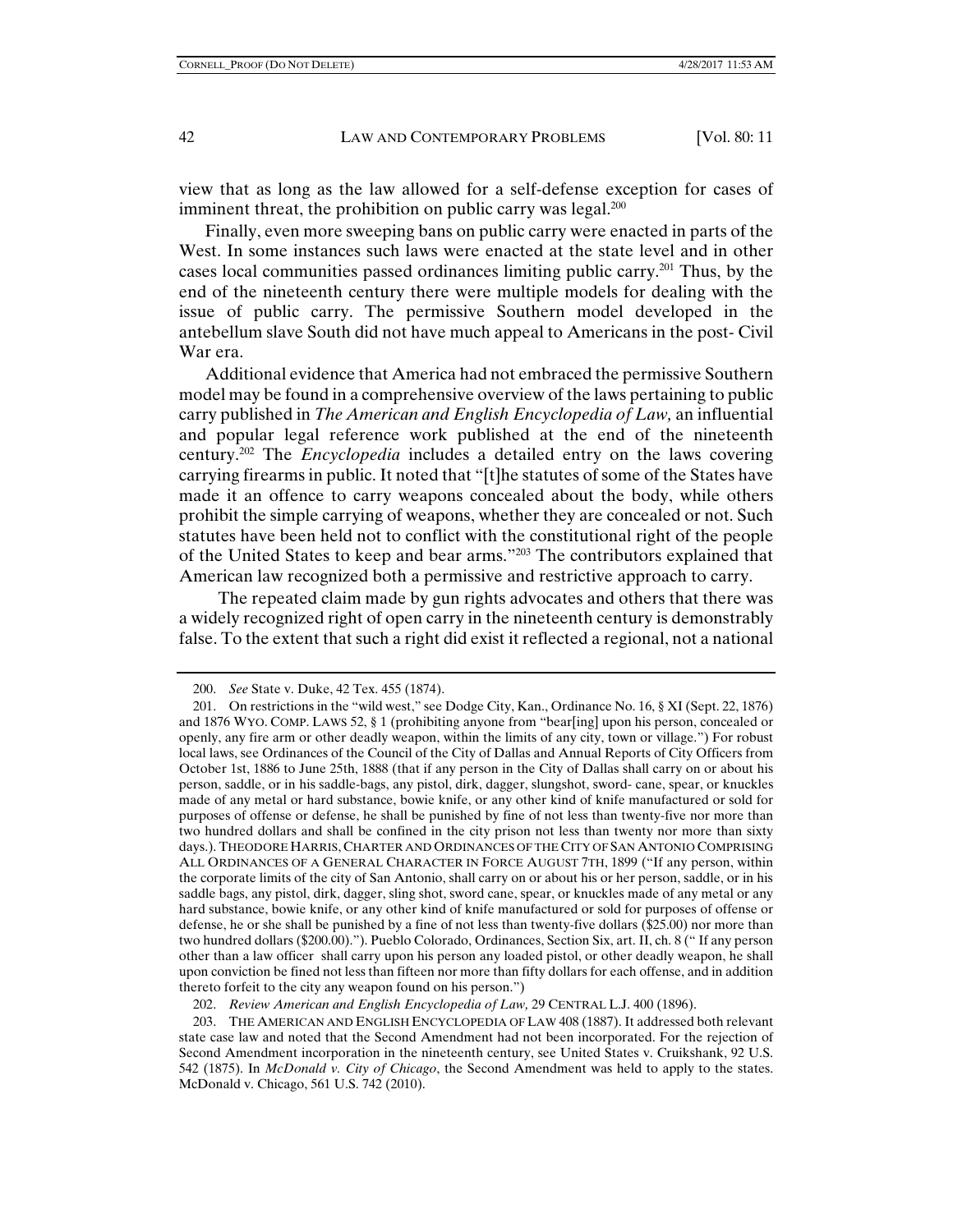norm. Similarly, the notion that states are prohibited from requiring a reason to travel armed is also historically false. Many states followed Massachusetts and restricted such a right to situations in which individuals had a reasonable fear of imminent threat. If one follows *Heller*'s rule and looks at the historical record in an impartial and scholarly manner, the gun rights mythology about the right to carry turns out to reflect a partial account of the historical record. As the detailed treatment of this issue in the *American and English Encyclopedia of Law* makes clear, the notion of limiting public carry was an uncontroversial proposition at the end of the nineteenth century.<sup>204</sup>

## IX

#### CONCLUSION

A systematic survey of popular guides to the law aimed at justices of the peace, constables, and other peace officers provides an excellent set of sources for exploring how the concepts of self-defense, the right to keep or travel with arms, and the need to balance these claims against the preservation of the peace evolved in the more than two centuries following the Glorious Revolution. Scholarship written before *Heller* offered a static and flawed account of the scope of the English right to keep and travel with arms. The actual history of this preexisting English right and its evolution under American law is both fascinating and far more complex than either side in the modern debate over gun rights or gun violence prevention have realized. In parts of the American South, a more expansive conception of the right to travel armed emerged. Outside of the South, a more restrictive attitude toward armed travel took hold. By the end of the nineteenth century the more restrictive model was ascendant, but traces of the Southern model continued to exist.

The dispute between Justice Scalia and Justice Breyer over balancing may have been misplaced. The notion that the right of self-defense had to be balanced against the necessity to keep the peace was central to the way the common law dealt with arms. Preserving liberty while protecting the peace is not some modern imposition sprung from the head of modern activist jurists. It is the fundamental guiding principle at the root of Anglo-American law in this area and has always defined the way legislators, justices of the peace, and judges approach the regulation of arms. Perhaps the least appreciated part of the text of the Second Amendment is the clause that asserts the goal of promoting the "security of a free state." Policies that undermine that security are clearly not consistent with the Amendment's purpose. A variety of regulations on the right to keep and bear arms are not only permissible, but are in some sense essential to harmonize the two parts of the Amendment. The long history of common law restrictions only underscore this basic point.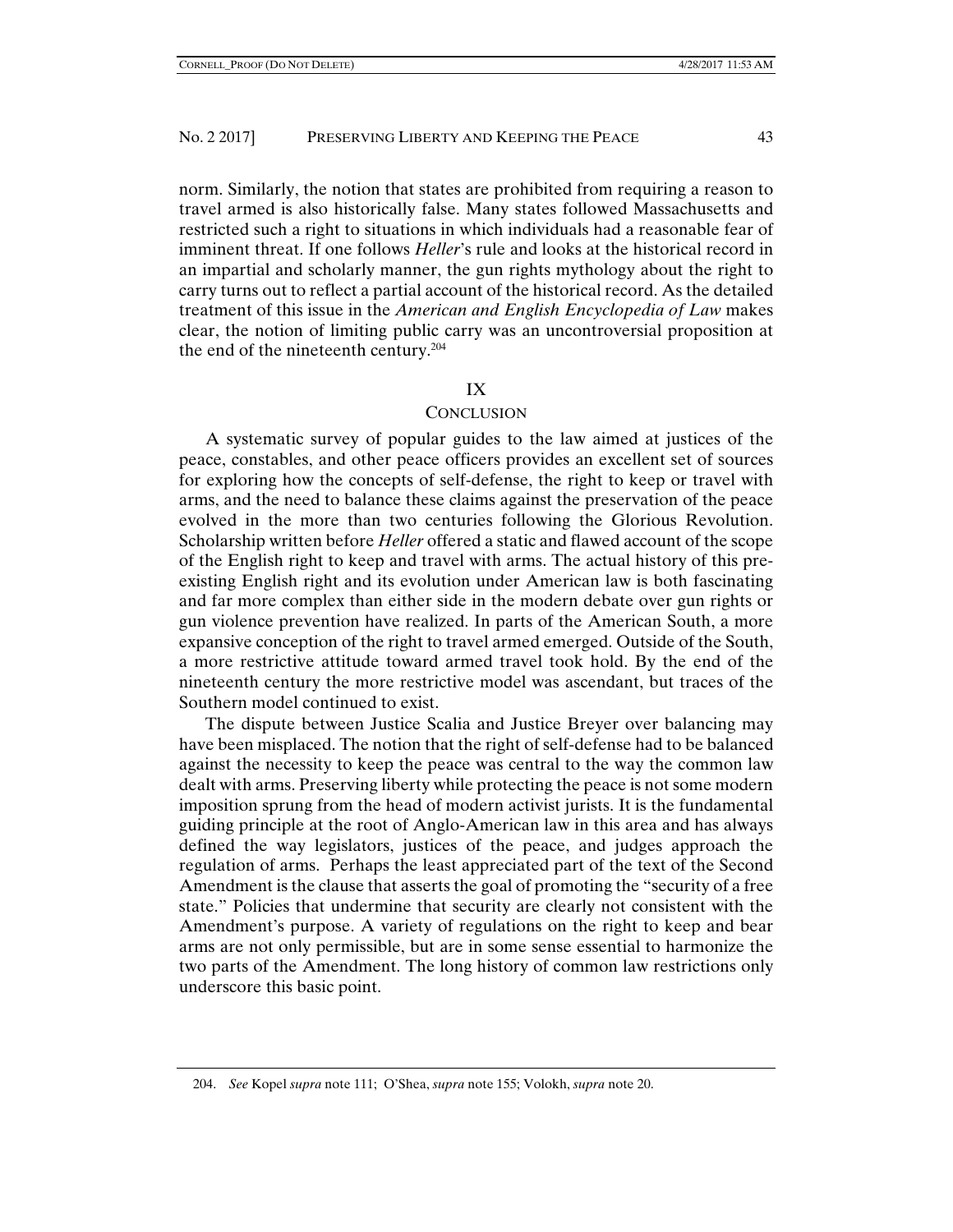## BIBLIOGRAPHY—ALPHABETICAL

## ENGLISH TEXTS

Bacon, Matthew, A New Abridgment of the Law (1736).

Bacon, Matthew, <u>A New Abridgment of the Law</u> (1768).

Barlow, Theodore, The Justice of Peace: A Treatise Containing the Power and Duty of that Magistrate (1745).

Barrington, Daines, Observations on the Statutes (1766).

Barrington, Daines, Observations on the Statutes (1769).

Blackerby, Samuel, The Justice of Peace His Companion (1711).

Blackerby, Samuel, The Justice of Peace His Companion (1712).

Blackerby, Samuel, The Justice of Peace His Companion (1715).

Blackerby, Samuel, The Justice of Peace His Companion (1719).

Blackerby, Samuel, The Justice of Peace His Companion (1723).

Blackerby, Samuel, The Second Part of the Justice of Peace His Companion (1724).

Blackerby, Samuel, The Second Part of the Justice of Peace His Companion (1729).

Blackerby, Samuel, The First Part of the Justice of Peace His Companion (1730).

Blackerby, Samuel, The First Part of the Justice of Peace His Companion (1734).

Blackerby, Samuel, The Second Part of the Justice of Peace His Companion (1739).

Blackerby, Samuel, The Justice of Peace His Companion (1749).

Blackstone, Sir William, An Analysis of the Laws of England (1756).

Blackstone, Sir William, An Analysis of the Laws of England (1757).

Blackstone, Sir William, Commentaries on the Laws of England, Book the Third, Vol. 3 (1765).

Blackstone, Sir William, Commentaries on the Laws of England, Book the Third, Vol. 4 (1765).

Blackstone, Sir William, Commentaries on the Laws of England, Book the Second, Vol. 3 (1768).

Blackstone, Sir William, Commentaries on the Laws of England, Book the Second, Vol. 4 (1768).

Blackstone, Sir William, Commentaries on the Laws of England, Book the First, Vol.3 (1769).

Blackstone, Sir William, Commentaries on the Laws of England, Book the First, Vol.4 (1769).

Blackstone, Sir William, Commentaries on the Laws of England, Book the First, Vol.4 (1770).

Blackstone, Sir William, Commentaries on the Laws of England, Vol. 3 (1770). Blackstone, Sir William, Commentaries on the Laws of England, Vol. 4 (1770).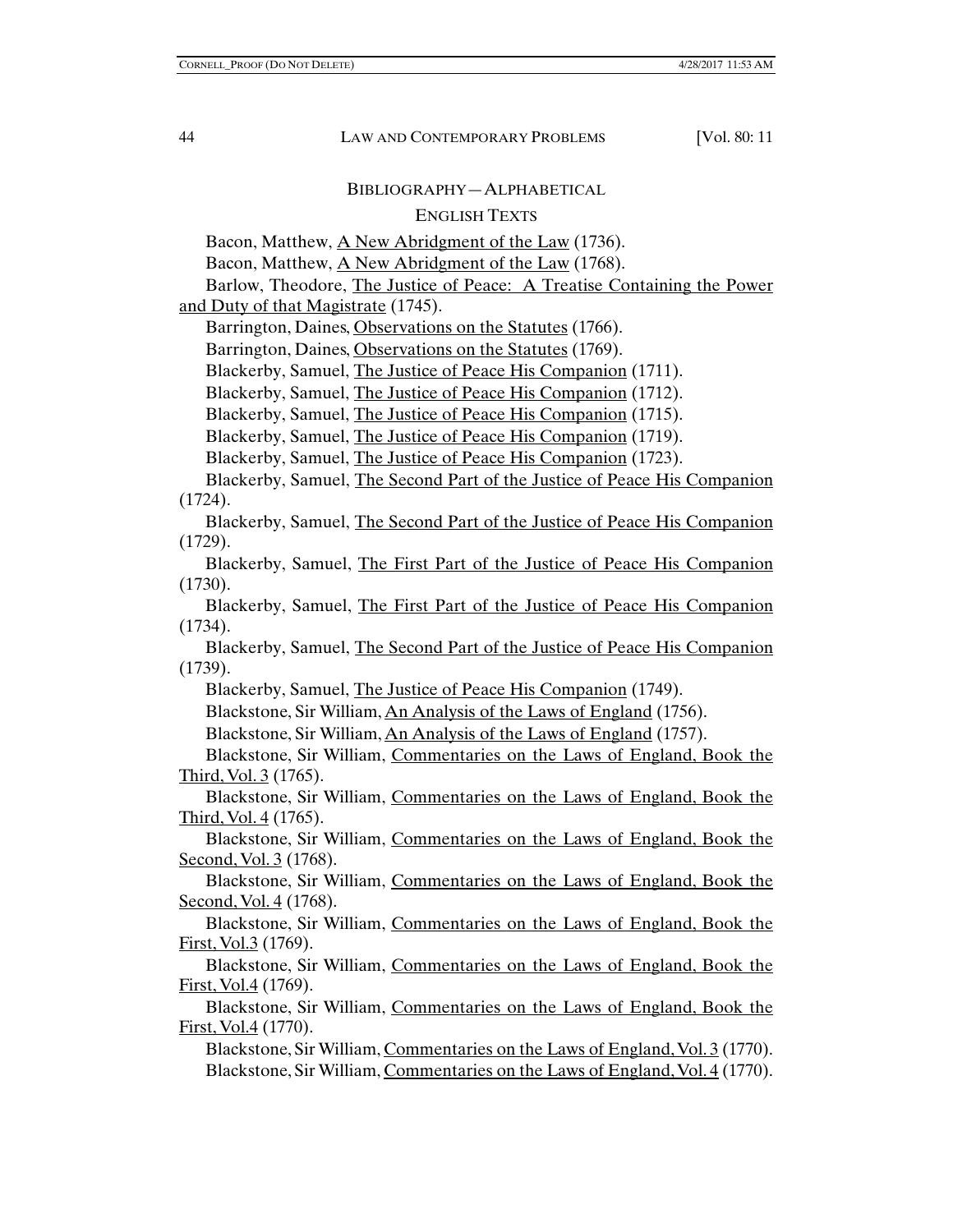Blackstone, Sir William, Commentaries on the Laws of England, Vol. 4 (1773). Blackstone, Sir William, Commentaries on the Laws of England, Vol. 4 (1774). Blackstone, Sir William, Commentaries on the Laws of England, Vol. 4 (1775). Bond, J., A Compleat Guide for Justices of Peace, In Two Parts (1707). Burn, Richard, The Justice of the Peace, and Parish Officer, Vol. 1 (1755). Burn, Richard, The Justice of the Peace, and Parish Officer, Vol. 2 (1755). Burn, Richard, The Justice of the Peace, and Parish Officer, Vol. 1 (1756). Burn, Richard, The Justice of the Peace, and Parish Officer, Vol. 1 (1756). Burn, Richard, The Justice of the Peace, and Parish Officer, Vol. 1 (1757). Burn, Richard, The Justice of the Peace, and Parish Officer, Vol. 1 (1758). Burn, Richard, The Justice of the Peace, and Parish Officer, Vol. 2 (1758). Burn, Richard, The Justice of the Peace, and Parish Officer, Vol. 3 (1758). Burn, Richard, The Justice of the Peace, and Parish Officer, Vol. 1 (1762). Burn, Richard, The Justice of the Peace, and Parish Officer, Vol. 3 (1762). Burn, Richard, The Justice of the Peace, and Parish Officer, Vol. 1 (1764). Burn, Richard, The Justice of the Peace, and Parish Officer, Vol. 2 (1764). Burn, Richard, The Justice of the Peace, and Parish Officer, Vol. 1 (1766). Burn, Richard, The Justice of the Peace, and Parish Officer, Vol. 3 (1766). Burn, Richard, The Justice of the Peace, and Parish Officer, Vol. 4 (1766). Burn, Richard, The Justice of the Peace, and Parish Officer, Vol. 3 (1769). Burn, Richard, The Justice of the Peace, and Parish Officer, Vol. 1 (1770). Burn, Richard, The Justice of the Peace, and Parish Officer, Vol. 3 (1770). Burn, Richard, The Justice of the Peace, and Parish Officer, Vol. 4 (1770). Burn, Richard, The Justice of the Peace, and Parish Officer, Vol. 1 (1772). Burn, Richard, The Justice of the Peace, and Parish Officer, Vol. 3 (1772). Burn, Richard, The Justice of the Peace, and Parish Officer, Vol. 4 (1772). Burn, Richard, The Justice of the Peace, and Parish Officer, Vol. 1 (1776). Burn, Richard, The Justice of the Peace, and Parish Officer, Vol. 3 (1776). Burn, Richard, The Justice of the Peace, and Parish Officer, Vol. 4 (1776). Carter, Samuel, Legal Provisions for the Poor (1710). Coke, Sir Edward, The Reports of Sir Edward Coke Kt. Vol. 4 (1727). Coke, Sir Edward, The Reports of Sir Edward Coke Kt. Vol. 12 (1727). Coke, Sir Edward, The Reports of Sir Edward Coke Kt. Vol. 4 (1738). Coke, Sir Edward, The Reports of Sir Edward Coke Kt. Vol. 12 (1738). Comyns, Sir John, A Digest of the Laws of England, Vol. 1 (1762). Comyns, Sir John, A Digest of the Laws of England, Vol. 2 (1762). Comyns, Sir John, A Digest of the Laws of England, Vol. 3 (1762). Comyns, Sir John, A Digest of the Laws of England, Vol. 4 (1762). Comyns, Sir John, A Digest of the Laws of England, Vol. 5 (1762). Cunningham, Timothy, The Practice of a Justice of Peace, Vol. 1 (1762). Cunningham, Timothy, The Practice of a Justice of Peace, Vol. 2 (1762). Dalton, Michael, The Country Justice (1705).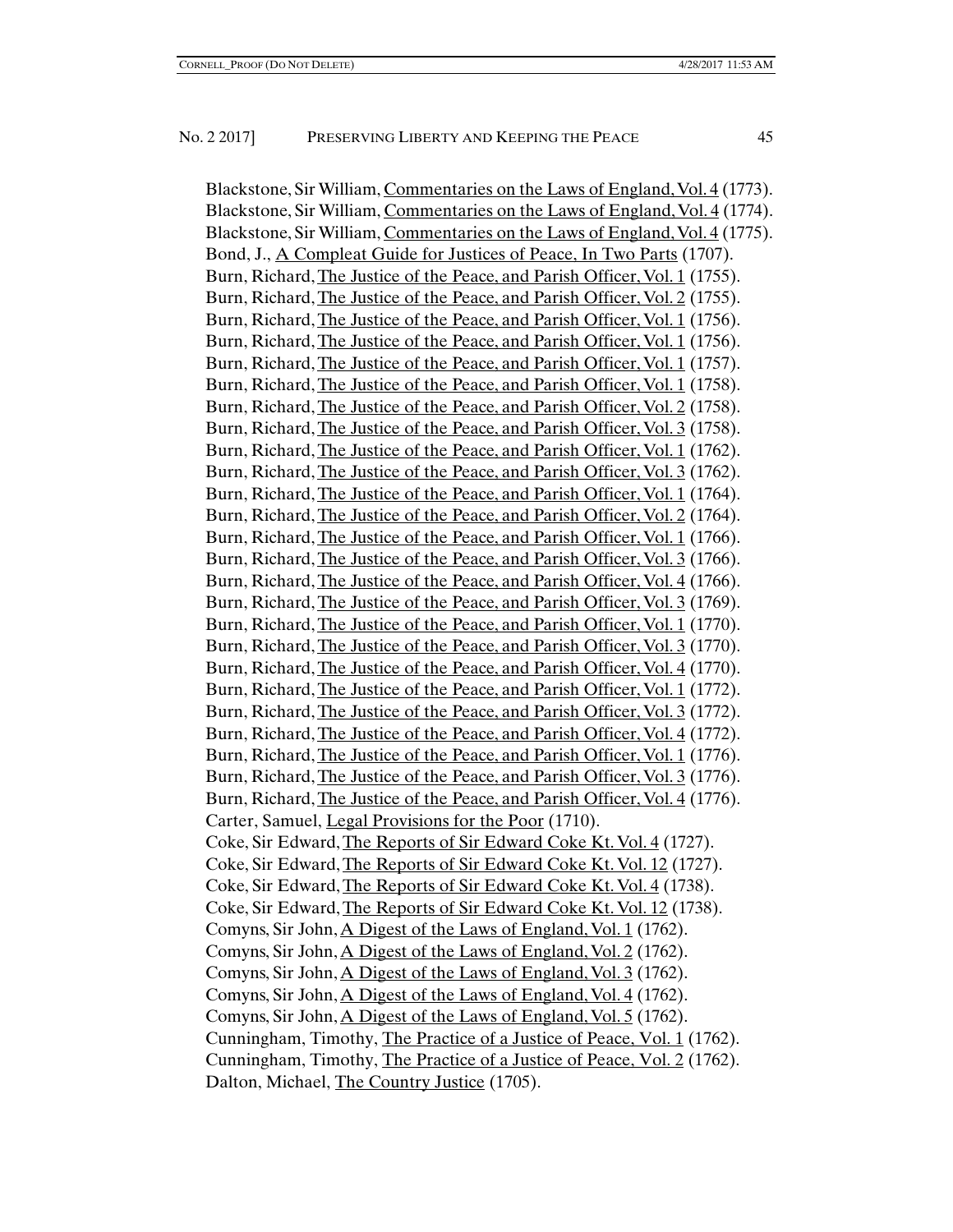Dalton, Michael, The Country Justice (1715).

Dalton, Michael, The Country Justice (1727).

Dalton, Michael, The Country Justice (1742).

Dudley and Ward, John Lord Viscount & Cunningham, Timothy, The Law of a Justice of Peace and Parish Officer, Vol. 1 (1769).

Dudley and Ward, John Lord Viscount & Cunningham, Timothy, The Law of a Justice of Peace and Parish Officer, Vol. 2 (1769).

Dudley and Ward, John Lord Viscount & Cunningham, Timothy, The Law of a Justice of Peace and Parish Officer, Vol. 3 (1769).

Dudley and Ward, John Lord Viscount & Cunningham, Timothy, The Law of a Justice of Peace and Parish Officer, Vol. 4 (1769).

Dudley and Ward, John Lord Viscount & Cunningham, Timothy, The Precedents and Supplement to the Law of a Justice of Peace and Parish Officer (1770).

Forbes, William, The Duty and Powers of Justices of Peace, in this Part of Great-Britain Called Scotland (1707).

Gardiner, Robert, The Compleat Constable (1710).

Gardiner, Robert, The Compleat Constable (1724).

Gent, P.S., A Help to Magistrates, and Minsters of Justice, Also A Guide to Parish and Ward-Officers (1704).

Gent, P.S., A Help to Magistrates, and Minsters of Justice, Also A Guide to Parish and Ward-Officers (1705).

Gent, P.S., A Help to Magistrates, and Minsters of Justice, Also A Guide to Parish and Ward-Officers (1708).

Gent, P.S., A Help to Magistrates, and Minsters of Justice, Also A Guide to Parish and Ward-Officers (1712).

Gent, P.S., A Help to Magistrates, and Minsters of Justice, Also A Guide to Parish and Ward-Officers (1721).

Gent, P.S., <u>A New Guide for Constables</u> (1705).

Gent, P.S., A New Guide for Constables (1709).

Gentleman of Lincoln's Inn, The Modern Parish Officer (1774).

Gentleman of the Inner Temple, The Under-Sheriff (1766).

Gentleman of the Middle Temple, The New Universal Parish Officer (1759).

Gentleman of the Middle Temple, The New Universal Parish Officer (1764).

Gentleman of the Middle Temple, The New Universal Parish Officer (1771).

Gentleman of the Middle Temple, The New Universal Parish Officer (1774).

Harvey, James, A Collection of English Precedents Relating to the Office of a Justice of Peace (1730).

Harvey, James, A Collection of English Precedents Relating to the Office of a Justice of Peace (1734).

Harvey, James, A Collection of English Precedents Relating to the Office of a Justice of Peace (1751).

Hale, Sir Matthew, Pleas of the Crown (1707).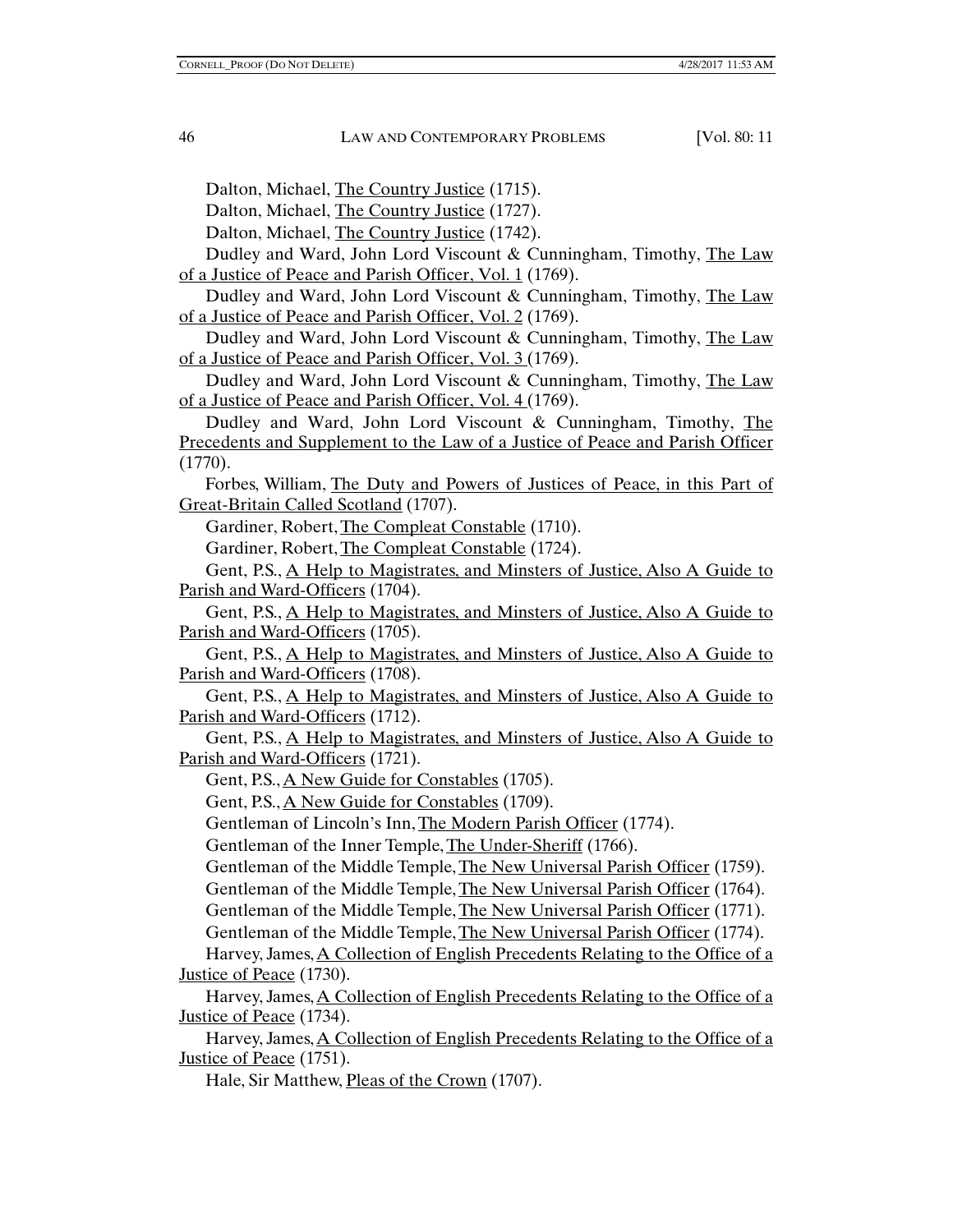Hale, Sir Matthew, Pleas of the Crown (1716). Hawkins, William, A Treatise of the Pleas of the Crown, Vol. 1 (1716). Hawkins, William, A Treatise of the Pleas of the Crown, Vol. 2 (1716). Hawkins, William, A Treatise of the Pleas of the Crown, Vol. 1 (1724). Hawkins, William, A Treatise of the Pleas of the Crown, Vol. 2 (1724). Hawkins, William, A Treatise of the Pleas of the Crown, Vol. 1 (1739). Hawkins, William, A Treatise of the Pleas of the Crown, Vol. 2 (1739). Hawkins, William, A Treatise of the Pleas of the Crown, Vol. 1 (1762). Hawkins, William, A Treatise of the Pleas of the Crown, Vol. 1 (1771). Hawkins, William, A Treatise of the Pleas of the Crown, Vol. 2 (1771). Hawkins, William, A Summary of the Crown Law, Vol. 1 (1728). Hawkins, William, A Summary of the Crown Law, Vol. 2 (1728). Higgs, Joseph, A Guide to Justices (1742). Jacob, Giles, The Common Law Common-Placed (1726). Jacob, Giles, The Common Law Common-Placed (1730). Jacob, Giles, The Common Law Common-Placed (1733). Jacob, Giles, The Common Law Common-Placed (1739). Jacob, Giles, The Compleat Parish-Officer (1718). Jacob, Giles, The Compleat Parish-Officer (1720). Jacob, Giles, The Compleat Parish-Officer (1723). Jacob, Giles, The Compleat Parish-Officer (1729). Jacob, Giles, The Compleat Parish-Officer (1731). Jacob, Giles, The Compleat Parish-Officer (1734). Jacob, Giles, The Compleat Parish-Officer (1738). Jacob, Giles, The Compleat Parish-Officer (1744). Jacob, Giles, The Compleat Parish-Officer (1750). Jacob, Giles, Every Man His Own Lawyer (1736). Jacob, Giles, Every Man His Own Lawyer (1737). Jacob, Giles, Every Man His Own Lawyer (1740). Jacob, Giles, Every Man His Own Lawyer (1750). Jacob, Giles, Every Man His Own Lawyer (1751). Jacob, Giles, Every Man His Own Lawyer (1765). Jacob, Giles, Every Man His Own Lawyer (1772). Jacob, Giles, The Modern Justice (1716). Jacob, Giles, The Modern Justice (1717). Jacob, Giles, The Modern Justice (1720). Jacob, Giles, A Review of the Statutes, Both Ancient and Modern (1715). Jacob, Giles, A Treatise of Laws (1721). Kilburne, Richard, Choice Precedents Upon All Acts of Parliament, Relating to the Office and Duty of a Justice of Peace (1703). Kilburne, Richard, Choice Precedents Upon All Acts of Parliament, Relating to the Office and Duty of a Justice of Peace (1715).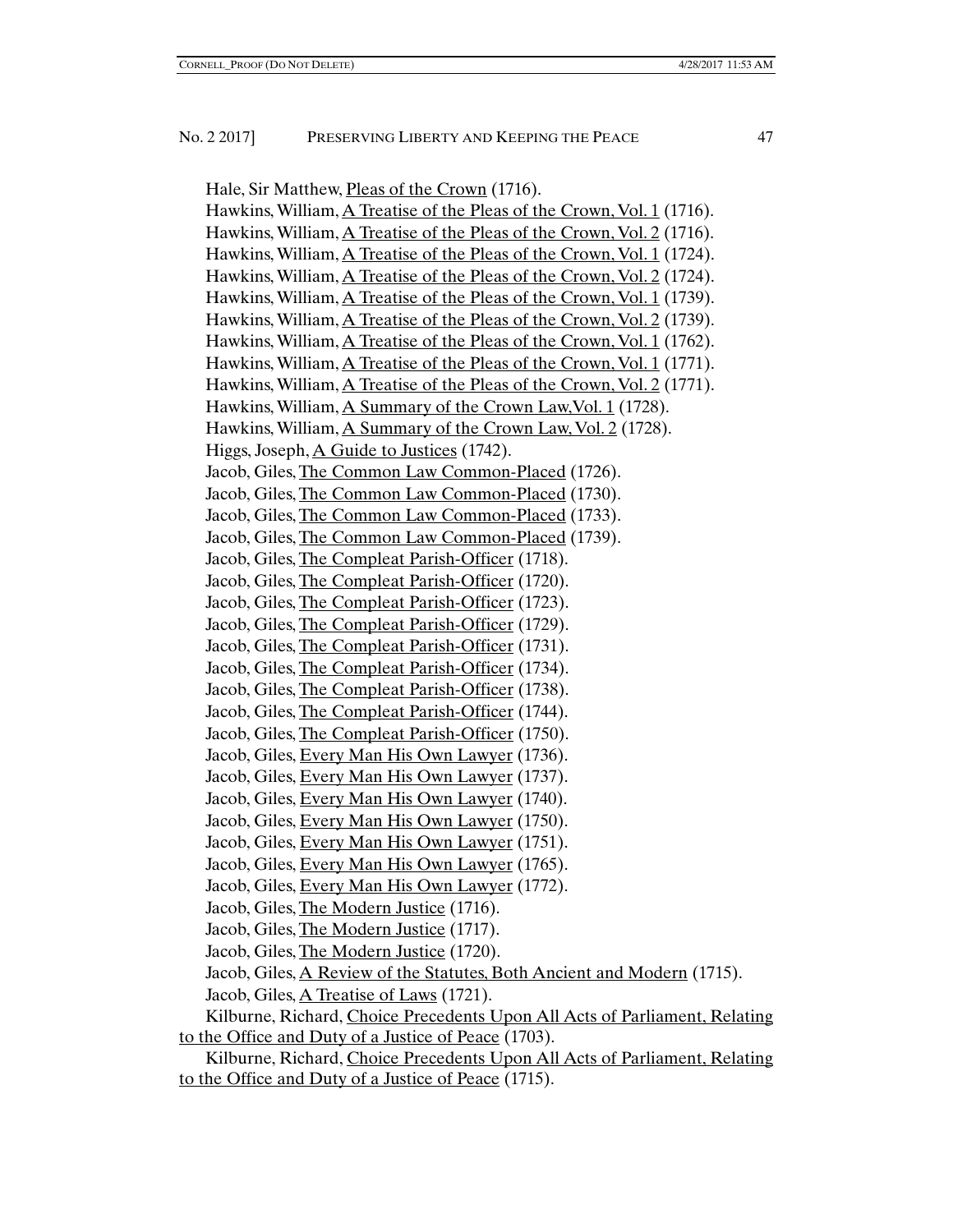Lilly, John, A Continuation of the Practical Register, in Two Parts, Vol. 2 (1710).

Nelson, William, The Office and Authority of a Justice of Peace (1704). Nelson, William, The Office and Authority of a Justice of Peace (1707). Nelson, William, The Office and Authority of a Justice of Peace (1710). Nelson, William, The Office and Authority of a Justice of Peace (1711). Nelson, William, The Office and Authority of a Justice of Peace (1714). Nelson, William, The Office and Authority of a Justice of Peace (1715). Nelson, William, The Office and Authority of a Justice of Peace (1718). Nelson, William, The Office and Authority of a Justice of Peace (1721). Nelson, William, The Office and Authority of a Justice of Peace (1724). Nelson, William, The Office and Authority of a Justice of Peace (1726). Nelson, William, The Office and Authority of a Justice of Peace (1729). Nelson, William, The Office and Authority of a Justice of Peace, Vol. 1 (1736). Nelson, William, The Office and Authority of a Justice of Peace, Vol. 2 (1736). Nelson, William, The Office and Authority of a Justice of Peace, Vol. 1 (1745). Nelson, William, The Office and Authority of a Justice of Peace, Vol. 2 (1745). Paul, John, A Digest of the Laws Related to the Game of this Kingdom (1776). Paul, John, The Parish Officer's Complete Guide (1774). Paul, John, The Parish Officer's Complete Guide (1776). Pearce, Thomas, The Compleat Justice of the Peace, and Parish Officer (1756). Shaw, Joseph, The Practical Justice of Peace, Vol. 1 (1728). Shaw, Joseph, The Practical Justice of Peace, Vol. 2 (1728). Shaw, Joseph, The Practical Justice of Peace, Vol. 1 (1733). Shaw, Joseph, The Practical Justice of Peace, Vol. 2 (1733). Shaw, Joseph, The Practical Justice of Peace, Vol. 1 (1736). Shaw, Joseph, The Practical Justice of Peace, Vol. 2 (1736). Shaw, Joseph, The Practical Justice of Peace, Vol. 1 (1751). Shaw, Joseph, The Practical Justice of Peace, Vol. 2 (1751). Shaw, Joseph, The Practical Justice of Peace, and Parish and Ward-Officer, Vol. 1 (1756). Shaw, Joseph, The Practical Justice of Peace, and Parish and Ward-Officer, Vol.  $2(1756)$ . Shaw, Joseph, Parish Law (1733). Stubbs, W., The Crown Circuit Companion (1738). Stubbs, W., The Crown Circuit Companion, Vol. 1 (1749).

Whatley, Robert, A Friendly Admonition to Gentlemen in the Commission of the Peace (1729).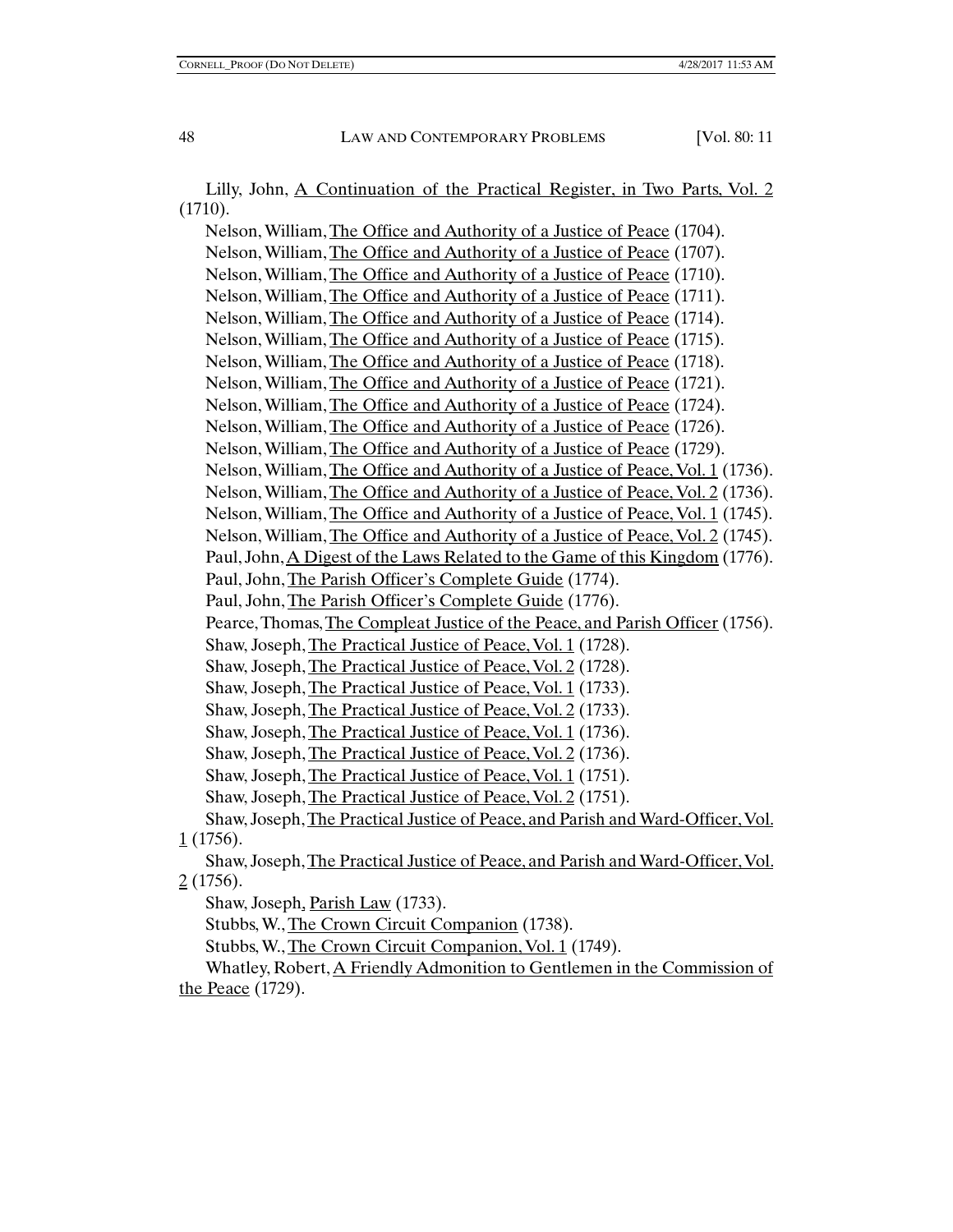## WITHOUT AUTHOR

A Collection of Statutes that Relate to the Office of Justices of the Peace, Deputy Lieutenants, and Commissioners of Sewers (1727).

A Compendious Library of the Law, Necessary for Persons for All Degrees and Professions (1740).

A Compendious Library of the Law, Necessary for Persons for All Degrees and Professions (1743).

The Justice of Peace's Vade Mecum (1719).

The Justice's Case Law (1731).

The Universal Officer of Justice (1730).

The Universal Officer of Justice (1731).

# BIBLIOGRAPHY—CHRONOLOGICAL

Kilburne, Richard, Choice Precedents Upon All Acts of Parliament, Relating to the Office and Duty of a Justice of Peace (1703).

Gent, P.S., A Help to Magistrates, and Minsters of Justice, Also A Guide to Parish and Ward-Officers (1704).

Nelson, William, The Office and Authority of a Justice of Peace (1704).

Dalton, Michael, The Country Justice (1705).

Gent, P.S., A Help to Magistrates, and Minsters of Justice, Also A Guide to Parish and Ward-Officers (1705).

Gent, P.S., A New Guide for Constables (1705).

Bond, J., A Compleat Guide for Justices of Peace, In Two Parts (1707).

Forbes, William, The Duty and Powers of Justices of Peace, in this Part of Great-Britain Called Scotland (1707).

Hale, Sir Matthew, Pleas of the Crown (1707).

Nelson, William, The Office and Authority of a Justice of Peace (1707).

Gent, P.S., A Help to Magistrates, and Minsters of Justice, Also A Guide to Parish and Ward-Officers (1708).

Gent, P.S., A New Guide for Constables (1709).

Carter, Samuel, Legal Provisions for the Poor (1710).

Gardiner, Robert, The Compleat Constable (1710).

Lilly, John, A Continuation of the Practical Register, in Two Parts, Vol. 2 (1710).

Nelson, William, The Office and Authority of a Justice of Peace (1710). Blackerby, Samuel, The Justice of Peace His Companion (1711).

Nelson, William, The Office and Authority of a Justice of Peace (1711).

Blackerby, Samuel, The Justice of Peace His Companion (1712).

Gent, P.S., A Help to Magistrates, and Minsters of Justice, Also A Guide to Parish and Ward-Officers (1712).

Nelson, William, The Office and Authority of a Justice of Peace (1714).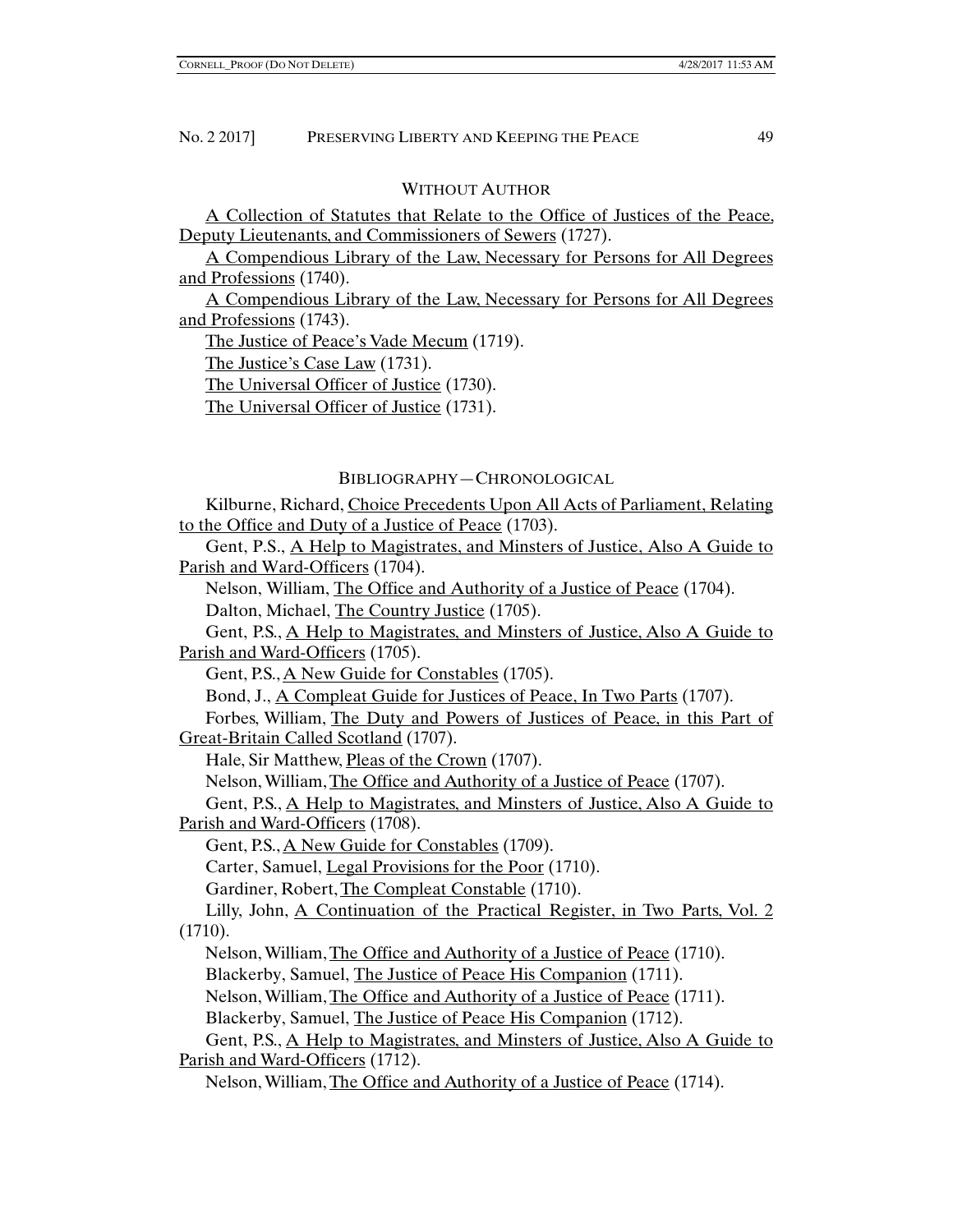Blackerby, Samuel, The Justice of Peace His Companion (1715). Dalton, Michael, The Country Justice (1715). Jacob, Giles, A Review of the Statutes, Both Ancient and Modern (1715). Kilburne, Richard, Choice Precedents Upon All Acts of Parliament, Relating to the Office and Duty of a Justice of Peace (1715). Nelson, William, The Office and Authority of a Justice of Peace (1715). Hale, Sir Matthew, Pleas of the Crown (1716). Hawkins, William, A Treatise of the Pleas of the Crown, Vol. 1 (1716). Jacob, Giles, The Modern Justice (1716). Jacob, Giles, The Modern Justice (1717). Jacob, Giles, The Compleat Parish-Officer (1718). Nelson, William, The Office and Authority of a Justice of Peace (1718). Blackerby, Samuel, The Justice of Peace His Companion (1719). The Justice of Peace's Vade Mecum (1719). Jacob, Giles, The Compleat Parish-Officer (1720). Jacob, Giles, The Modern Justice (1720). Gent, P.S., A Help to Magistrates, and Minsters of Justice, Also A Guide to Parish and Ward-Officers (1721). Jacob, Giles, A Treatise of Laws (1721). Nelson, William, The Office and Authority of a Justice of Peace (1721). Blackerby, Samuel, The Justice of Peace His Companion (1723). Jacob, Giles, The Compleat Parish-Officer (1723). Blackerby, Samuel, The Second Part of the Justice of Peace His Companion (1724). Gardiner, Robert, The Compleat Constable (1724). Hawkins, William, A Treatise of the Pleas of the Crown, Vol. 1 (1724). Hawkins, William, A Treatise of the Pleas of the Crown, Vol. 2 (1724). Nelson, William, The Office and Authority of a Justice of Peace (1724). Jacob, Giles, The Common Law Common-Placed (1726). Nelson, William, The Office and Authority of a Justice of Peace (1726). Coke, Sir Edward, The Reports of Sir Edward Coke Kt., Vol. 4 (1727). Coke, Sir Edward, The Reports of Sir Edward Coke Kt., Vol. 12 (1727). Dalton, Michael, The Country Justice (1727). A Collection of Statutes that Relate to the Office of Justices of the Peace, Deputy Lieutenants, and Commissioners of Sewers (1727). Hawkins, William, A Summary of the Crown Law,Vol. 1 (1728). Hawkins, William, A Summary of the Crown Law, Vol. 2 (1728). Shaw, Joseph, The Practical Justice of Peace, Vol. 1 (1728). Shaw, Joseph, The Practical Justice of Peace, Vol. 2 (1728). Blackerby, Samuel, The Second Part of the Justice of Peace His Companion (1729). Jacob, Giles, The Compleat Parish-Officer (1729).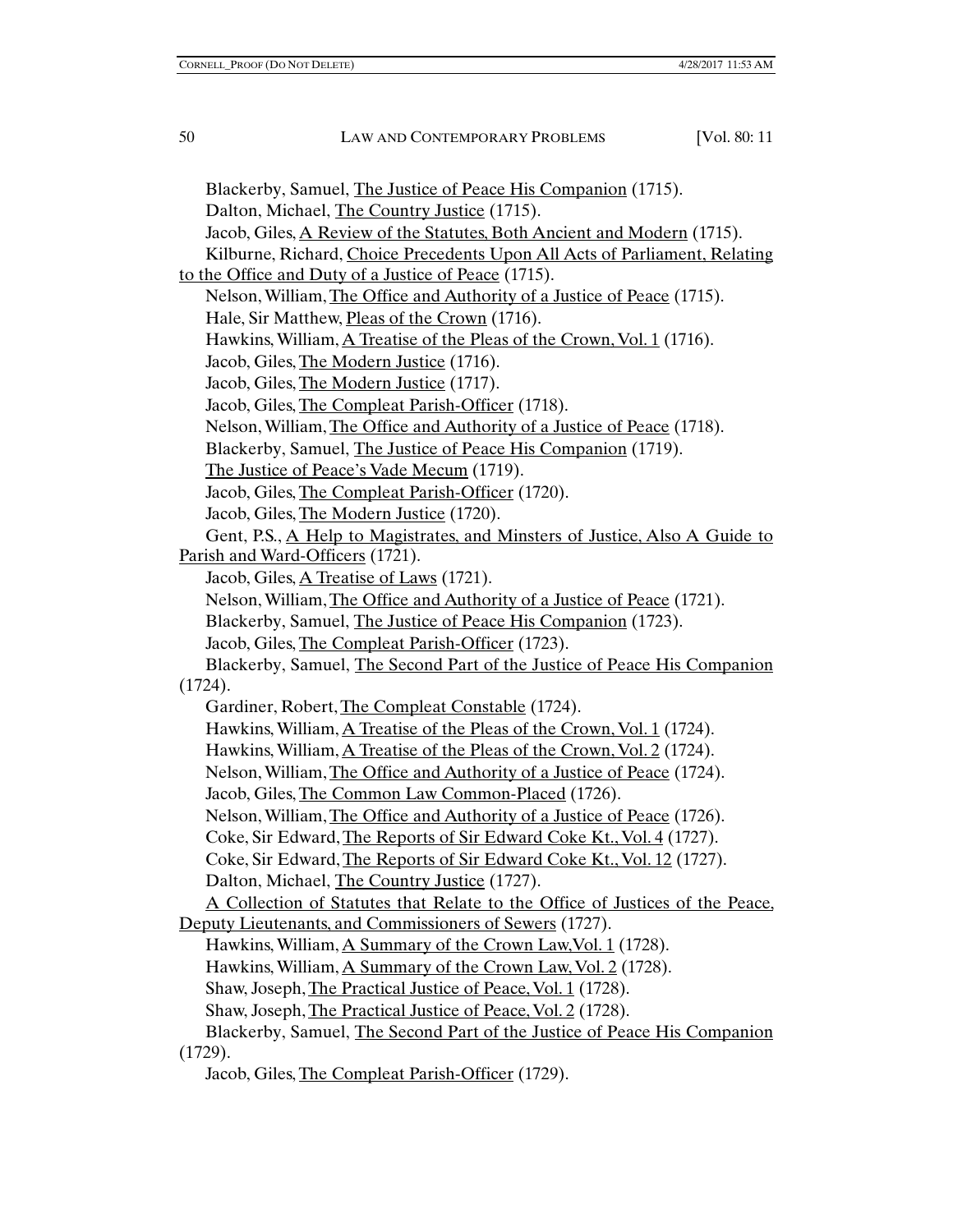Nelson, William, The Office and Authority of a Justice of Peace (1729).

Whatley, Robert, A Friendly Admonition to Gentlemen in the Commission of the Peace (1729).

Blackerby, Samuel, The First Part of the Justice of Peace His Companion (1730).

Harvey, James, A Collection of English Precedents Relating to the Office of a Justice of Peace (1730).

Jacob, Giles, The Common Law Common-Placed (1730).

The Universal Officer of Justice (1730).

Jacob, Giles, The Compleat Parish-Officer (1731).

The Justice's Case Law (1731).

The Universal Officer of Justice (1731).

Jacob, Giles, The Common Law Common-Placed (1733).

Shaw, Joseph, The Practical Justice of Peace, Vol. 1 (1733).

Shaw, Joseph, The Practical Justice of Peace, Vol. 2 (1733).

Shaw, Joseph, Parish Law (1733).

Blackerby, Samuel, The First Part of the Justice of Peace His Companion (1734).

Harvey, James, A Collection of English Precedents Relating to the Office of a Justice of Peace (1734).

Jacob, Giles, The Compleat Parish-Officer (1734).

Bacon, Matthew, A New Abridgment of the Law (1736).

Jacob, Giles, Every Man His Own Lawyer (1736).

Nelson, William, The Office and Authority of a Justice of Peace, Vol. 1 (1736).

Nelson, William, The Office and Authority of a Justice of Peace, Vol. 2 (1736).

Shaw, Joseph, The Practical Justice of Peace, Vol. 1 (1736).

Shaw, Joseph, The Practical Justice of Peace, Vol. 2 (1736).

Jacob, Giles, Every Man His Own Lawyer (1737).

Coke, Sir Edward, The Reports of Sir Edward Coke Kt. Vol. 4 (1738).

Coke, Sir Edward, The Reports of Sir Edward Coke Kt. Vol. 12 (1738).

Jacob, Giles, The Compleat Parish-Officer (1738).

Stubbs, W., The Crown Circuit Companion (1738).

Blackerby, Samuel, The Second Part of the Justice of Peace His Companion (1739).

Hawkins, William, A Treatise of the Pleas of the Crown, Vol. 1 (1739).

Hawkins, William, A Treatise of the Pleas of the Crown, Vol. 2 (1739).

Jacob, Giles, The Common Law Common-Placed (1739).

Jacob, Giles, Every Man His Own Lawyer (1740).

A Compendious Library of the Law, Necessary for Persons for All Degrees and Professions (1740).

Dalton, Michael, The Country Justice (1742).

Higgs, Joseph, A Guide to Justices (1742).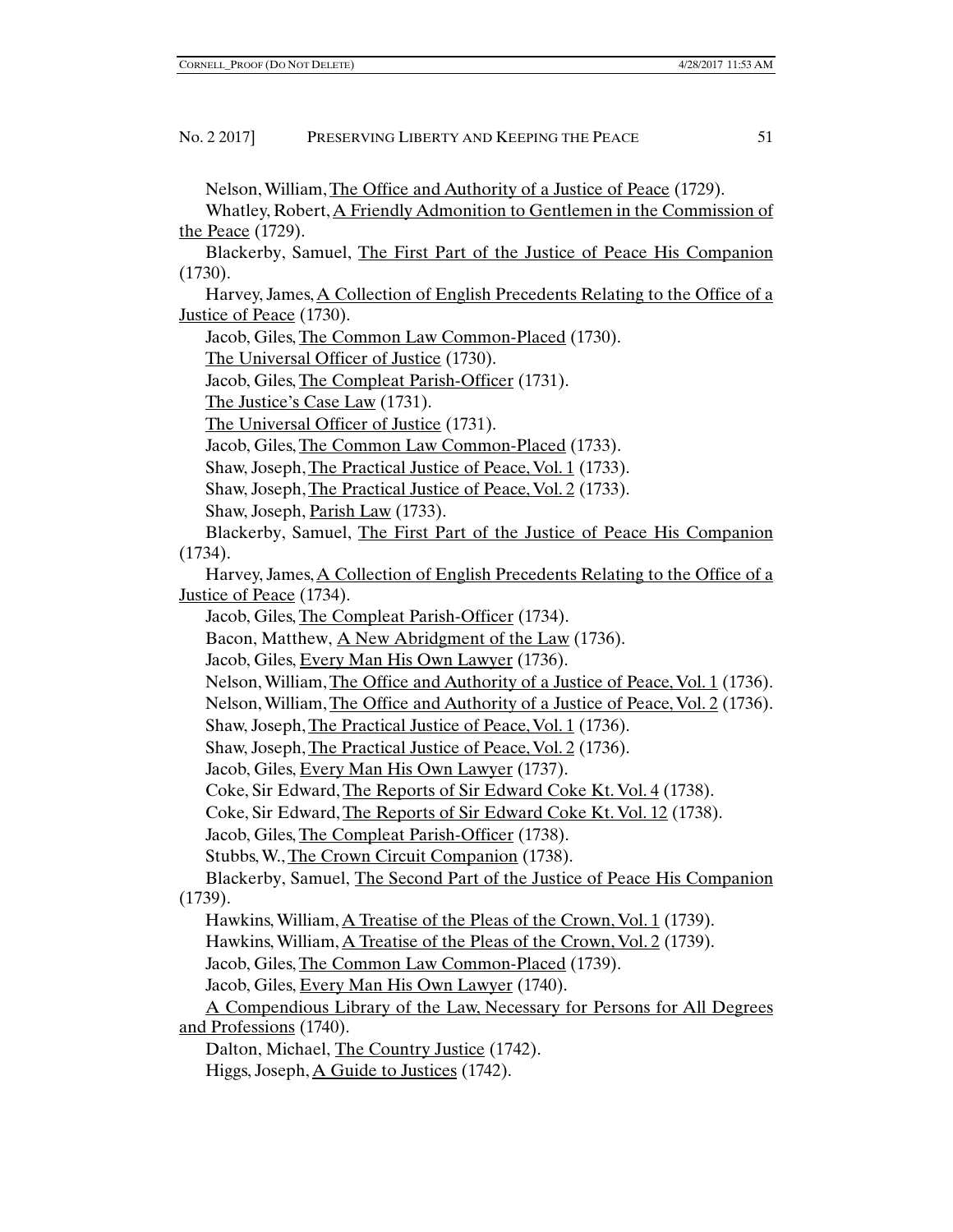A Compendious Library of the Law, Necessary for Persons for All Degrees and Professions (1743). Jacob, Giles, The Compleat Parish-Officer (1744). Barlow, Theodore, The Justice of Peace: A Treatise Containing the Power and Duty of that Magistrate (1745). Nelson, William, The Office and Authority of a Justice of Peace, Vol. 1 (1745). Nelson, William, The Office and Authority of a Justice of Peace, Vol. 2 (1745). Blackerby, Samuel, The Justice of Peace His Companion (1749). Stubbs, W., The Crown Circuit Companion, Vol. 1 (1749). Jacob, Giles, The Compleat Parish-Officer (1750). Jacob, Giles, Every Man His Own Lawyer (1750). Harvey, James, A Collection of English Precedents Relating to the Office of a Justice of Peace (1751). Jacob, Giles, Every Man His Own Lawyer (1751). Shaw, Joseph, The Practical Justice of Peace, Vol. 1 (1751). Shaw, Joseph, The Practical Justice of Peace, Vol. 2 (1751). Burn, Richard, The Justice of the Peace, and Parish Officer, Vol. 1 (1755). Burn, Richard, The Justice of the Peace, and Parish Officer, Vol. 2 (1755). Blackstone, Sir William, An Analysis of the Laws of England (1756). Burn, Richard, The Justice of the Peace, and Parish Officer, Vol. 1 (1756). Burn, Richard, The Justice of the Peace, and Parish Officer, Vol. 1 (1756). Pearce, Thomas, The Compleat Justice of the Peace, and Parish Officer (1756). Shaw, Joseph, The Practical Justice of Peace, and Parish and Ward-Officer, Vol. 1 (1756). Shaw, Joseph, The Practical Justice of Peace, and Parish and Ward-Officer, Vol.  $2(1756)$ . Blackstone, Sir William, An Analysis of the Laws of England (1757). Burn, Richard, The Justice of the Peace, and Parish Officer, Vol. 1 (1757). Burn, Richard, The Justice of the Peace, and Parish Officer, Vol. 1 (1758). Burn, Richard, The Justice of the Peace, and Parish Officer, Vol. 2 (1758). Burn, Richard, The Justice of the Peace, and Parish Officer, Vol. 3 (1758). Gentleman of the Middle Temple, The New Universal Parish Officer (1759). Burn, Richard, The Justice of the Peace, and Parish Officer, Vol. 1 (1762). Comyns, Sir John, A Digest of the Laws of England, Vol. 1 (1762). Comyns, Sir John, A Digest of the Laws of England, Vol. 2 (1762). Comyns, Sir John, A Digest of the Laws of England, Vol. 3 (1762). Comyns, Sir John, A Digest of the Laws of England, Vol. 4 (1762). Comyns, Sir John, A Digest of the Laws of England, Vol. 5 (1762). Burn, Richard, The Justice of the Peace, and Parish Officer, Vol. 3 (1762). Cunningham, Timothy, The Practice of a Justice of Peace, Vol. 1 (1762). Cunningham, Timothy, The Practice of a Justice of Peace, Vol. 2 (1762). Hawkins, William, A Treatise of the Pleas of the Crown, Vol. 1 (1762).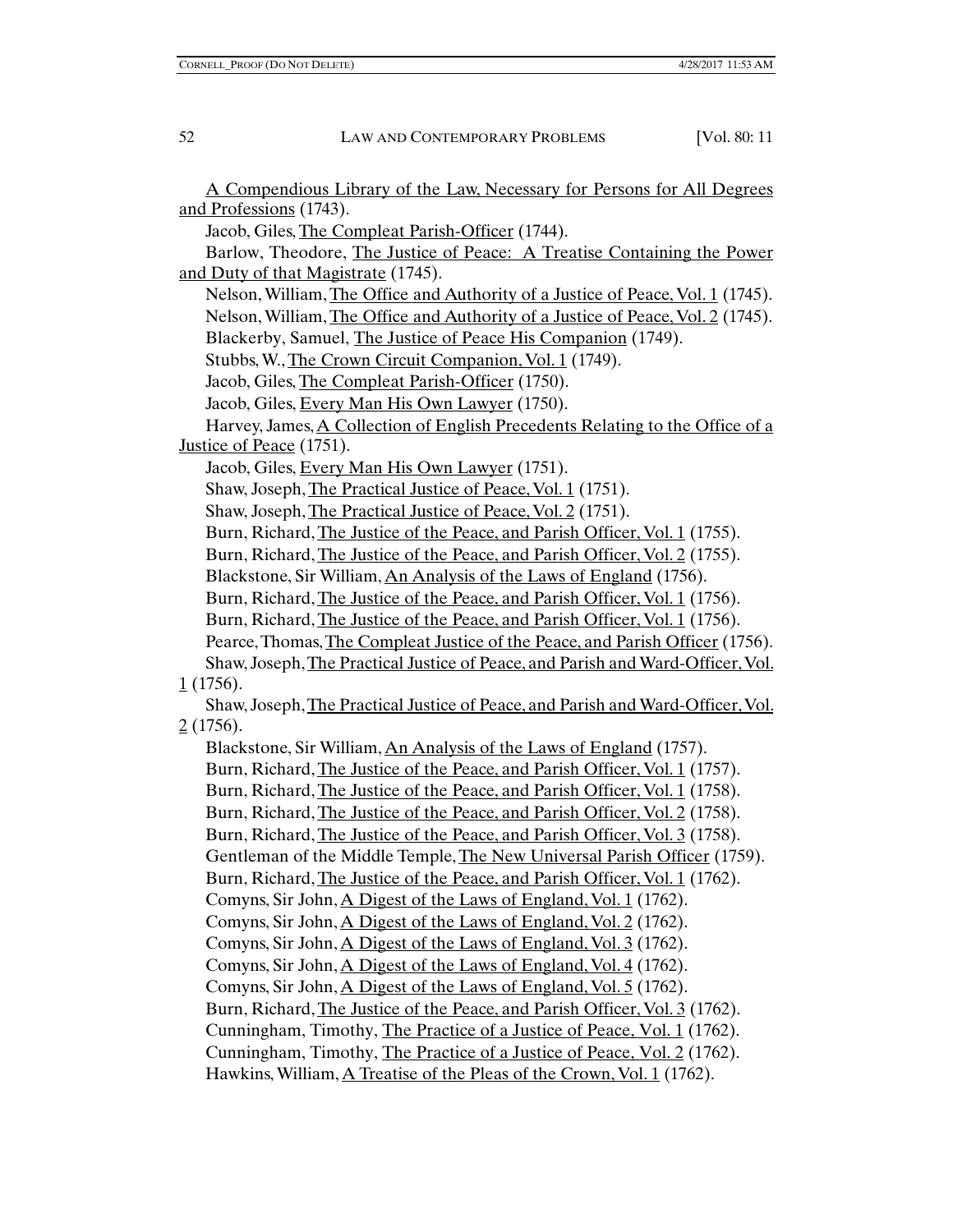Burn, Richard, The Justice of the Peace, and Parish Officer, Vol. 1 (1764). Burn, Richard, The Justice of the Peace, and Parish Officer, Vol. 2 (1764). Gentleman of the Middle Temple, The New Universal Parish Officer (1764). Blackstone, Sir William, Commentaries on the Laws of England, Book the Third, Vol. 3 (1765). Blackstone, Sir William, Commentaries on the Laws of England, Book the Third, Vol. 4 (1765). Jacob, Giles, Every Man His Own Lawyer (1765). Barrington, Daines, Observations on the Statutes (1766). Burn, Richard, The Justice of the Peace, and Parish Officer, Vol. 1 (1766). Burn, Richard, The Justice of the Peace, and Parish Officer, Vol. 3 (1766). Burn, Richard, The Justice of the Peace, and Parish Officer, Vol. 4 (1766). Gentleman of the Inner Temple, The Under-Sheriff (1766). Bacon, Matthew, A New Abridgment of the Law (1768). Blackstone, Sir William, Commentaries on the Laws of England, Book the Second, Vol. 3 (1768). Blackstone, Sir William, Commentaries on the Laws of England, Book the Second, Vol. 4 (1768). Barrington, Daines, Observations on the Statutes (1769). Blackstone, Sir William, Commentaries on the Laws of England, Book the First, Vol.3 (1769). Blackstone, Sir William, Commentaries on the Laws of England, Book the First, Vol.4 (1769). Burn, Richard, The Justice of the Peace, and Parish Officer, Vol. 3 (1769). Dudley and Ward, John Lord Viscount & Cunningham, Timothy, The Law of a Justice of Peace and Parish Officer, Vol. 1 (1769). Dudley and Ward, John Lord Viscount & Cunningham, Timothy, The Law of a Justice of Peace and Parish Officer, Vol. 2 (1769). Dudley and Ward, John Lord Viscount & Cunningham, Timothy, The Law of a Justice of Peace and Parish Officer, Vol. 3 (1769). Dudley and Ward, John Lord Viscount & Cunningham, Timothy, The Law of a Justice of Peace and Parish Officer, Vol. 4 (1769). Blackstone, Sir William, Commentaries on the Laws of England, Book the First, Vol.4 (1770). Blackstone, Sir William, Commentaries on the Laws of England, Vol. 3 (1770). Blackstone, Sir William, Commentaries on the Laws of England, Vol. 4 (1770). Burn, Richard, The Justice of the Peace, and Parish Officer, Vol. 1 (1770). Burn, Richard, The Justice of the Peace, and Parish Officer, Vol. 3 (1770). Burn, Richard, The Justice of the Peace, and Parish Officer, Vol. 4 (1770). Dudley and Ward, John Lord Viscount & Cunningham, Timothy, The Precedents and Supplement to the Law of a Justice of Peace and Parish Officer (1770).